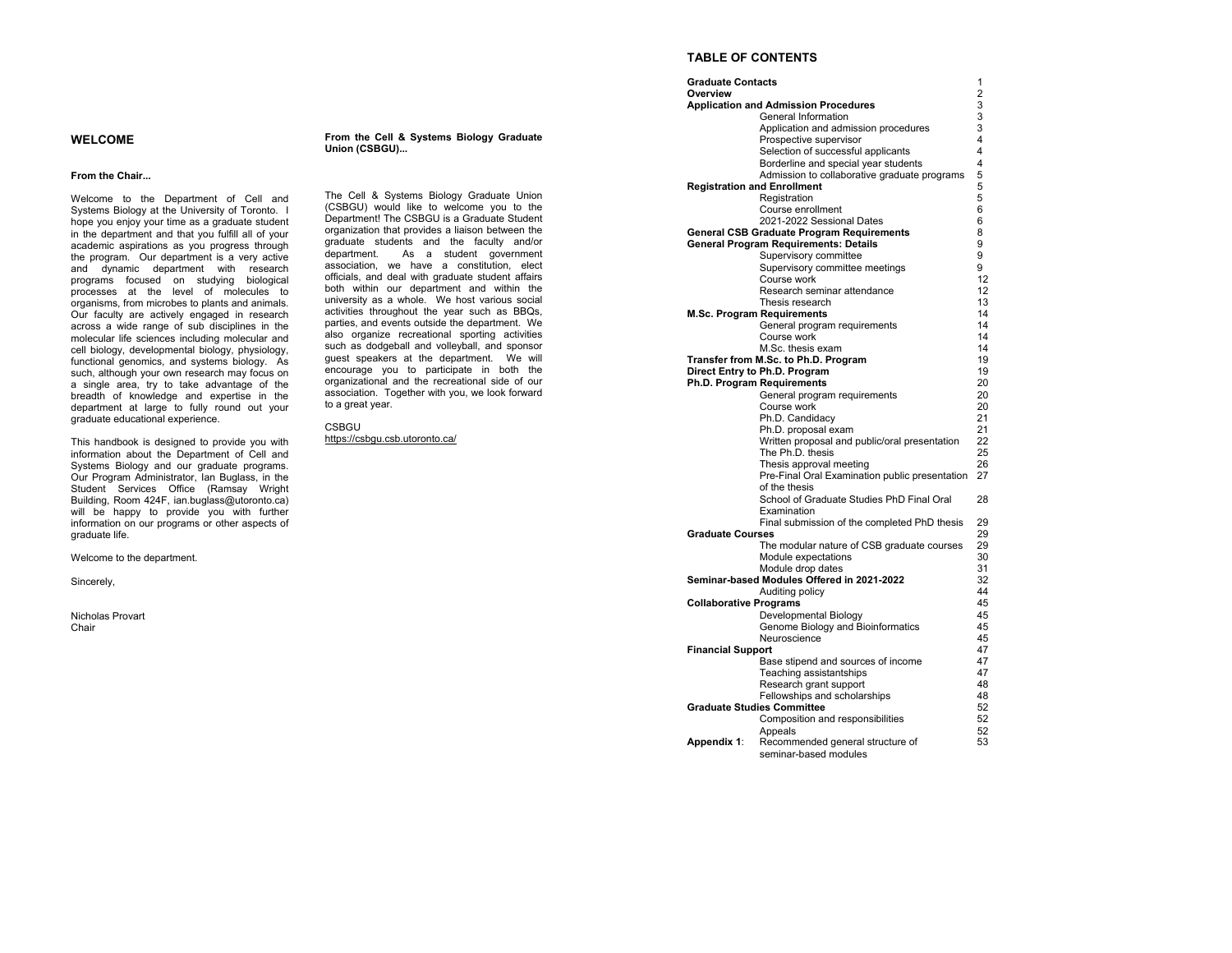## **GRADUATE CONTACTS**

#### **Chair of the Department and Graduate Chair**

Prof. Nicholas Provart Ramsay Wright, Room 434-A Phone: 416-978-3500 e-mail: nicholas.provart@utoronto.ca

### **Associate Chair of Graduate Studies**

Prof. John Peever Ramsay Wright, Room 315-B Phone: 416-946-5564 e-mail: john.peever@utoronto.ca

#### **Graduate Program Administrator**

Ian Buglass Ramsay Wright Building, Room 424F Phone: 416-946-3433 e-mail: ian.buglass@utoronto.ca

#### **Graduate/Undergraduate Program Assistant**  TBA

 Ramsay Wright Building, Room 424A Phone: 416-978-3477 e-mail: TBA

**Cell & Systems Biology Graduate Union** http://csbgu.csb.utoronto.ca/

#### **School of Graduate Studies, Student Services** 63 St. George Street, Main Floor Phone: 416-978-6614 General inquiries e-mail: graduate.information@utoronto.ca

## **School of Graduate Studies, Graduate Awards Office**

63 St. George Street, Room 202 Phone: 416-978-2379 Financial support e-mail: graduate.awards@utoronto.ca

### **Graduate Student Union**

16 Bancroft Avenue Phone: 416-978-2391 General inquiry e-mail: info@utgsu.ca Health and dental insurance: health@utgsu.ca **https://www.utgsu.ca/** 

## **OVERVIEW**

The Department of Cell & Systems Biology (CSB) is committed to providing a strong graduate program that will train and mentor students in the fields of Cell, Molecular and Systems Biology. The Department of CSB fulfills this commitment by maintaining and enhancing a world-class research, learning and training environment to ensure successful, rigorous, and internationallyrecognized graduate education and research. Students undertaking graduate programs in CSB pursue research related to fundamental mechanisms in the growth, development and behaviour of organisms, ranging from unicellular microbes to more complex organisms in the plant and animal kingdoms. Research projects extend from the molecular level to that of whole organisms interacting with each other and their environment.

In keeping with the interdisciplinary nature of the fields in the CSB graduate program, exposure to a breadth of research areas and approaches is a key component of the program. Students have access to state-of-the-art facilities and make use of cutting-edge approaches including functional genomics, genetics, metabolomics, proteomics, bioinformatics, computational biology, cell biology, developmental biology, molecular biology, and physiology. The interdisciplinary and collaborative nature of the research in the Department is fostered through participation in several interdepartmental and interfaculty programs: 1) Collaborative Graduate Program in Developmental Biology; 2) Collaborative Graduate Program in Proteomics & Bioinformatics; and, 3) Collaborative Program in Neuroscience.

The Department of CSB offers both the Master of Science (MSc) and Doctor of Philosophy (PhD) degrees. Students enter the MSc program following successful completion of a BSc, while qualified students may enter the PhD program directly after successful completion of either BSc or MSc degrees. The Department recognizes the importance of the MSc degree as valuable research training for students whose career aspirations may or may not be aligned with proceeding with academic research. MSc students are expected to produce a written thesis that describes original research that is of a quality that is suitable for publication in a peerreviewed journal. The PhD program aims to produce scientists who will form part of the next generation of independent researchers in cell, molecular and systems biology. In keeping with this, PhD graduates are expected to function as independent scientists and are expected to produce a written thesis that describes original research that is published in the peer-reviewed scientific literature. The CSB graduate program objectives are achieved through:

1) independent research in the laboratories of our Faculty; 2) high level graduate courses; and 3) oral presentations at formal Department seminars and informal group meetings.

The Department of Cell & Systems Biology provides a base stipend for both Canadian and international students. This income is derived from a combination of sources: scholarships and fellowships, teaching assistantships, and a research assistantship from the research supervisor's grant. The Department provides a Teaching Assistant position to all students who are accepted into either the MSc or PhD programs in 2021-2022.

2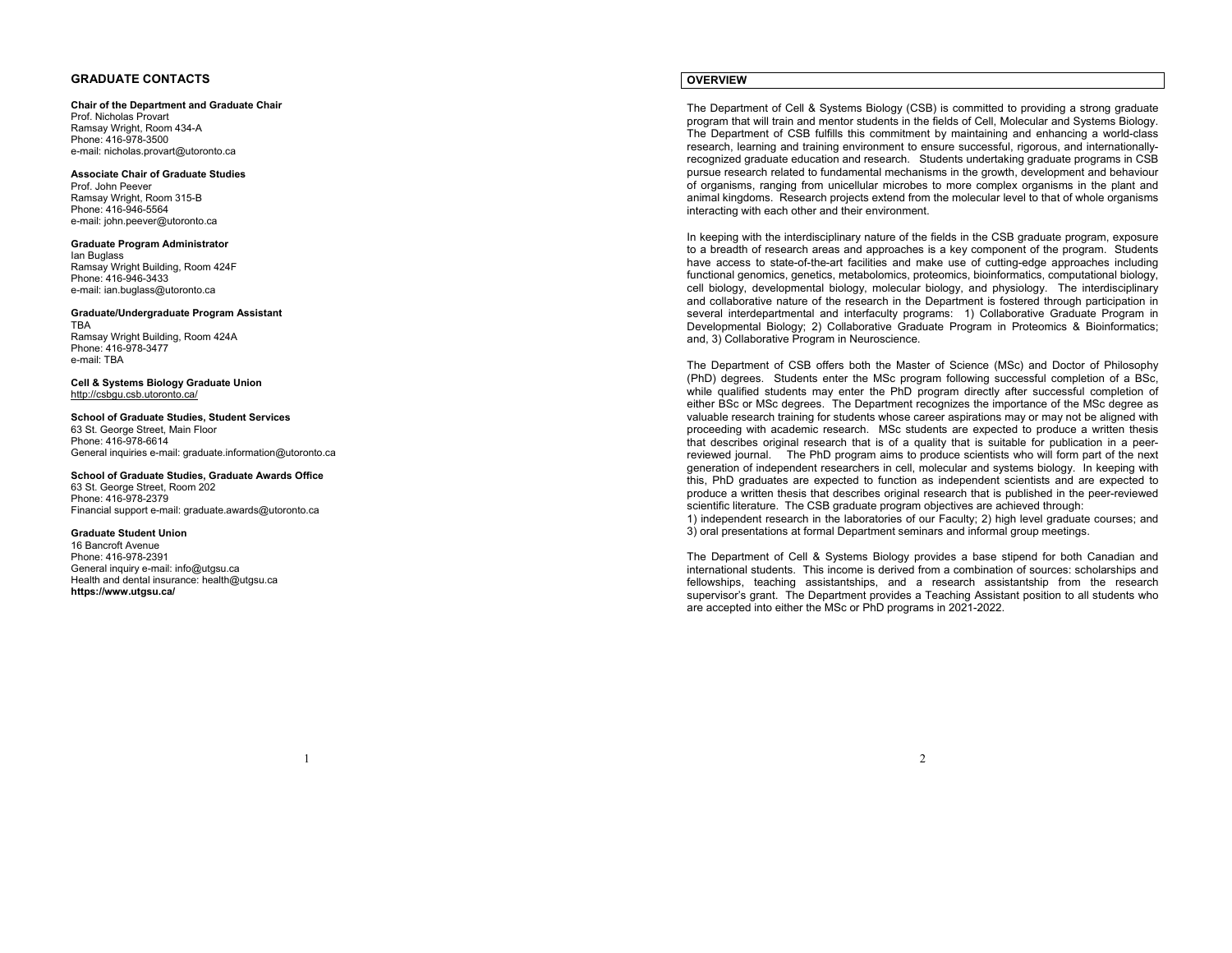## **APPLICATION and ADMISSION PROCEDURES**

### **General Information**

All applications for admission for graduate studies (MSc or PhD) in Cell & Systems Biology in the Department of Cell & Systems Biology, University of Toronto must be submitted online using the SGS online application, and they are reviewed and approved by the Graduate Studies Committee. For further information, please contact the Graduate Office (Ramsay Wright Building, Room 424F). Instructions for how to complete the online application are available on the CSB website: http://csb.utoronto.ca/graduate-studies/prospective-students/

The normal start date for graduate programs in CSB is September  $1<sup>st</sup>$ . For this coming year, applications will be accepted beginning November  $17<sup>th</sup>$ , 2021, over nine months prior to the September 1<sup>st</sup>, 2021 start date. All application materials (including transcripts, letters of reference, etc.) must be received by February 16<sup>th</sup>, 2022 in order to be considered for University of Toronto Fellowships for the September 1st, 2022 start date.

### **Minimum academic requirements for admission**

*MSc:* In addition to fulfilling University of Toronto School of Graduate Studies (SGS) general requirements for admission, applicants must achieve a minimum equivalent of a University of Toronto B+ average in their last year of study in a BSc program, plus minimally a mid-B overall average in the previous year of study.

**PhD:** Students will be accepted into the CSB PhD program through one of three possible entry routes:

- 1) Transfer from the CSB MSc Program: Students may reclassify from the MSc program after 12 months of study. Students must reclassify within 20 months of their start date in the MSc program.
- 2) Following completion of an MSc: Applicants applying from an MSc degree program or equivalent from a recognized university must have an average of A- in their MSc program.
- 3) Direct entry from BSc: Students with an exceptional record in a BSc program (minimally, University of Toronto A-minus average or equivalent) may apply to be considered for direct admission into the PhD program.

### **Letters of recommendation**

Applicants to the graduate program (MSc or PhD) must arrange for three letters of reference to be submitted online to the Department from three referees who are familiar with the applicant and the applicant's suitability for graduate studies.

### **English language requirements**

*All international applicants whose first language is not English* are required to obtain a satisfactory score on the Test of English as a Foreign Language (TOEFL). The minimum scores required on the internet-based test are an overall score of 93, with a minimum of 22 in **each** of the writing and speaking sections. The minimum score required on the International English Language Testing system (IELTS) is 7.0, with a minimum score of 6.5 in each component. Exceptions to the minimum English proficiency test score requirements are only granted to applicants who have successfully completed a university degree in a country where English is the primary spoken language, and where the language of instruction and examination was English.

As CSB graduate programs are primarily research oriented, all students accepted in the Department must have a faculty member who is willing to supervise their research and provide financial support. Consequently, **applicants must indicate in their application the names of faculty members who could be prospective supervisors**, faculty by whom they wish to be considered for admission into the graduate program. Applicants should list multiple faculty members as prospective supervisors. Prospective supervisors select graduate students after applications have been submitted.

### **Selection of successful applicants**

Following submission of a complete application, faculty members evaluate the applications from all prospective students. This evaluation may also involve an oral interview of the applicant, either by telephone, Skype, or in person. After faculty members have identified applicants who they wish to accept as graduate students, the names of these applicants are forwarded to the CSB Graduate Studies Committee (GSC). The CSB GSC reviews these applications, ensuring that the applicants meet minimum requirements, and considers the applicants for Departmental scholarships. If the CSB GSC approves the application forwarded by a prospective supervisor, a letter of offer is sent to the successful applicant. If more than one prospective supervisor indicated that they would be willing to supervise the successful applicant, then the applicant has the opportunity to choose the supervisor with which they would like to undertake their degree program. Successful applicants must indicate that they will accept the offer of admission within a window of time indicated on the letter of offer (generally before the end of March or April in the year of offer). Successful applicants who have accepted their offer then undertake the registration process indicated below.

### **Borderline Students**

If a potential supervisor wishes to consider a student whose undergraduate performance is borderline (B grade, 73-76% in their final full year of study, or who do not have a mid-B average over their last 10 FCE's of study), the faculty member must receive the approval of the CSB Graduate Studies Committee to accept the student. The procedure is as follows:

- 1. The prospective supervisor writes a letter in support of the borderline student for the CSB GSC.
- 2. The academic ability of the applicant is assessed more closely, paying particular attention to the student's performance on specific courses.
- 3. Where appropriate, the motivation, self-discipline and academic acumen of the applicant as they relate to the research program is assessed by further recommendation letters or by discussion with the faculty.
- 4. Where appropriate, the nature of the proposed project, hypothesis, objectives, and length of time for project completion is taken into consideration.

### **Special Year Students**

Students whose grades clearly do not meet the admission requirements are required to take an additional year of 4-5 undergraduate credits. Course selection is determined by the applicant's prospective supervisor and the CSB Graduate Studies Committee. Students are expected to earn **at least a B+ in each of the courses taken in their special year** and upon completion, may then apply to the MSc program. Entry into the program will depend upon commitment from the supervisor and availability of financial support.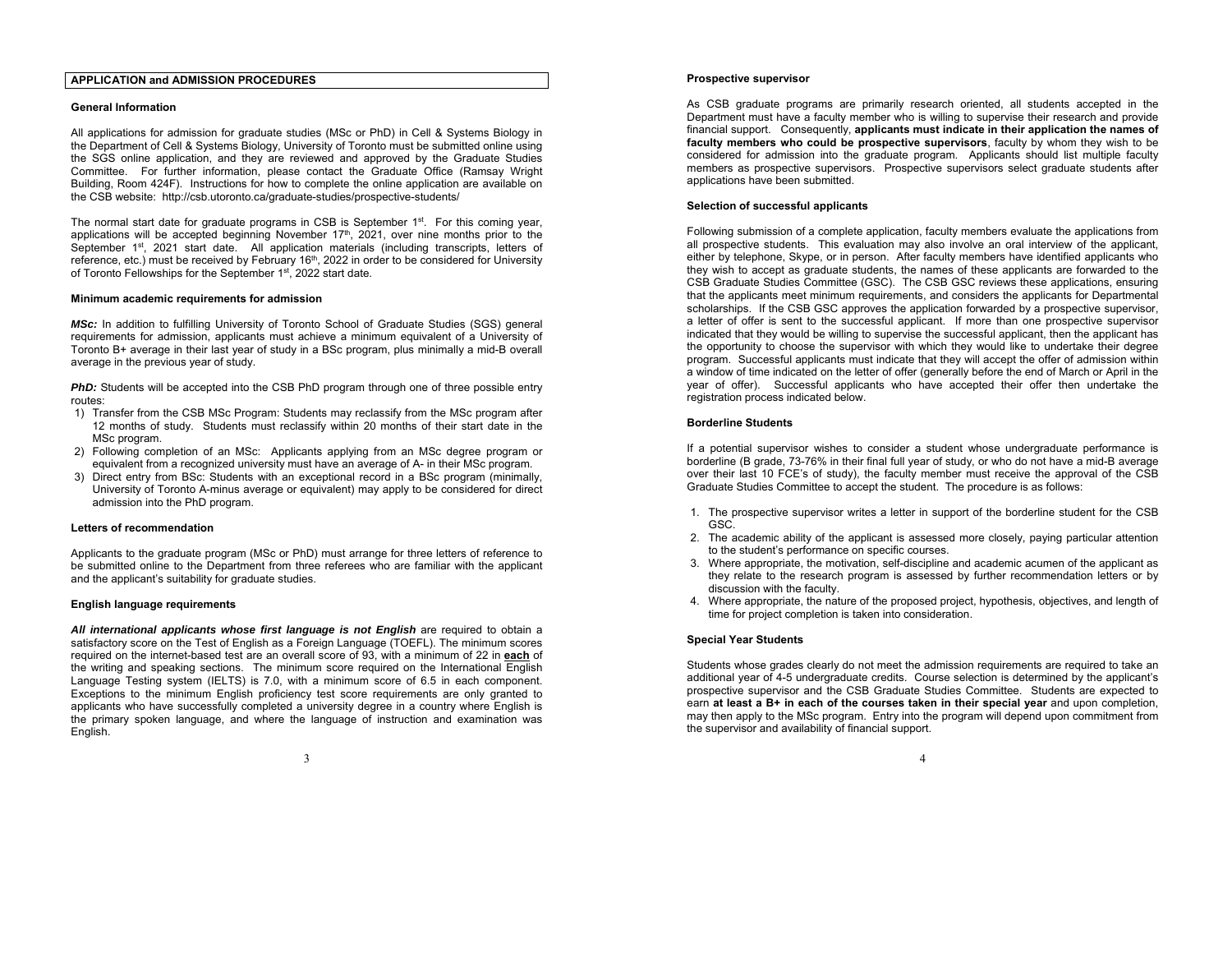### **Admission to collaborative graduate programs**

The Department of Cell & Systems Biology participates in three Collaborative graduate programs: Developmental Biology (MSc or PhD), Genome Biology and Bioinformatics (PhD), and Neuroscience (MSc or PhD). Students can register in these programs after gaining admission to the Department of Cell & Systems Biology. Details pertaining to collaborative graduate programs are provided below in the section entitled "Collaborative Programs".

## **REGISTRATION and ENROLLMENT**

### **Registration**

Continuing degree students and new students with final offers of admission can view their invoice on ACORN (http://www.acorn.utoronto.ca/) in late July. New students are emailed registration instructions from the School of Graduate Studies and continuing students are asked to consult the School of Graduate Studies' website at:

*https://www.sgs.utoronto.ca/current-students/registration-enrolment/*. Students must register with the School of Graduate Studies and pay/defer fees at the beginning of each academic session. Registration must be completed before students attend classes or otherwise make use of University facilities. A student is considered to be registered as soon as they have paid tuition and incidental fees, or have made appropriate arrangements for deferral of payment. A student's registration is normally for the full year (i.e. from September 1<sup>st</sup> to August 31<sup>st</sup>).

Students with a graduate funding package (i.e., scholarships/fellowships, TA, and/or RA, see "Financial Support" below) that covers the minimum first tuition payment can defer their fees using ACORN until they receive some graduate funding. Students are advised to pay the minimum first tuition payment at the bank after receiving their first funding payment in September. Subsequent fellowship installments will have outstanding fees deducted prior to payment of the remainder of the award.

Students with OSAP loans can submit a 'Continuation of Interest-Free Status' form online at: *https://osap.gov.on.ca/OSAPPortal/en/A-ZListofAid/PRDR019241.html* or by submitting a paper application which is also on the OSAP website.

After fee payment or deferral, students are encouraged to contact the CSB Graduate Office during Registration & Enrollment period (September 1st to 10<sup>th</sup>) if they have any questions about the departmental handbook, graduate courses and enrollment instructions, or if they require any other information. Students are strongly encouraged to set up Direct Deposit on ACORN (*http://www.acorn.utoronto.ca/*) to expedite the payment of fellowship funds.

### **Orientation for New Students**

While each campus may run their own separate orientation activities, all newly registered CSB graduate students must attend an orientation session run on St, George campus during the first week of September. Normally CSB Grad Student Orientation will be coordinated with a social event.

### **Course Enrollment**

Instructions for course enrollment and the graduate course timetable will be available during Registration & Enrollment period. Students are automatically enrolled in the required research/thesis activity but must sign up for any CSB courses on ACORN at *http://www.acorn.utoronto.ca/*. While academic advisors, faculty and staff are available to assist and advise, it is ultimately the student's responsibility to keep their personal and academic information up to date at all times and to follow all University, SGS, departmental and program regulations, requirements and deadlines.

Not all departments will use ACORN for course sign up. Students wishing to take a course offered by another department that is not indicated on ACORN must first ensure that the course choice is acceptable within the context of the degree program in CSB, and then contact the host department to register.

### **2021-2022 Sessional Dates**

| M July 19     | Registration for Fall session begins                                                                                           |
|---------------|--------------------------------------------------------------------------------------------------------------------------------|
| F September 3 | Coursework must be completed and grades submitted for Summer session                                                           |
|               | courses and extended courses (1)                                                                                               |
| M September 6 | Labour Day (University closed)                                                                                                 |
| T September 7 | Most formal graduate courses and seminars begin in the week of September 7th (2)                                               |
| W September 8 | Summer Session grades available for viewing by students on the Student Web                                                     |
|               | Service (ACORN)                                                                                                                |
|               | F September 10 Registration for Fall session ends; after this date, a late registration fee will be<br>assessed <sup>(4)</sup> |
|               | W September 15 Final date to submit Ph.D. theses to SGS to avoid fee charges for 2021-22 <sup>(3)</sup>                        |
|               | M September 20 Final date to add full-year and Fall session courses (5)                                                        |
|               | T September 30 Remaining Fall session fees due by this date to avoid incurring service charges                                 |
| F October 1   | Final date for receipt of degree recommendations and submission of any required                                                |
|               | theses for master's degrees for Fall Convocation (6)                                                                           |
| F October 1   | Final date to submit final Ph.D. thesis for Fall Convocation                                                                   |
| M October 11  | Thanksgiving Day (University closed)                                                                                           |
| M October 25  | Final date to drop Fall session full or half graduate courses without academic                                                 |
|               |                                                                                                                                |
|               | penalty <sup>(5)</sup>                                                                                                         |
| November      | Fall Convocation Information and Dates are posted at:                                                                          |
|               | https://governingcouncil.utoronto.ca/convocation, choose "Fall"                                                                |
| T November 30 | Students registered in Fall-Winter: Remaining Winter session (January-April) fees                                              |
|               | due by this date to avoid incurring service charges which begin on December 15 <sup>(4)</sup>                                  |
|               | W December 22 For last day of classes before Winter break, consult the CSB Graduate Office.                                    |
|               | The Winter break officially begins on Wednesday, December 22.                                                                  |
|               | M January 3 or 10 Most formal grad courses and seminars begin in the week of January $3rd$ (2)                                 |
| F January 7   | Coursework must be completed and grades submitted for Fall session courses (1)                                                 |
| W January 12  | Fall Session grades available for viewing by students on the Student Web Service<br>(ACORN)                                    |
| M January 17  | Final date to submit PhD theses without fee payment for Winter session (3)                                                     |
| M January 17  | Final date to add Winter session courses (5)                                                                                   |
| F January 21  | Final date for receipt of degree recommendations and submission of any required                                                |
|               | theses for March or June graduation for master's students without fees being                                                   |
|               | charged for the Winter session (6)                                                                                             |
| F January 21  | Final date for all students to request that their degrees be conferred in absentia in                                          |

6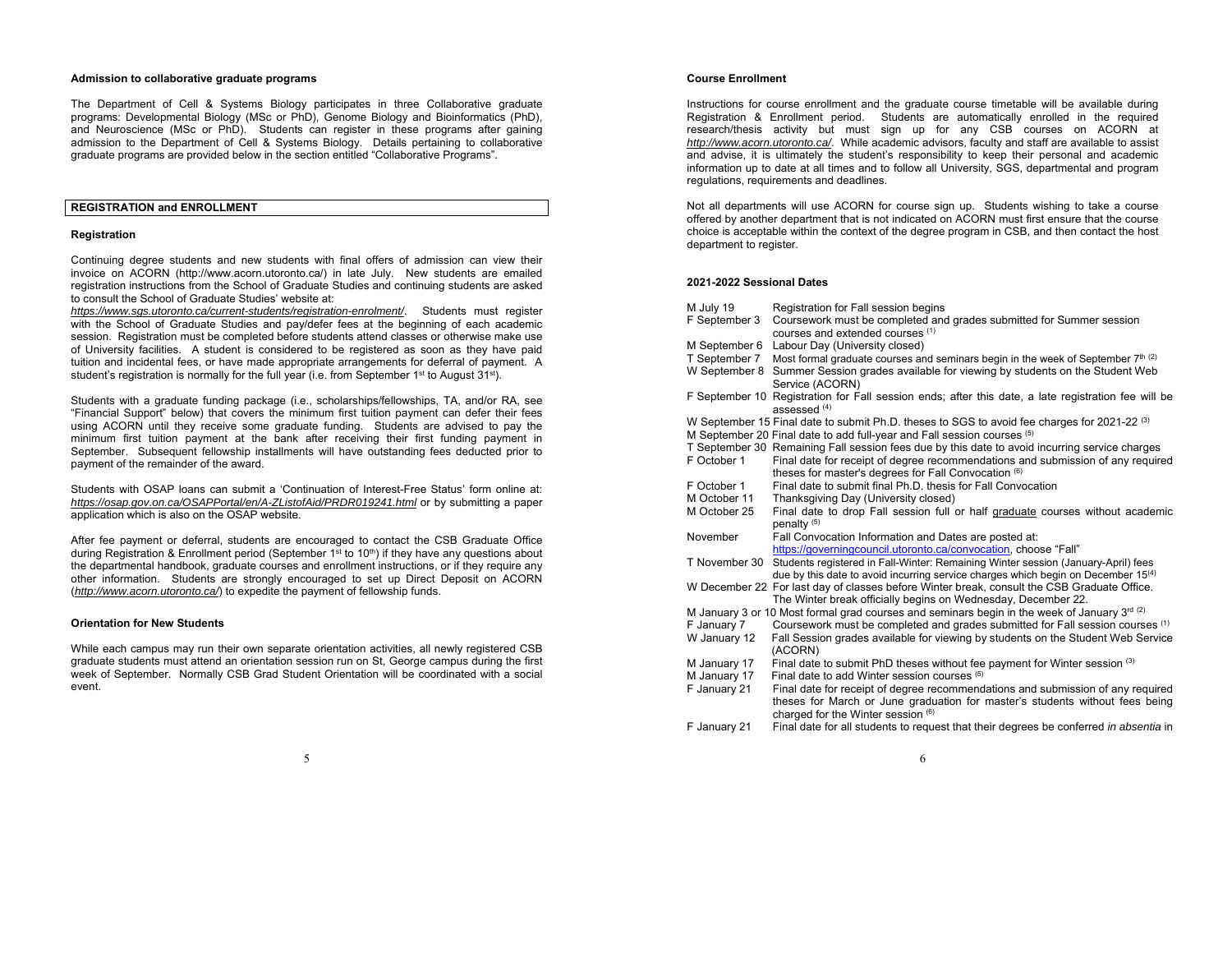|               | March                                                                              |
|---------------|------------------------------------------------------------------------------------|
| F January 21  | Final date to submit final doctoral theses for March convocation in absentia       |
| F January 21  | Fall dual registrants must be recommended for the master's degree by this date     |
|               | to maintain their PhD registration (6)                                             |
| M January 24  | Final date for registration of students beginning program in Winter session; after |
|               | this date, a late registration fee will be assessed (4)                            |
| S February 20 | Final date to drop full-year or Winter session graduate courses without academic   |
|               | penalty <sup>(5)</sup>                                                             |
| March         | March Graduation In absentia Information is posted at:                             |
|               | https://governingcouncil.utoronto.ca/convocation, choose "March in absentia"       |
| T April 14    | Final date for receipt of degree recommendations and submission of any required    |
|               | theses for master's degrees for June Convocation (6)                               |
| T April 14    | Final date for submission of final doctoral thesis for students whose degrees are  |
|               | to be conferred at the June Convocation (3)                                        |
| T April 14    | Final date for degree recommendations of Winter dual registrants for the master's  |
|               | degree to maintain their PhD registration (6)                                      |
| T April 21    | For students obtaining degrees at June Convocation, course work must be            |
|               | completed and grades submitted for full-year and Winter session courses            |
| May           | For first day of summer classes, consult the CSB Graduate Office.                  |
| F May 6       | Final date for registration for May session                                        |
| M May 9       | Final date to enroll in May-June or May-August session courses                     |
| F May 13      | Course work must be completed and grades submitted for full-year and Winter        |
|               | session courses (except for extended courses) (1)                                  |
| W May 18      | Winter Session grades available for viewing by students on the Student Web         |
|               | Service (ACORN)                                                                    |
| F May 27      | Final date to drop May/June F section courses without academic penalty (5)         |
| June          | June Convocation Information and Dates are posted at:                              |
|               | https://governingcouncil.utoronto.ca/convocation, choose "Spring"                  |
| M June 13     | Final date to drop May-August session Y section courses without academic           |
|               | penalty $(5)$                                                                      |
| M July 4      | Final date to enrol in July-August courses                                         |
| F July 8      | Coursework must be completed and grades submitted for May/June F Section           |
|               | Courses $(1)$                                                                      |
| W July 13     | Grades for May/June F Section Courses available for viewing by students on the     |
|               | Student Web Service (ACORN)                                                        |
| F July 22     | Final date to drop July-August S section courses without academic penalty (5)      |

(1) Graduate units may establish earlier deadlines for completion of course work and may prescribe penalties for late completion of work and for failure to complete work, provided that these penalties are announced at the time the instructor makes known to the class the methods by which student performance shall be evaluated. (2) The precise dates of commencement of courses are determined by the graduate units; students are urged to contact the relevant graduate units for information. SGS maintains a 13-week graduate instruction period; however, if a course does not fall into the traditional 13-week period, the graduate unit will inform students of important dates and deadlines in the course syllabus.

Note: Graduate students may only enroll in undergraduate courses with the approval of their supervisor or graduate unit. Students are responsible for meeting the deadlines and requirements of the undergraduate course as presented in class and in the undergraduate division's calendar. Graduate students will be graded under the graduate grading scale. Students should consult the undergraduate Arts and Science Calendar for enrolment and dates.

<sup>(3)</sup> A final thesis is the corrected, approved version of the thesis which is submitted to SGS following the Final Oral Exam (4) Students are considered registered when they have paid tuition and non-tuition fees or when they have completed the register without payment process (fee deferral). Status will change from "Invited" to 'Registered" on ACORN. (5) Graduate units may establish earlier deadlines to add/drop courses, but these dates must be clearly communicated to students. Please note that the last date to cancel a course or registration with no academic penalty is not the same as the last date to be eligible for a refund.

 $<sup>(6)</sup>$  For final dates for completing degree requirements, students should consult their own departments.</sup>

#### 7

### **GENERAL CSB GRADUATE PROGRAM REQUIREMENTS**

|                   | Expected progress through program                                                                                                                                                                                                                                     |                                                                                                                                                                                                                                                                                                                   |
|-------------------|-----------------------------------------------------------------------------------------------------------------------------------------------------------------------------------------------------------------------------------------------------------------------|-------------------------------------------------------------------------------------------------------------------------------------------------------------------------------------------------------------------------------------------------------------------------------------------------------------------|
|                   | MSc                                                                                                                                                                                                                                                                   | PhD                                                                                                                                                                                                                                                                                                               |
| Year 1            | • CSB1020H/Y (0.5 FCE)<br>• CSB1010Y/Y - MSc Seminar<br>series (CR/NCR, includes<br>attendance at 24 departmental<br>seminars)<br>• Supervisory committee meetings<br>(2)<br>• MSc Thesis research                                                                    | $\bullet$ CSB1020H/Y - 1-2 modules or<br>equivalent (0.25-0.5 FCE)<br>• CSB1011Y/Y - PhD Seminar series<br>(CR/NCR, includes attendance at 24<br>departmental seminars)<br>• Supervisory committee meetings (2)<br>• PhD Thesis research                                                                          |
| Year <sub>2</sub> | • CSB1010Y/Y - MSc Seminar<br>series (CR/NCR, includes<br>attendance at 24 departmental<br>seminars)<br>• Supervisory committee meeting<br>• MSc Thesis research completed<br>& thesis written<br>• Public presentation of thesis<br>research<br>• MSc Thesis defense | • CSB1020H/Y - 1-2 modules or<br>equivalent (0.25-0.5 FCE)<br>• CSB1011Y/Y - PhD Seminar series<br>(CR/NCR, includes attendance at 24<br>departmental seminars)<br>• PhD Thesis proposal (combined with<br>supervisory committee meeting)<br>• PhD Thesis research                                                |
| Year <sub>3</sub> |                                                                                                                                                                                                                                                                       | • CSB1020H/Y - 1-2 modules or<br>equivalent (0.25-0.5 FCE)<br>• CSB1011Y/Y - PhD Seminar series<br>(CR/NCR, includes attendance at 24<br>departmental seminars)<br>• Supervisory committee meeting<br>• PhD Thesis research                                                                                       |
| Year 4            |                                                                                                                                                                                                                                                                       | • CSB1011Y/Y - PhD Seminar series<br>(CR/NCR, includes attendance at 24<br>departmental seminars)<br>• Supervisory committee meeting<br>• PhD Thesis research completed &<br>thesis written<br>• PhD Thesis approval committee<br>meeting<br>• Public presentation of thesis research<br>• Final oral examination |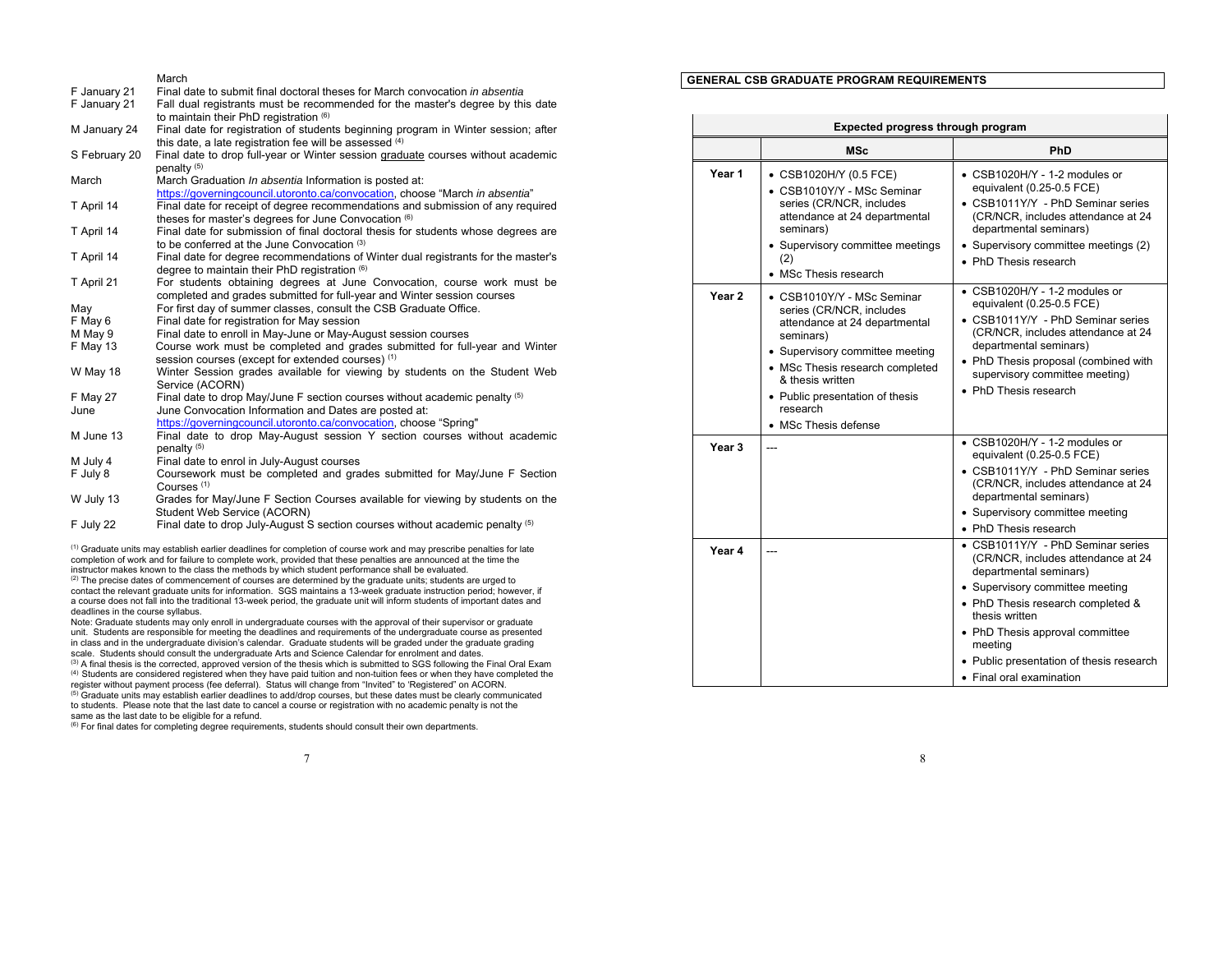## **GENERAL PROGRAM REQUIREMENTS: DETAILS**

### **Supervisory Committee**

#### *Composition of Supervisory Committee*

It is a requirement of the School of Graduate Studies that a Supervisory Committee be established for all registered students in order to guide their progress in the program. Every graduate student in the department must have a Supervisory Committee consisting of three faculty members (including the Supervisor) from the University. In CSB graduate programs, the minimal composition of the Supervisory Committee can be the student's Supervisor who is a member of the CSB Graduate Faculty, one faculty member whose *primary* appointment is with the Department of Cell & Systems Biology, and one appropriate faculty member who is a member of University of Toronto School of Graduate Studies graduate faculty. Additional members from outside the University may be appointed with approval from the Graduate Studies Committee. Where co-supervision exists, two supervisory committee members, in addition to the co-supervisors, are required, with at least one of these members having their *primary* appointment with the Department of Cell & Systems Biology. The selection of Supervisory Committee members is the responsibility of the student's supervisor, but the choice should be done in consultation with the graduate student.

#### *Role of Supervisory Committee*

The Supervisory Committee must play a prominent role in establishing the student's course work and research program. Responsibilities of the Supervisory Committee include: attendance at supervisory committee meetings, PhD proposal exams and thesis defense evaluations and examinations, evaluating and assessing the student's progress, and making recommendations.

#### *Nomination of Supervisory Committee*

The Supervisory Committee must be nominated by the supervisor as soon as possible after the student's arrival in the Department, and committee names submitted to the CSB Graduate Office for approval. The selection of Supervisory Committee members is the responsibility of the student's supervisor, and done in consultation with the graduate student. It is the supervisor's responsibility to contact potential members and get their approval before recommending names to the Graduate Office.

### **Supervisory Committee Meetings**

### *Occurrence and Purpose*

The CSB Graduate Program requires that the Supervisory Committee meet as follows regardless of whether the student is enrolled in the MSc or PhD program:

- 1) *First Supervisory Committee Meeting before the end of month 4* after the graduate student has initiated their graduate program
- 2) *Second Supervisory Committee Meeting before the end of month 10* of the graduate student's degree program
- 3) *Subsequent Meetings* **at least once a year during the rest of the student's program.**

*The PhD Transfer/Proposal Examination Meeting can substitute for a Supervisory Committee meeting if agreed by the members of the Supervisory Committee*. In order to be eligible for graduate funding packages, a student must have their required Supervisory Committee meetings for recommending changes and, if necessary, recommending the termination of the student's enrolment.

In addition to the research project, the Supervisory Committee should discuss the student's program requirements, with the following points in mind: missing background in a topic crucial to the project; scheduling of the PhD proposal within the first 12-18 months of the program; and the length of the program.

Fall term Supervisory Committee meetings must be held no later than mid-December and Spring term meetings no later than June  $30<sup>th</sup>$ . Each student is responsible for scheduling his/her own Supervisory Committee meeting in consultation with the supervisor and members of the Supervisory Committee. We highly recommend that students set up Doodle polls to agree on all committee meeting dates and times (*http://www.doodle.com/*).

*Student's Written Progress Report for Supervisory Committee Meetings* 

For each committee meeting, the student must prepare a written report of their progress and future plans.

The report must be distributed to members of the committee a *minimum of three business days* before the Supervisory Committee Meeting. Failure to provide the report within the required timeframe may result in cancellation of the Supervisory Committee Meeting, and/or the student given notice for failing to complete program requirements.

The report should be a *maximum of 10 double-spaced, letter-size pages, not including references or figures*, although the length of the report will increase as the student progresses from year to year. The report can be double sided.

The report should normally contain the following elements:

- brief introduction to the research topic, including relevant literature and requisite background information
- hypotheses and/or objectives of the research
- results to date
- figures and/or tables with useful captions should be used where appropriate
- where relevant this should include a description of the methods used
- discussion of results, including implications for future work
- future work plan, including concise timetable (Gantt chart preferred) for completion of future work

### *Structure of the Supervisory Committee Meeting*

A member of the Supervisory Committee other than the supervisor, who is a faculty member in the Department of Cell & Systems Biology is designated Chair of the Supervisory Committee Meeting. The Chair of the Supervisory Committee Meeting runs the Supervisory Committee Meeting, ensuring that it conforms to the format outlined below, and that the necessary committee forms are completed. The Chair of the Supervisory Committee Meeting also functions as a conduit for communication between the Supervisory Committee and the CSB

9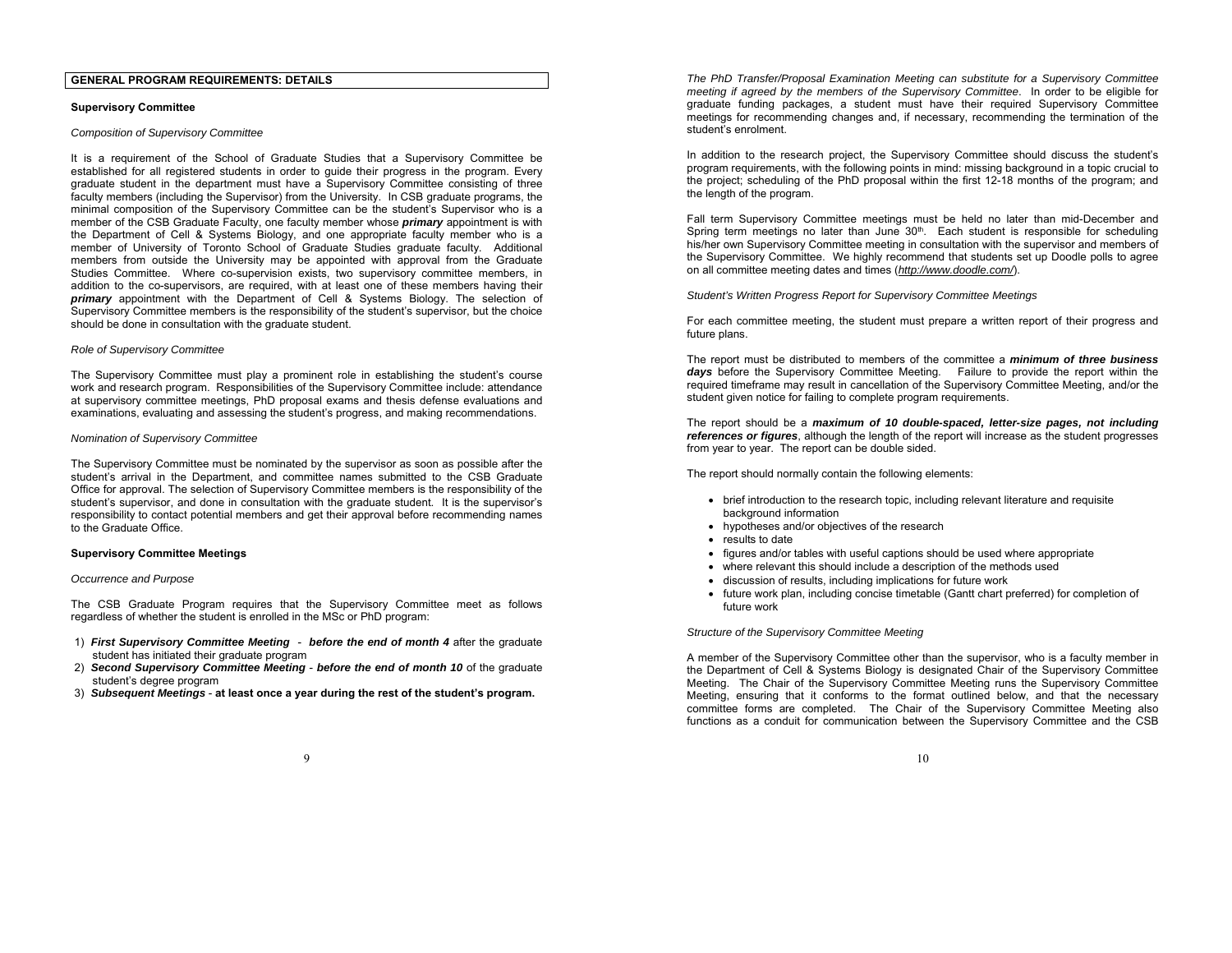### Graduate Studies Office.

At the beginning of the Supervisory Committee Meeting, the student is asked to exit the room for the Supervisory Committee to briefly discuss the student's progress and the nature of the upcoming meeting.

The student is then invited back into the room to provide a *20 minute presentation* based on a brief written progress report of work completed since the last meeting, and an outline of future research plans.

During the Supervisory Committee Meeting, the Supervisory Committee discusses with the student the outcome of the student's research, the student's plans for future research, and the student's progress against schedule to meet program objectives including completion of the thesis. The Supervisory Committee also discusses the student's background knowledge with the aim of ensuring that the student is gaining the requisite knowledge to complete their degree program and defend their thesis. The Supervisory Committee uses the discussions as the basis for providing advice and guidance, and to make recommendations to address any deficiencies in research progress or background knowledge if necessary.

Following the period of discussion in the Supervisory Committee Meeting, the student is asked to exit the room for the committee to confer and discuss the outcome of the meeting. Following this, the student is invited back into the room and the Supervisory Committee Meeting Report Form must be completed in its entirety by the supervisor, and signed by each member of the Supervisory Committee. The student may add comments to the completed form and must sign it before submitting to the Graduate Office. A copy of the student's progress report is to be attached to the form. **Students should also keep a copy to bring to subsequent meetings.** 

At the end of the Supervisory Committee Meeting, the student remains behind with the Chair of the Supervisory Committee Meeting after the other Supervisory Committee members, including the supervisor, depart. The student is asked about their perception of the Supervisory Committee Meeting, and whether they understand all that was communicated by the Supervisory Committee in the meeting. The student will also be asked if they have all the resources they require to complete their graduate work, and if there are any other issues regarding their graduate student experience that need to be resolved. The intention of this discussion is for the student to outline any concerns that the student may have, allowing the Supervisory Committee Chair to function in a supportive manner for the student, and, if need be, to provide advice for conflict resolution or for dealing with other issues. The Supervisory Committee is also intended to provide student support when needed as well.

*Note:* If there are any serious issues that the supervisor or student wish to address during the Supervisory Committee Meeting, the option exists for either the student or their supervisor to approach the Supervisory Committee Chair in advance of the meeting to bring these issues to the attention of the Supervisory Committee Chair, and discuss how these issues might best be dealt with in the context of the Supervisory Committee Meeting.

### **Course Work**

Graduate courses, in the form of quarter-credit (0.25 FCE) modules as outlined in the sections below, are a graduate program requirement for all students in Cell & Systems Biology. The modules taken by an individual student should be selected in consultation with the Supervisor in the first term, and with the Supervisory Committee thereafter, and should be those most suitable for providing an academic background for the thesis research. MSc students should try to complete their course requirements by the end of their first year; whereas, PhD students must complete theirs before the end of their third year of study. The department will adhere to the grading practices and grade requirements for successful completion of courses, which are set by the School of Graduate Studies.

Six-week modules will constitute one quarter-credit course offering. A student uses the Student Web Service to register for specific sections of the standard CSB course code CSB1020H (or CSB1021H). A grade is entered by the course instructor(s) after the specific module has been completed. Students must enroll in modules at the beginning of the session that the module is offered, and must note the last day to add or drop courses for each session (courses must be dropped before the course is over 50% complete). These dates are posted on pages 6 and 7 of this handbook, in addition to being posted on the SGS website at: *https://www.sgs.utoronto.ca/current-students/sessional-dates/* 

Most modules are seminar-based modules that are 6 weeks in duration, with 2 hours devoted to the module per week. The weekly meetings generally comprise a combination of student seminars and discussion of the seminar topics. In contrast to the seminar-based module, several modules are offered as workshop-style modules over a compressed timescale. Workshop-based modules are primarily focused on practical aspects of cell, molecular and/or systems biology.

Some modules will emphasize new techniques, technologies or approaches, and how these are applied to research problems, whereas others focus on fundamentally important concepts in cell, molecular and systems biology. Modules serve three main objectives: i) to develop an awareness of current progress in research, including important mechanistic insights into biological organisms, as well as cutting-edge techniques, approaches and technologies in cell, molecular and systems biology, ii) to develop abilities in interpreting and criticizing scientific approaches and data, iii) to improve writing and/or verbal skills.

### **Research Seminar Attendance**

All students will be enrolled in a "continuous" seminar series (CSB1010Y/Y for MSc students, CSB1011Y/Y for PhD students) that lasts for the duration of their degree program. The seminar series is for "credit only" and is not graded. Successful completion of the seminar series involves the student attending on average, one seminar per week during each 12-week term, for each of the autumn (September-December) and winter (January-April). It is anticipated that the majority of this requirement will be fulfilled by attendance at departmental seminars at the student's home campus, but may include seminars offered at other campuses, in other departments, or at other institutions. The mixture of seminars attended by a student will be decided in consultation with the supervisor and supervisory committee and set at the beginning of each term. It is the supervisor's responsibility to function as a positive role model in the attendance at seminars and to monitor their students' attendance at seminars. If a student does not attend the requisite number of seminars, the student risks not receiving credit for this program requirement.

12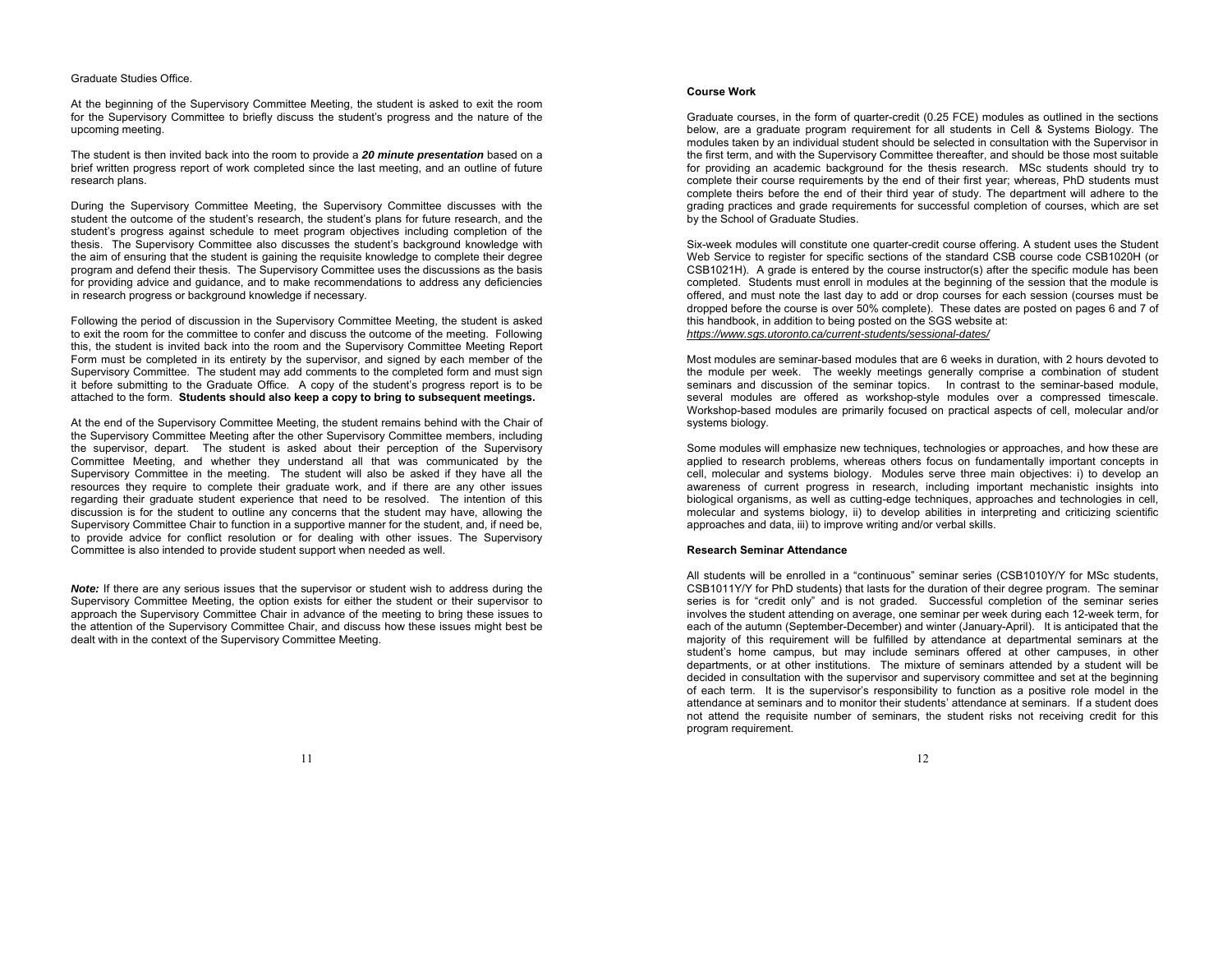The seminar series is composed of invited guest lecturers, seminars by post-doctoral fellows in the Department, and the presentation component of the MSc thesis defense and the public PhD thesis presentation seminar that precedes the School of Graduate Studies (SGS) PhD Final Oral Examination (FOE). The number of seminars that students are required to attend will be established and announced in September.

CSB PhD Proposal/Transfer Examinations are held periodically from the beginning of October through April of each academic year. The examinations include 25 minute public seminars presented by MSc students transferring to the PhD program, and second year PhD students. In each instance, the students are presenting proposals for their future PhD research, and are completing one of the requirements for either transfer into the PhD program or continuation in the PhD program respectively. See page 19 (transfer exams) and pages 21-25 (proposal exams) for more details. Students are expected to attend these seminars at their respective campus.

### **Thesis Research**

Original research and the completion and defense of a thesis are requirements for students in both the Master's and Doctoral programs in the graduate program in Cell & Systems Biology.

# **MSc PROGRAM REQUIREMENTS**

### **General Program Requirements**

Normally the CSB MSc program should be completed within 24 months (6 sessions). Students in the MSc program must complete two CSB1020H/Y modules (0.5 full course equivalent, FCE) or approved equivalent, the CSB1010Y/Y MSc seminar series (CR/NCR, attendance at a minimum of 24 seminars per year), a thesis on a research project, a public presentation of the thesis research, and defense of the thesis at an oral examination.

### **Course Work**

Students in the Cell & Systems Biology MSc program are required to successfully complete *two modules (i.e., 0.5 FCE) or one half-credit course*, preferably in the first year of study, with a *minimum grade of B-* in both modules.

Provided MSc students fulfill their module requirements, they are welcome to take additional courses (including those that are not modular) offered by CSB and other graduate units. The student's Supervisory Committee may also recommend that additional courses be taken. The CSB Graduate Studies Committee seeks to provide students with flexibility in taking graduate courses, particularly if they are in excess of the basic requirements, and will work to find solutions for students wishing to take courses from other departments.

#### **MSc Thesis Exam**

Arrangements for the MSc thesis exam are made by the Program in Cell & Systems Biology on behalf of the School of Graduate Studies. Please check with the Graduate Office for any deadlines (course marks or thesis submission) required for convocation and *http://csb.utoronto.ca/graduate-studies/current-students/forms/* for "MSc Thesis Examination Guidelines". The examination will be based on the assessment of the thesis containing the results of an original research study and the ability of the candidate to defend the thesis and show a mastery of the research topic. The candidate must demonstrate that he/she understands the topic, can defend the data and the conclusions presented in the thesis, and can place the findings in a general context. There are two components to the MSc Thesis Examination: 1) a public presentation of the MSc thesis, and 2) an *in camera* defense of the MSc thesis.

### *Composition of the Examination Committee*

The MSc Thesis Examination Committee is composed of the supervisor, two examiners who are members of the candidate's Supervisory Committee, and one examiner from outside the supervisory committee within your discipline who can be a CSB graduate faculty member or be Graduate Faculty in another department at the University of Toronto. Student and supervisor should jointly recommend the examiners. One of the two committee members will serve as Chair of the examination. The M.Sc. candidate and/or supervisor can suggest to the CSB Graduate Office which committee member will serve as Chair of the examination. If one of the supervisory committee members is unavailable to serve as an examiner, that member can be replaced with another examiner within your discipline. The appointment of the final examining committee is at the discretion of the CSB GSC. After the approval of the MSc Thesis Examination Committee, student and supervisor should recommend a possible date for the examination after consulting the examiners for availability. When scheduling the exam, copies of the thesis must be submitted to all committee members, along with a copy of the "Approval of

13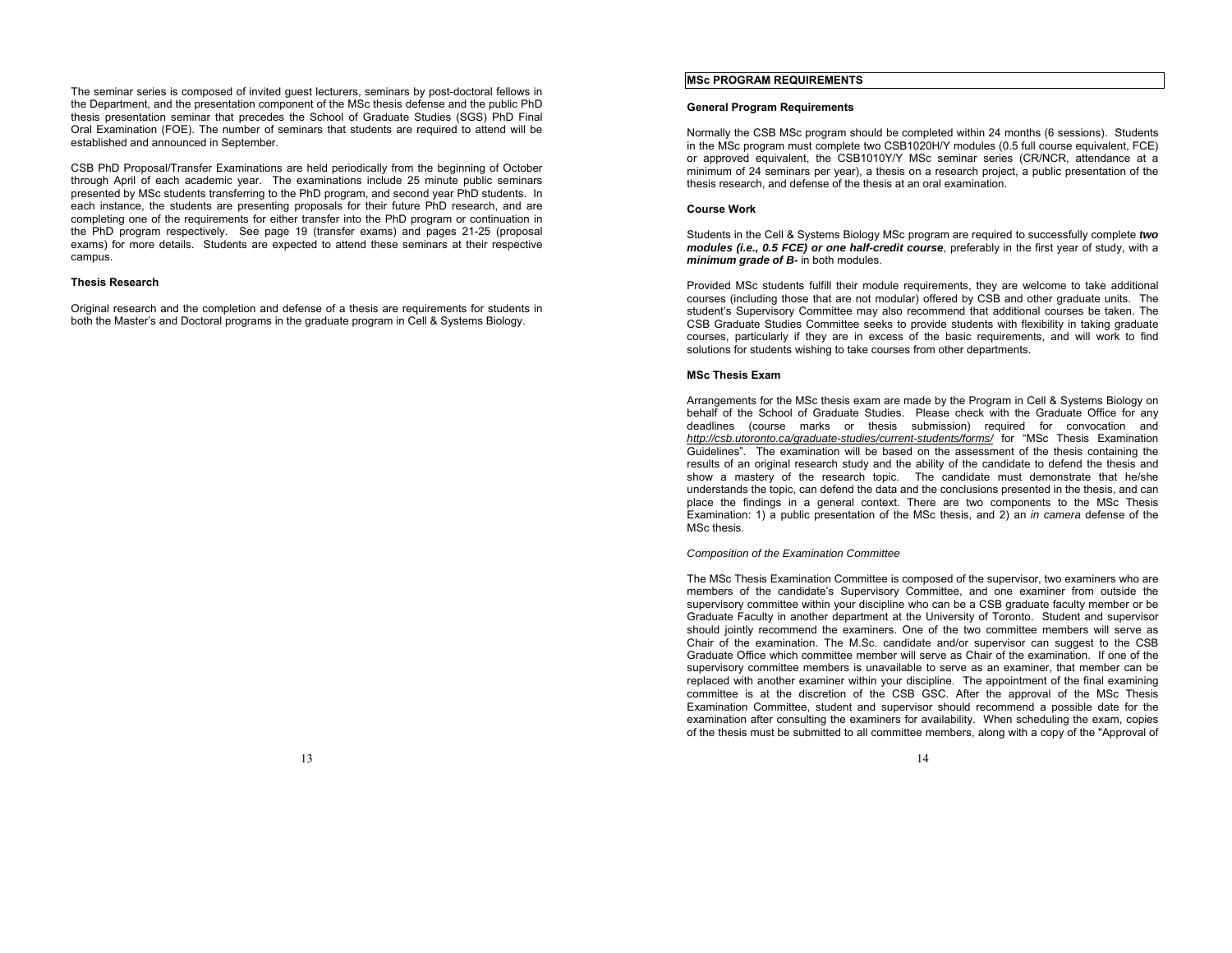Thesis" form, at a minimum of two weekends before the examination date. The Graduate Administrator will confirm the exam date and time with the student and/or supervisor, and circulate the formal announcement to participants. Students are responsible for booking room(s) and their own audiovisual equipment needs.

### *The MSc Thesis*

MSc theses should address non-trivial hypotheses using observational, theoretical or experimental methods which yield results that are of publication quality and rigour, but may not necessarily constitute a complete, publishable entity. When writing the thesis, consult the "Producing Your Thesis" section of the School of Graduate Studies website at: *https://www.sgs.utoronto.ca/current-students/program-completion/producing-your-thesis/* 

Adhere to the following general guidelines:

 A general introduction and a general discussion at the beginning and the end, respectively, should serve to tie the chapters together.

 Tables and figures (plates may be an exception) should be dispersed throughout the text as appropriate, not grouped at the end of a chapter as for a submitted manuscript.

 If the thesis contains published or soon to be submitted material, this should be explained giving the reference(s) in a statement at the beginning of the thesis. It should also be made clear whether a chapter differs in any way from the publication (e.g., an expanded discussion). If the publications include authors other than the supervisor(s), this statement should also explain the contribution of the other author(s). Candidates should also refer to the section on Previously Copyrighted Material in the guidelines.

 Use common sense. A thesis should be viewed as a coherent complete work. It should not frustrate reviewers by having too many things repeated in each chapter (a common complaint) or by the need to search for figures and tables or references which are not rationally placed.

After the thesis is completed, the candidate's supervisor must sign the "Approval of thesis" form. This indicates that elementary rules of the usage of English have been followed, and the text is free, or near free, of typographical errors. The supervisor's signature also indicates that tables, figures and references are correctly annotated, the departmental guidelines for theses have been followed, and the departmental examination can take place. The form should be included with the thesis that is distributed to all examination committee members. Failure of the supervisor to sign and return the form to the Graduate Office or failure of the candidate to deliver the thesis two weekends before the exam could result in the Associate Chair for Graduate Studies canceling the examination. Arrangements for the examination may also be cancelled if one or more of the examiners find the thesis unsuitable for examination within one week of receiving the thesis.

### *Responsibilities of the Examiners*

Each examiner should evaluate the thesis. The scientific qualities of the work which is presented should be associated with published studies in refereed journals. The standards of quality which are imposed should be equivalent to those of a peer review. The examiners must be satisfied that the study was performed with care and that appropriate controls were used where necessary. The interpretations of the results should be consistent with the data presented. The candidate is expected to contextualize their results relative to other research conducted on the same or related topics. This should include a literature review and an assessment of the results in relation to the findings from relevant studies.

It is essential that prior informal discussions between examiners should not occur in order to allow for a fair academic assessment, made without prejudice at the time of the examination. The oral examination is a formal event, not an informal discussion with the candidate.

#### *Conduct of the MSc Thesis Examination*

There are two components to the MSc Thesis Examination: 1) a public presentation of the MSc thesis, and 2) an *in camera* defense of the MSc thesis. The two components of the thesis must be completed within two (2) months of each other.

#### *Public Presentation of the MSc Thesis*

Ideally, the public presentation takes place immediately before the *in camera* defense, but this is not obligatory and the two may be separated in time. Regardless of the scheduling of the public presentation of the MSc thesis, the presentation must take place before the final submission of the thesis. The presentation is a MSc program requirement, and the SGS Degree Recommendation Form will not be signed until the presentation is completed.

The pubic presentation of the MSc thesis can potentially be made during the departmental seminar series on the student's home campus with members of the department and the MSc Thesis Examination Committee in attendance. It is the role of the student to schedule the public presentation of their thesis by conferring with the Departmental Seminar Committee Chair on their home campus well in advance of their defense date (e.g., two-three months). In the event that it is not possible to schedule the public presentation of the defense in the Departmental Seminar Series, the public presentation of the thesis can be scheduled outside of this time.

In the public presentation of the thesis the student presents a 25-minute seminar providing requisite background information, the hypotheses they tested, their thesis results, and the interpretation thereof. A computer-based presentation format (e.g., Powerpoint, Keynote, Acrobat, Quicktime, Flash) should be used. Students should bear in mind that the presentation level and format should be understood by most members of the department, not just the supervisory committee. Students should be prepared to take questions from the audience following their seminar. The seminar chairperson should restrict questions to 5 minutes maximum.

## *Defense of the MSc Thesis*

Up to three observers may attend the *in camera* MSc thesis examination, subject to the approval of the Chair of the Thesis Examination Committee and the candidate. The observers can be anyone who would like to attend the examination, and could include friends and members of the candidate's family. The observers must be solely observers, and not disrupt the examination in any way.

The candidate and any observers are asked to wait outside the examination room until the Thesis Examination Committee has convened and conferred on the nature of the impending defense. The Thesis Examination Committee Chair will then invite the candidate into examination room. In the event that the candidate completed the public presentation of their thesis immediately before the MSc Thesis Defense, the questioning of the candidate can begin immediately. In the event that some time has transpired between the public presentation and the thesis defense, the candidate may be asked to verbally recapitulate the highlights of their thesis in approximately 10-15 minutes, without visual aids.

15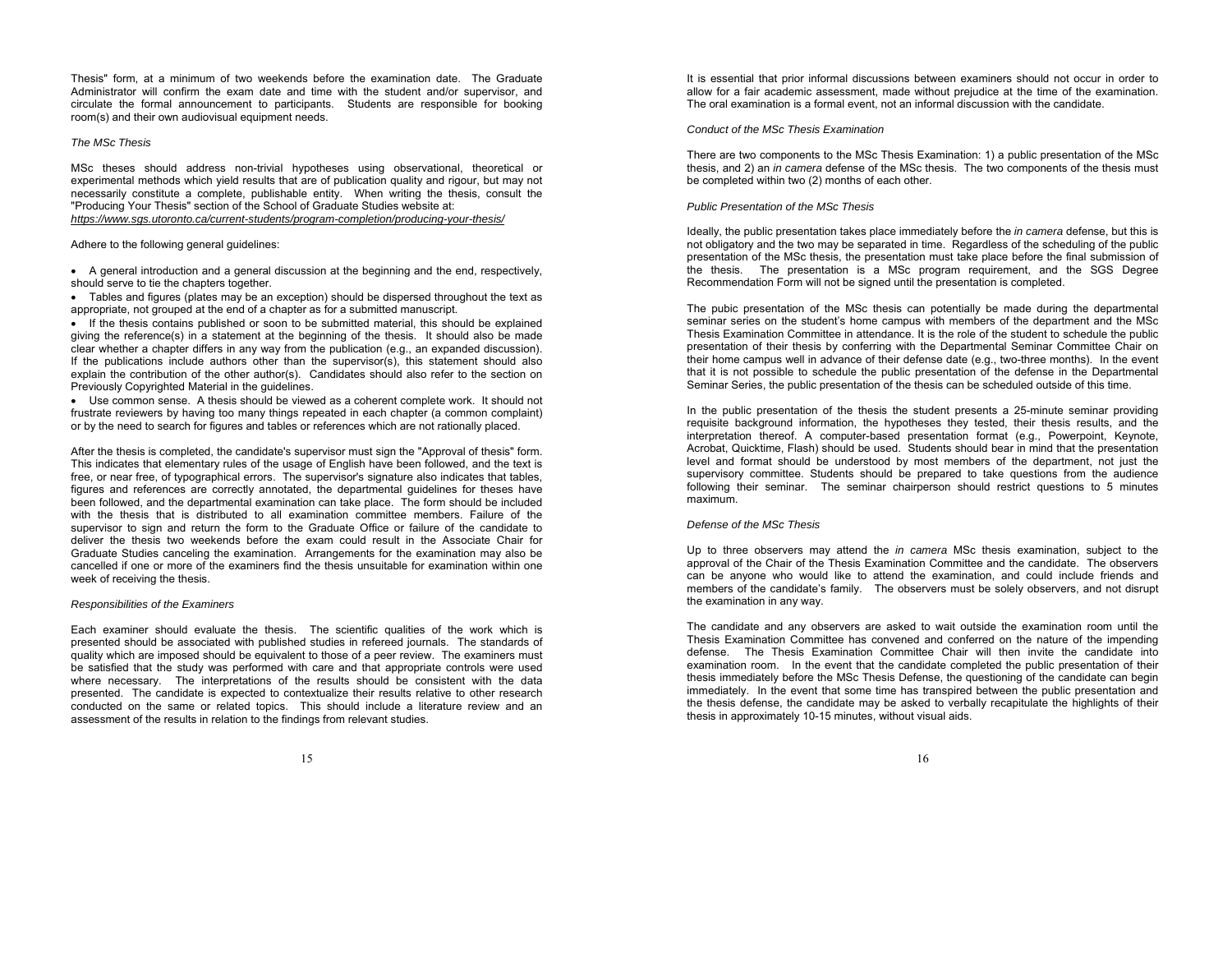The Thesis Examination Committee Chair will then invite each of the examiners to question the student on the contents of the thesis and the seminar. Each examiner should question the student for approximately 20-30 minutes. General background questions that do not have significant, direct relevance to the subject matter of the thesis should be avoided in the early stages of the examination although questions of this type may be relevant later. Examiner's editorial comments should not be discussed at the oral examination. It is recommended that each examiner hand the student a list of any comments for the final revision of the thesis after the examination. The Chair should guard against any tendency of examiners to argue with each other instead of concentrating on the exam. The examination, including the seminar, should not exceed two hours. The candidate and any observers must leave at the conclusion of the examination during the discussion of the defense and voting by committee members.

Immediately after the candidate and any observers have withdrawn, the Chair will initiate a discussion on the quality of the thesis and the performance of the candidate. Examiners are required to vote on the following recommendations:

- The candidate has satisfied the examiners on his/her performance at the oral examination and quality of the thesis subject to any editorial changes which may be required.
- The candidate has satisfied the examiners on his/her performance at the oral examination and the quality of the thesis subject to minor corrections to the thesis.
- The candidate has satisfied the examiners on his/her performance at the oral examination and the quality of the thesis subject to minor modifications to the thesis.
- The overall performance (thesis and/or oral) is judged unacceptable and a re-examination (thesis and/or oral) is necessary.

Editorial corrections refer to typographic or inaccuracies in Tables, Figures, References or the text. Minor corrections include the above and minor grammatical or syntactical changes that aim to clarify the meaning. Minor modifications include minor changes to content rather than editorial changes. The supervisor will ensure that such corrections or modifications are made satisfactorily.

In the event of one (or more) examiners abstaining or casting a negative vote, the Thesis Examination Committee Chair will rule whether the candidate has passed the examination. It is anticipated that this situation will only arise when a candidate has been re-examined. No more than one reexamination is permitted. The student will not have to present another public seminar in the event of a reexamination. The reexamination should take place no sooner than two months and not later than six months from the date of the first attempt. In the event of a fail, the student is required to withdraw from the program. Should examiners fail to achieve unanimity, the Chair must bring the matter to the attention of the Associate Chair for Graduate Studies as soon as possible.

As soon as possible, the candidate is asked to return to the exam room to learn the outcome. The Chair of the exam will identify major strengths and weaknesses and detail the required changes to the thesis. The supervisor is personally responsible for ensuring that the required editorial corrections or minor changes are completed within four weeks of the date of the examination and that the Graduate Office is informed of the completion of the final thesis by submitting the "Approval of Thesis Following the Departmental Examination" form.

After the Associate Chair for Graduate Studies has determined that the degree requirements have been met and has signed the MSc Degree Recommendation form, the student submits an electronic copy of the thesis on the ProQuest Digital Library.

Instructions on how to prepare, format, convert to PDF, and submit an electronic thesis (ETD) to the ProQuest Digital Library Repository are available on the following SGS Web page: *https://www.sgs.utoronto.ca/current-students/program-completion/producing-your-thesis/* 

18

Frequently asked questions about electronic theses can be found at: *https://www.sgs.utoronto.ca/academic-progress/program-completion/faqs-etds/*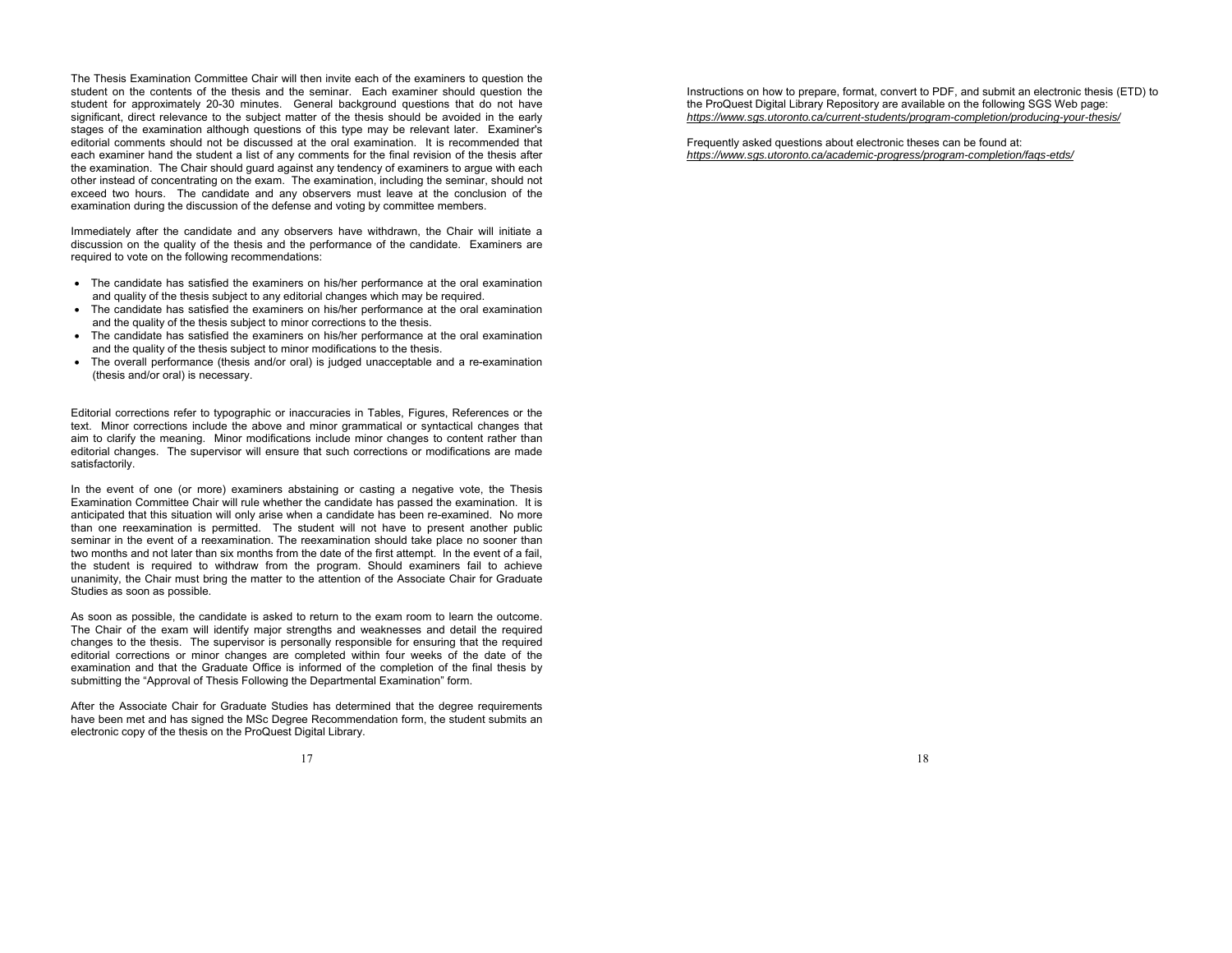## **TRANSFER FROM MSc TO PhD PROGRAM**

Students wishing to initiate a transfer from the MSc to the PhD program should submit a "PhD Transfer/Proposal Examination Pre-Approval Form" and have it co-signed by their supervisor. This should be submitted to the CSB Graduate Office before the end of the student's first year in the program. The student will then register in the PhD program in their second year of the graduate program and the PhD transfer examination (along with a public presentation) will be scheduled between October and March.

The outcome of a PhD transfer examination will be either: pass and proceed in the PhD program or fail and complete an MSc by the end of 24 months.

Transfer students are required to take *four* modules (**i.e., 1.0 FCE**), and obtain a minimum grade of **B-** in all modules completed. Any course work completed prior to the transfer may count toward this total. The base stipend is provided for a total of five years, starting with the date of first entry in the graduate program.

Full details about the composition of the transfer examination committee, the written report, and the oral presentation can be found under the heading "PhD Proposal Exam" on pages 21-25 of this handbook. The transfer exam procedures are the exact same as those for a PhD proposal examination.

## **DIRECT ENTRY TO PH.D. PROGRAM**

The Program in Cell & Systems Biology encourages direct entry to the PhD program from a BSc degree for exceptional students with a minimum A- average in the final year. Applicants should discuss the possibility of direct entry to a PhD with their potential supervisor(s). See pages 20- 29 for PhD program requirements.

## **PhD PROGRAM REQUIREMENTS**

### **General Program Requirements**

Students entering the PhD program following transfer from the MSc program should complete the PhD program within 5 years from the start date at which they enrolled in the MSc program. Students entering the PhD program directly from a BSc program should complete the PhD program within 5 years. Students entering the PhD program following completion of an MSc degree should complete the CSB PhD program within 4 years.

Students in the PhD program must complete four quarter-credit modules or equivalent (1.0 FCE), the CSB PhD seminar series (credit only, minimum 24 seminars per year), a thesis on a research project, a public presentation of the thesis research, and defense of the thesis at the final oral examination.

All PhD students and MSc students wishing to reclassify as PhD students must successfully complete a PhD Proposal/Transfer Examination. The PhD Proposal/Transfer Examination involves three components: 1) preparation of a written research proposal; 2) seminar to the department and questioning by the public at a Departmental PhD Proposal/Transfer presentation; and, 3) *in camera* questioning by a PhD Proposal Examination Committee immediately following the presentation. Proposal/Transfer examinations should be held between October and April in the second year of the graduate program. (Students transferring from the MSc to the PhD program may want to consult with the CSB Graduate Office and their supervisor about the timing of the examination, because student funding packages will vary, based on the month/session that the transfer exam is held.)

Students that transfer from the CSB MSc program to the PhD program may apply course credits earned as CSB MSc students toward their PhD course requirements. Students entering the PhD program following completion of an MSc will have to complete all of the PhD program course requirements.

Ph.D. candidates complete a final committee meeting (Thesis Approval Meeting) for approval to proceed to the School of Graduate Studies' Final Oral Examination. The School of Graduate Studies' Final Oral Examination is immediately preceded by a public seminar presentation of the thesis.

### **Course Work**

Students in the Cell & Systems Biology PhD program are required to successfully complete *four modules*, or equivalent, with a *minimum grade of B-minus* in all modules. All modules must be completed by the end of the 3<sup>rd</sup> year of study. It is highly recommended that at least one of the modules be taken in the 1<sup>st</sup> year of study and at least one be taken in the  $2<sup>nd</sup>$  year of study, with the remaining two modules taken at any time in the student's program, provided all four modules are completed before the end of the third year of the student's program.

A minimum of 0.5 FCE of the 1.0 FCE required in the CSB PhD program must be taken from those modules/courses offered by the Department of Cell and Systems Biology. That is, to meet their four-module requirement, PhD students may take only two modules, or equivalent (i.e., 0.5 FCE), offered by a department other than CSB (e.g., Molecular Genetics, Biochemistry), and this must be approved by the student's Supervisory Committee and the CSB GSC. The other 0.5 FCE could also be made up by taking a one term course offered by another department, but this must be approved by the student's Supervisory Committee and the

19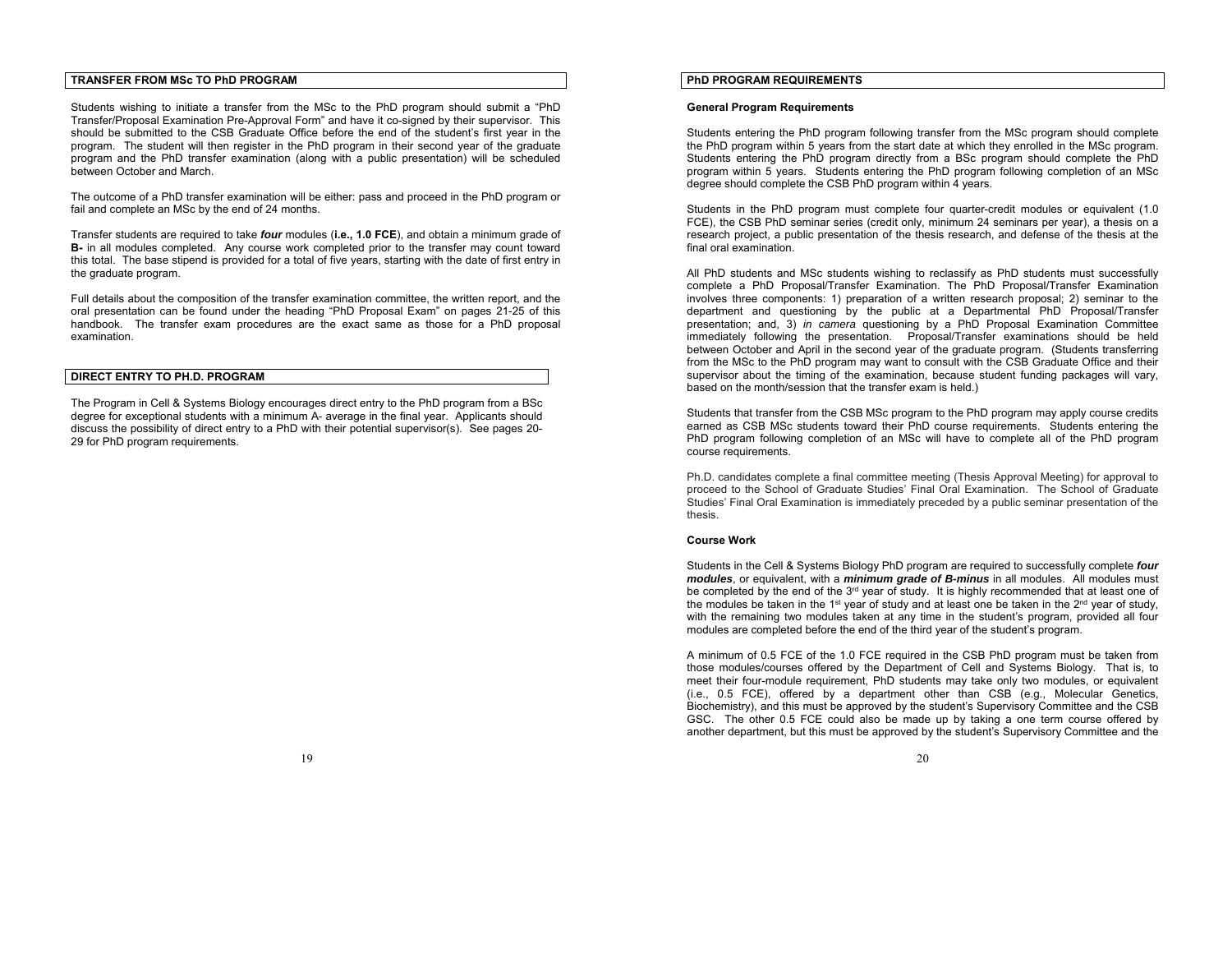### CSB GSC.

The Supervisory Committee will evaluate course work of PhD applicants to determine if additional courses are required. Students who transfer from the CSB MSc to the CSB PhD program may count any course work completed prior to the transfer toward their PhD course requirements. It is anticipated that some PhD students will continue to participate in seminarbased modules after their minimum requirement is completed. Provided PhD students fulfill their course requirements as outlined above, they are welcome to take additional courses (including those that are not modular) offered by CSB or other graduate units. The student's Supervisory Committee may also recommend that additional courses be taken. The CSB GSC seeks to provide students with flexibility in taking graduate courses, particularly if they are in excess of the basic requirements, and will work to find solutions for students wishing to take courses from other departments.

#### **PhD Candidacy**

Doctoral students are subject to the SGS policy on "Timely Completion of Graduate Program Requirements". A PhD student at the end of year three (year four for direct-entry students) is expected to have completed all program requirements exclusive of the thesis. Once completed, the notation *Candidacy Achieved* will appear on the students' transcript.

### **PhD Proposal Exam**

The Proposal Examination must be held within the first 13-20 months of entry into the PhD program. The purpose of the Proposal Examination is to ensure that the research proposal is sound and that the study has every expectation of being completed within the time indicated. It also serves to determine if the student has sufficient knowledge in the field to pursue the proposed research. It provides a forum for discussion and suggestions from members of the department that may enhance the quality of the work and the achievements of the student.

The PhD Proposal Examination involves three components: 1) preparation of a written research proposal; 2) presentation to the department and questioning by the public at a Departmental PhD Proposal / Transfer seminar; and, 3) *in camera* questioning by a PhD Proposal Examination Committee immediately following the public presentation. Please check the CSB website (*http://csb.utoronto.ca/graduate-studies/current-students/forms/*) for "PhD Proposal Examination Instructions".

The emphasis at the proposal examination will be on the theory and proposed approach, rather than on progress to date. The PhD Proposal Examination may serve as a Supervisory Committee meeting for that term, subject to agreement between the student and Supervisory **Committee.** 

The Graduate Office will remind PhD students that a proposal is due and will request that the students make arrangements to schedule the Departmental PhD Proposal/Transfer seminar and examination. The student should give the title of their talk, an abstract, and a list of committee members to the Graduate Administrator at least two weeks before the presentation/examination. Failure to provide the information within the required timeframe can result in the student being prohibited from undertaking the PhD Proposal Examination.

### *Composition of the PhD Proposal Examination Committee*

The PhD Proposal Examination Committee will have **five** (5) **members**. Four of the members of the Proposal Examination Committee are appointed by the student and supervisor, and approved by the CSB Associate Chair for Graduate Studies. These four members are as follows: the supervisor; two members of the candidate's supervisory committee (at least one of which must hold their primary faculty appointment in CSB); and one graduate faculty member who has SGS graduate faculty status or equivalent, who has not collaborated with the supervisor, and who can be from either CSB or from a department other than CSB. **These four members must be in attendance in order to fulfill SGS requirements for quorum. An additional member who holds a graduate appointment with CSB can be invited to join the PhD Proposal Committee to ensure that quorum is met.** 

The **fifth member of the PhD Proposal Examination Committee will be the non-voting Chair of the PhD Proposal Examination Committee, appointed by the CSB Graduate Office**. The fifth member will be a graduate faculty member from CSB, who is not a member of the student's Supervisory Committee, and who has served in some capacity for a previous or current Graduate Studies Committee (e.g., Examination Chair, Examination Committee Member, etc.). The Chair of the PhD Proposal Examination is a non-voting member of the committee.

*Written Report and Presentation for the PhD Proposal Examination* 

At least two weekends prior to the PhD Proposal/Transfer Examination, the student should provide committee members with a written report. **Failure to provide the PhD Proposal report within the required timeframe can result in the student being prohibited from undertaking the PhD Proposal Examination.**

## **WRITTEN REPORT**

Format:

- Recommended length of 3,000 5,000 words, not including abstract, figures, tables, legends and references.
- Font 12-point Times New Roman or 11-point Arial.
- Double or 1.5 line spacing, pages numbered.
- Use active voice whenever possible.
- Figures & tables can be either included in-line with text or at the end.
- Sections:

1. Title, name, abstract, list of abbreviations:

- Abstract is approximate 200 words in length.
	- <sup>o</sup> Your abstract should summarize all aspects of your proposal.
- <sup>o</sup> Avoid excess jargon when possible.
- 2. Introduction & Literature Review:
	- Introduction to the research topic
		- <sup>o</sup> Place your work into a broader biological context using language appropriate for an educated but non-specialized audience.
	- Relevant background literature
		- <sup>o</sup> Discuss important background, key developments, and relevant controversies.
		- <sup>o</sup> Cite primary sources where possible. Do not simply cite review papers.
	- Overall goal and objectives
		- o Objectives are questions you want to answer.

21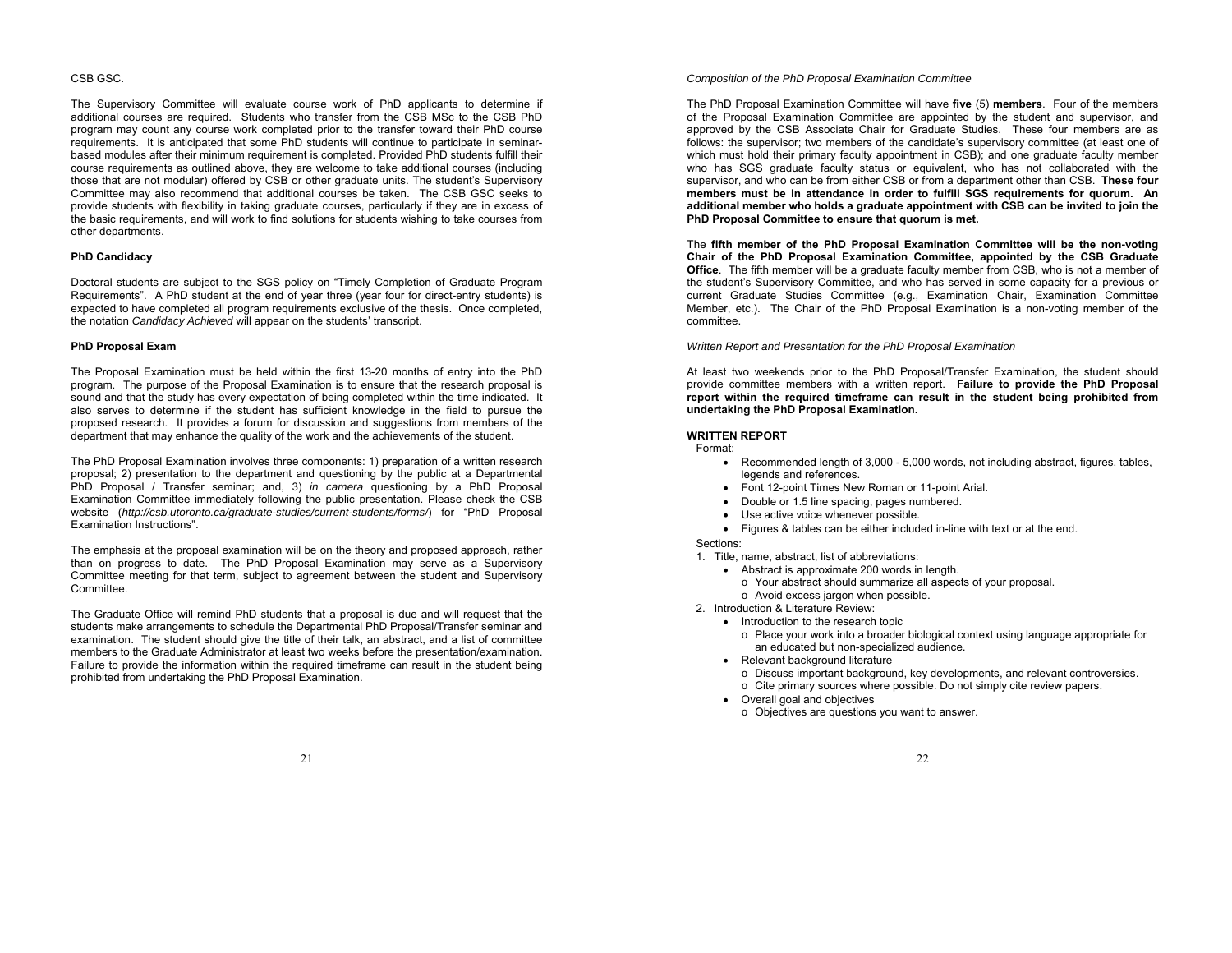- <sup>o</sup> You can have both long-term and short-term objectives to help position your work within the larger biological problem.
- $\circ$  Note that objectives are different than aim. The former are biological questions, while the latter are methodological approaches.
- <sup>o</sup> State your objectives clearly and unambiguously, e.g. "My objectives are…"
- Hypothesis or hypotheses
	- <sup>o</sup> Propose specific, testable hypotheses.
	- <sup>o</sup> Overly broad hypotheses (e.g. "I propose that some genes will be up-regulated under water stress") are useless and should be avoided.
	- <sup>o</sup> State your hypotheses clearly and unambiguously, e.g. "My hypotheses are…"
- Significance, uniqueness
	- <sup>o</sup> Discuss where your proposed research goals fit with the field.
	- <sup>o</sup> How will your study advance the field and our understanding of an important biological process?
	- <sup>o</sup> Avoid overly broad and ambitious statements (e.g. "This work will save starving people").
- 3. Progress to date (follow a format similar to research publications)
	- Text describing preliminary results, including methods used, discuss appropriate controls
	- Present figures and/or tables of your data
	- Figures and tables need to be prepared to a publication quality standard even if they don't have all of the components required for publication yet.
	- Figures & Tables should be numbered in the order they appear in the text and given titles. Make sure to make reference to each figure and table in the text.
	- Figure legends should clearly explain how to interpret the figure and summarize the main findings. Avoid excessive descriptions of the results in the legend. These belong in the body of the text.
	- Tables do not get legends, but explanatory information can be presented as numbered notes below the table.
- 4. Proposed Research / Specific Aims
	- Propose research to address your basic biological questions (i.e. to address your hypothesis, specific objectives).
		- Suggested format for this section:
		- <sup>o</sup> Specific Aim 1
			- **Rationale** 
				- Very briefly explain what question are you addressing and your expectations. Refer back to you hypotheses.
			- **•** Methodology
				- How will you carry out the experiment?
				- This is one of the most difficult parts of the proposal because you have to provide enough detail to convince reviewers that you know what you are doing without overloading them with minutia (don't forget controls).
			- **Potential Pitfalls & Alternative Approaches** 
				- Use this subsection to make it clear you know what potential complications may arise and how you will deal with these. You should also briefly describe alternate approaches in case your original plan doesn't progress as expected.
		- <sup>o</sup> Specific Aim 2 …
	- Remember, this is your research plan for the remainder of your PhD. Does it make sense? Can you finish it in an appropriate amount of time? Will the research make important new contributions to your field?
- 5. Discussion
	- Integrate all of the previous sections.
	- Discuss how your aims derive from your progress to date.
	- Discuss the significance of your current data and expected contributions of your proposed PhD research.
	- Explain how your research contributes / impacts / advances knowledge to the basic biological processes in your research field? In other words, place your project in the context of your field of research.
- 6. Timetable
	- Gantt chart preferred
	- Make realistic expectations for completion of each aim.
- 7. References
	- You are free to use any format for in-text citations.
	- References must list all authors and full titles.

## **ORAL PRESENTATION**

- 20-25 minutes in length + 5 minutes for questions (CSB Grad office will set the times)
- Explain your research to an educated but non-specialized audience.
- Everyone in CSB should be able to understand what you are doing and why it is significant.
- Suggested structure (should mirror your written proposal)
	- <sup>o</sup> Introduction to the research topic, background, significance, uniqueness
	- <sup>o</sup> Overall goal and objectives
	- <sup>o</sup> Hypothesis or hypotheses
	- <sup>o</sup> Progress to date
	- <sup>o</sup> Specific Aims
	- <sup>o</sup> Discussion of results/progress to date and expected contributions of your proposed research
	- <sup>o</sup> Concise timetable (Gantt chart preferred) for completion of work related to each objective

### *Goals of Oral Presentation, Written Report, and Exam:*

- To establish that you have a firm grasp of the underlying principles and concepts associated with the study.
- To ensure that the proposed research, methods and techniques are appropriate, and that there is every expectation of completing the study as indicated.
- To make suggestions for the improvement of your research program.

## *What will you be examined on?*

- The steps in the proposed program, including, where appropriate, details of the aims and the feasibility of their successful execution
- Background knowledge directly related to the proposed research program, this may include general questions about your field of research
- The development of research skills directly related to the proposed research program
- Anticipated completion dates for the steps in the proposed program
- Keep in mind:
	- Your proposed research must address key outstanding biological questions, and not simply be a list of techniques.
	- Your proposed research must make sense to an educated but non-specialized examiner.

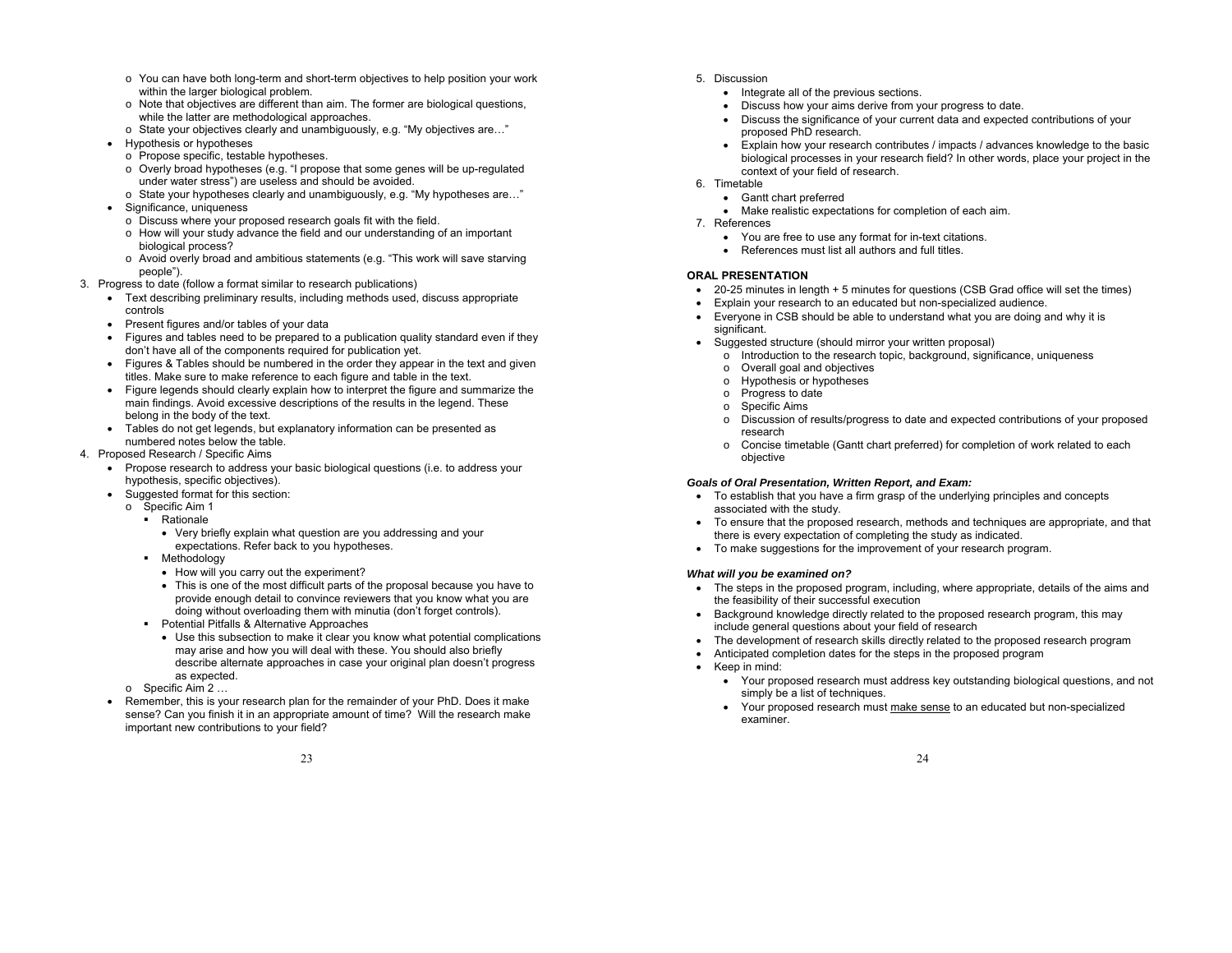- There must be a reasonable expectation that the research can be completed in the proposed time.
- Know the limitations of your approaches that you are proposing and how to address them
- You should have a backup plan if one or more of your research aims doesn't work as expected.

Note that your proposal should allow the examining committee to envision the Chapters of your PhD thesis (even if they are likely to change) and reassure them that it will be successful.

The outcome for a PhD **proposal** exam will be:

- Pass and proceed in PhD program
- Fail: the student has shown a considerable lack of background knowledge and poor development of research skills and will be asked to leave the program
- Incomplete: the student has demonstrated some of the required skills and knowledge but has not satisfied the committee. The student will be asked to repeat the proposal process within 3 months at which time the student will either pass or fail. The re-examination may or may not include the public seminar component, at the discretion of the examining committee.

### **The PhD Thesis**

When writing the thesis, consult the "Producing Your Thesis" section of the SGS website at: *https://www.sgs.utoronto.ca/current-students/program-completion/producing-your-thesis/* 

Historically, the PhD thesis has taken one of two distinct forms. The first is a traditional format that includes separate sections for the Introduction, Materials and Methods, Results and Discussion. The second is a series of published, submitted or in-preparation articles from the primary literature. Either format can be used, provided that the following requirements are met:

- A general abstract for the entire thesis should be provided at the beginning of the thesis.
- A list of abbreviations and a detailed table of contents are required. This facilitates the job of the reviewer and allows readers to quickly find data/definitions.
- A general introduction to the thesis must be provided. This should include the overall hypotheses/objectives of the study and the *raison d'être* for undertaking the investigation.
- Detailed materials and methods must be provided. The purpose of this section is to permit a reader to repeat your experiments. If citing methods of others, insure that the method is correct and state any modifications of it. If your thesis is a series of papers, it may be appropriate to present detailed methods in an Appendix.
- The results section often is divided into sub-sections, each describing a facet of the research. It is appropriate to preface data by presenting a hypothesis and the approach taken to test it.
- A general discussion is given at the end of the thesis. This should be a synthesis of the research undertaken and how it impacts that of others. Model building (if appropriate) and the general significance of the research are presented here. If the format is a series of papers, the general discussion is an absolute necessity, especially when the individual chapters address different aspects of the general topic.
- Appropriate references to the literature must be included. If the format is a series of papers, reference lists may be included in the individual chapters. Alternatively,

individual chapter lists should be omitted and a complete reference list placed at the end of the thesis.

- Joint (co-authored) papers may be included as part of your thesis if intellectual property issues are worked out in advance and approval is sought from the graduate unit. In all cases of joint publication, there should be a statement in the thesis explaining the nature of the collaboration and the contribution of the thesis author. Note however, the University of Toronto does not permit joint (co-authored) theses.
- Tables and figures (plates may be an exception) should be dispersed throughout the text as appropriate, not grouped at the end of a chapter as for a submitted manuscript.
- A thesis should be viewed as a coherent complete work. It should not frustrate reviewers by having too many things repeated in each chapter (a common complaint) or by the need to search for figures and tables or references that are not rationally placed.

The completed thesis must be submitted to the Thesis Approval (i.e. supervisory) Committee at least two weekends before the scheduled date of the Thesis Approval Meeting. *The thesis must be in all respects a final copy, not a draft*. Supervisors are asked to sign the "Approval of Thesis" form, indicating that the thesis is free, or near free, of typographic, orthographic and punctuation errors, and that elementary rules of English have been followed throughout the thesis. The "Approval of Thesis" form should be delivered to the Graduate Office and copied to all Thesis Approval Committee members along with the thesis. Failure of a supervisor to sign the approval form may result in the cancellation of the Thesis Approval Meeting by the Associate Chair of Graduate Studies. The Associate Chair of Graduate Studies may also cancel the evaluation if the student fails to deliver the thesis to Thesis Approval Committee members two weekends before the evaluation, leading to an inevitable delay in the scheduling of the School of Graduate Studies PhD Final Oral Examination.

### **Thesis Approval Meeting**

The Cell & Systems Biology PhD program requires that all PhD candidates present their thesis for evaluation to a Thesis Approval Committee before proceeding to the School of Graduate Studies (SGS) PhD Final Oral Examination. The Thesis Approval Meeting must be held six to eight weeks prior to the SGS PhD Final Oral Examination. Consult the Graduate Office for deadline dates for convocation and the CSB website (*http://csb.utoronto.ca/graduatestudies/current-students/forms/*) for "PhD Thesis Approval Meeting Guidelines". Members of the Thesis Approval Committee who evaluate the thesis are expected to advise the student and supervisor as to whether or not changes are necessary before the Final Oral Examination (FOE) is formally requested and the thesis is distributed to the FOE committee members. The student and supervisor must evaluate the recommendations and act accordingly.

### *Nature of the Thesis Approval Meeting*

The Thesis Approval Meeting will be based on: (1) an assessment of the thesis containing the results of an original research study, (2) the ability of the candidate to defend the thesis and (3) the ability of the candidate to show a mastery of the research topic. The candidate must demonstrate that he/she understands the topic, can defend the thesis, and can place the findings in a general context. The candidate may also be asked to comment on the research developments in his major field of study. While not a formal exam, it should be conducted in a way that will prepare the student for the School of Graduate Studies Final Oral Examination.

### *Thesis Approval Committee*

The committee for the Thesis Approval Meeting, consisting of the Supervisor and other

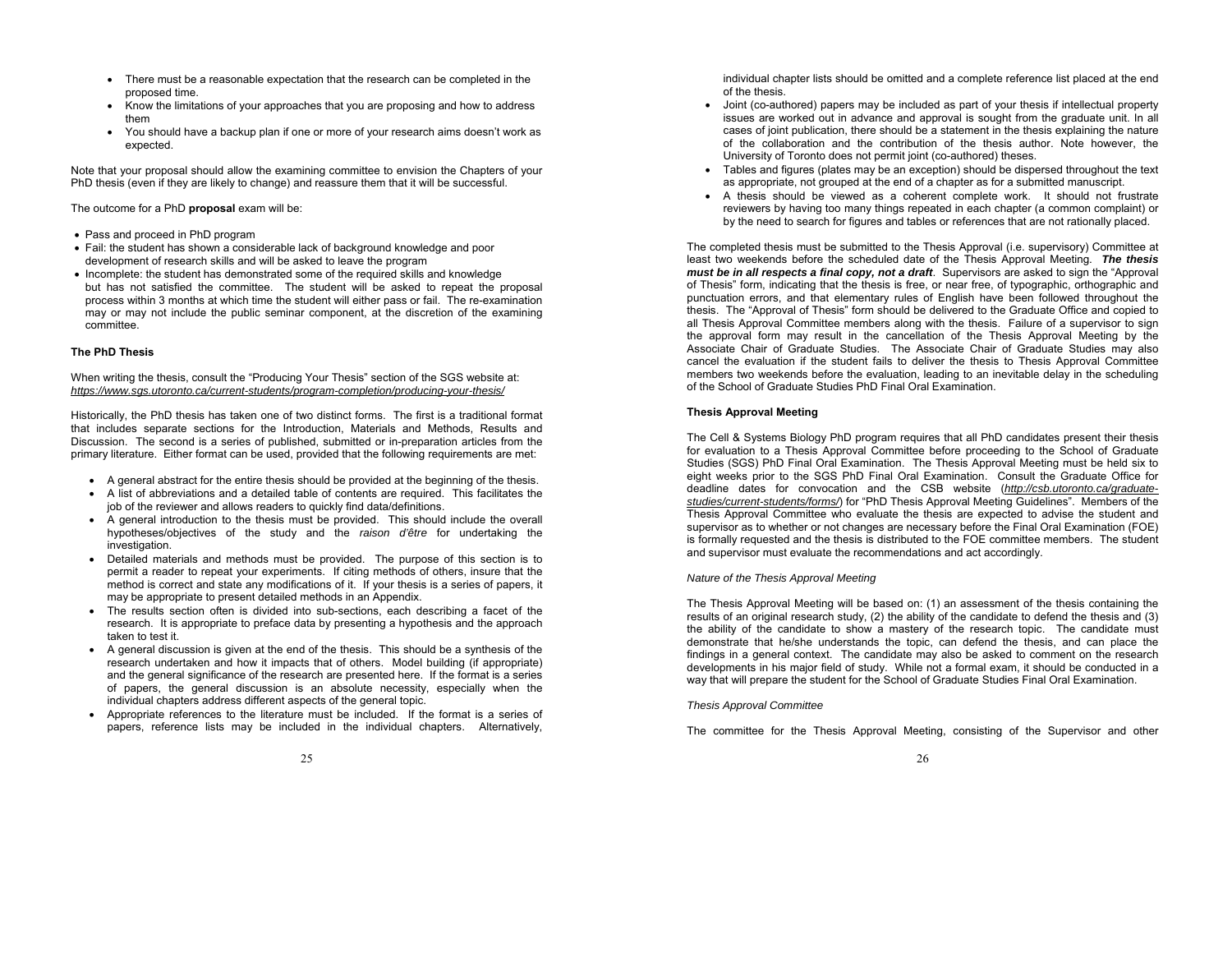members of the Supervisory Committee, will meet with the candidate *in camera* at a meeting time organized by the candidate.

#### *Responsibilities of the Thesis Approval Committee*

Each of the Thesis Approval Committee members should evaluate the thesis. The scientific qualities of the work presented should be those associated with published studies in refereed journals. The standards of quality that are imposed should be equivalent to those of a peer review. The Thesis Approval Committee must be satisfied that the study was performed with care and that, when necessary, appropriate controls were used. The interpretations of the results should be consistent with the data presented. The candidate is expected to place the results of his/her study into context in terms of the particular research topic. This should include a literature review and an assessment of the results in relation to the findings from relevant studies.

### *Conduct of the Thesis Approval Meeting*

The candidate must organize the Thesis Approval Meeting at a time of mutual convenience for all members of the Thesis Approval Committee, and book an examination room for this purpose. The candidate is responsible for ensuring that their audiovisual needs will be met at the presentation. Up to three observers may attend the closed discussion portion of the evaluation, subject to the approval of the supervisor and the candidate. The observers can be anyone who would like to attend the evaluation, and could include friends and members of the candidate's family. The observers must be solely observers, and not disrupt the evaluation in any way. The observers must leave at the conclusion of the evaluation before the assessment of the performance of the candidate.

At the beginning of the Thesis Approval Meeting, the student (and any observers) will be asked to step out of the room so that the Thesis Approval Committee can discuss the nature of the meeting. The student is then invited back into the examination room to make a presentation in the form of thesis summary seminar of approximately 20 minutes.

Feedback on the thesis and presentation is given by the Thesis Approval Committee. Editorial comments can be discussed at the Thesis Approval Meeting, but it is recommended that the student be provided with a list of such comments by each Thesis Approval Committee member to aid in revision of the thesis. At the end of the question period, the candidate is asked to step outside of the room. After the candidate has withdrawn from the room, the Thesis Approval Committee will engage in a discussion on the quality of the thesis and the performance of the candidate. The Thesis Approval Committee then compiles recommendations to improve the quality of the thesis and help prepare the candidate for the SGS Final Oral Examination. The candidate will be informed of the outcome of the assessment by the Thesis Approval Committee: pass with the recommendation to proceed to the SGS PhD Final Oral Examination, or fail with the recommendation to complete more research and/or significant revisions. The Department will not allow theses that have not been approved by their Thesis Approval Committee to be submitted for the SGS Final Oral Examination.

#### **Pre-Final Oral Examination Public Presentation of the Thesis**

After the thesis is approved at the departmental Thesis Approval Meeting, the candidate arranges a 35-45 minute public seminar, generally held within the context of the departmental seminar series, to present the thesis to a general audience. This seminar will often occur immediately before the School of Graduate Studies Final Oral Examination.

After the thesis is approved at the departmental Thesis Approval Committee, the SGS Final Oral Examination is arranged. Consult the CSB website (*http://csb.utoronto.ca/graduatestudies/current-students/forms/*) for the "PhD Examination Guidelines". The CSB Graduate Office will then send the "Certificate of Completion", the thesis abstract, and the examining committee "Nomination Form" to the PhD Office at the School of Graduate Studies.

### *Composition of the Final Oral Examination committee*

The Final Oral Examination Committee (FOEC) is composed of: the supervisor, the external examiner, two faculty members from the Graduate Program in Cell & Systems Biology who were members of the student's Supervisory Committee, and one or two SGS faculty member(s) from the Graduate Program in Cell & Systems Biology or another department at UofT who were *not* members of the Supervisory Committee. The School of Graduate Studies provides a Chair for the exam, and SGS requires a quorum of five Final Oral Examination committee members, excluding the Chair. Effective July 1, 2012, **a minimum of two actively participating examiners must come from outside of the supervisory committee**. Recommendations for the membership of the committee are made by the Department and approved by the Vice Dean of the School of Graduate Studies.

The PhD candidate and the supervisor should provide the CSB Graduate Studies Committee with a ranked list of potential external examiners for approval. To fulfill SGS requirements, the external examiner must be a member of the graduate faculty at another university, and **must be an Associate or Full Professor** (or equivalent) at the home institution. The potential external examiner will be of high academic standing with an established record in research, and demonstrated leadership in the particular research field, which should include successful supervision of graduate students themselves. This does not preclude scientists from industry or government agencies of equivalent professional standing, but special permission must be obtained by the Vice Dean of Graduate Studies in these cases. It is the supervisor's responsibility to ask the examiner to serve on the committee once the examiner has been approved by SGS. The supervisor and student should recommend a possible date at either 10 am or 2 pm after consultation with all committee members (other start times are possible). The final oral examination can be held at the School of Graduate Studies or at the department.

External Examiners will be paid an honorarium of \$100 Canadian for the written appraisal. The written appraisal must be received by the Graduate Office at least two weeks before the examination date. If the appraisal has not been received one week prior to the exam, the department could potentially be asked to reschedule the final oral examination. The student and all committee members receive a copy of the external appraisal at this time. The candidate must not discuss the content of the appraisals with the external examiner before the examination. The department will reimburse the external examiner \$500 for travel and accommodation. The balance of the expenses must be paid by the supervisor's research grant.

### *The PhD Thesis*

It is the responsibility of the student to ensure that the examiners receive a copy of the thesis no later than six weeks, and preferably longer, before the date of the Final Oral Examination. It is strongly advised that the external examiner's copy be sent by courier from the Graduate Office. Other copies should be hand delivered. It is the supervisor's responsibility to ensure that the changes to the thesis recommended at the departmental evaluation are complete.

27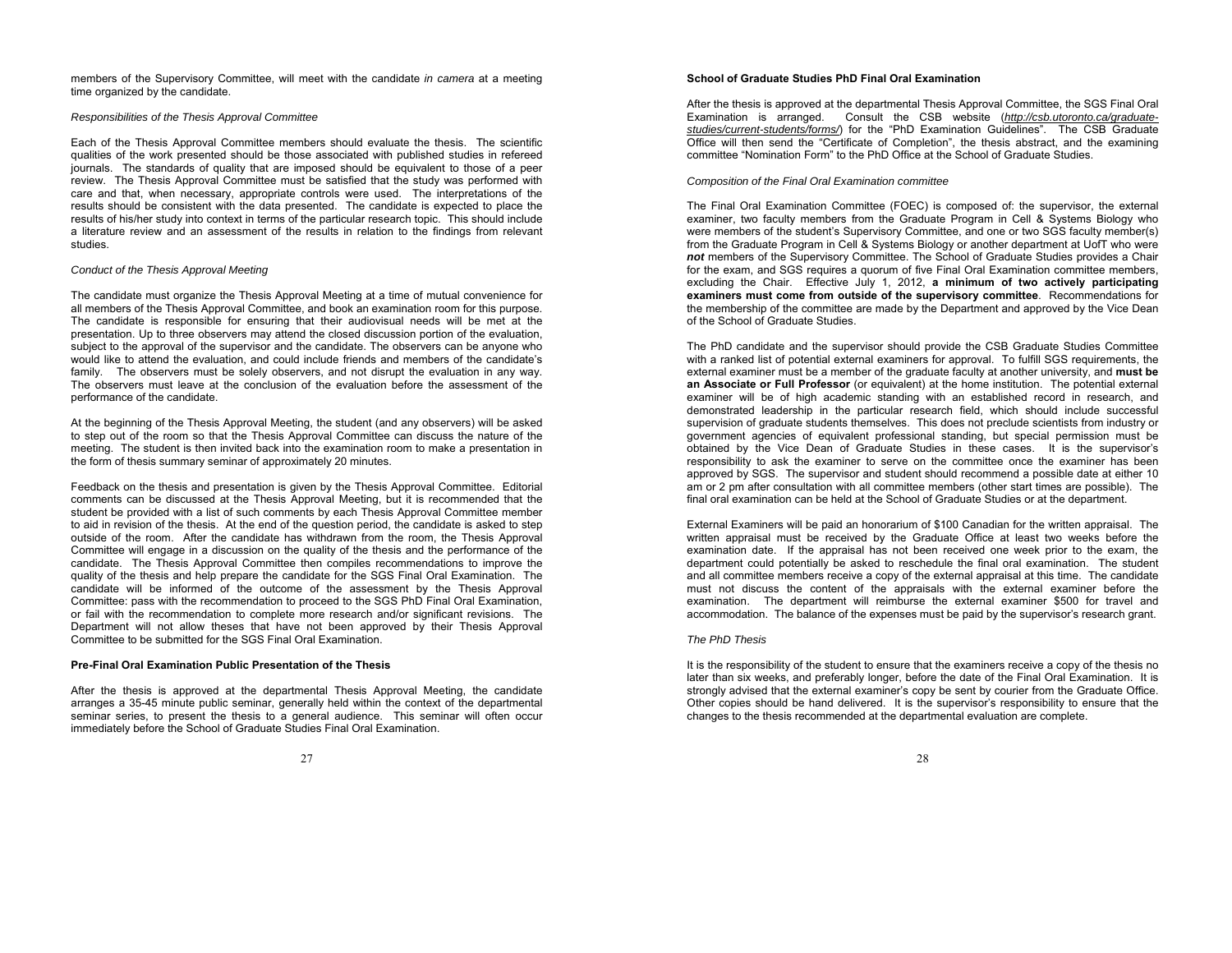### *Conduct of the PhD Final Oral Examination*

The candidate is first asked to leave the examination room briefly while the fulfillment of degree requirements are ascertained and the exam procedure is finalized. The Chair of the FOE will then invite the candidate back into the room and the candidate is asked to orally summarize the research and conclusions of the thesis in no more than twenty minutes (unless the examination immediately follows a PhD exit seminar, in which case the student will not be asked to provide a summary of the thesis). The Chair will then invite each member of the FOE committee, in turns of approximately equal duration, to ask questions of the candidate. Typically, the external examiner will begin the question period. Generally there are two rounds of questions, with each examiner provided up to 15 minutes to ask questions in each round. At the end of questioning, the candidate will be asked to leave the room while the vote is taken. The FOE Chair then informs the candidate of the decision (minor corrections, minor modification, or adjournment). The Chair of the Examination Committee is responsible for seeing that the Candidate's file is returned to the Doctoral Examinations Office if the exam is held at the School of Graduate Studies (SGS). If the exam is held outside SGS, the exam file with all original materials will be given to the administrative staff of the candidate's graduate unit. The administrative staff will convey the result and necessary documents to the Doctoral Exams Office and the candidate's graduate unit will convey the post-exam instructions to the candidate. The graduate unit will have received the appropriate documents and information from SGS shortly after the defense.

An extra copy of the thesis should be brought to the exam and in the case of minor modifications, this copy will remain at SGS.

### **Final submission of the completed PhD thesis**

Once revisions to the thesis have been completed to the satisfaction of the supervisor, and following confirmation with the CSB Graduate Office, the student must submit an electronic copy to the ProQuest Digital Library. The supervisor should send an email to the PhD Office at SGS (sgs.doctoral@utoronto.ca), verifying that the final, revised thesis is ready for electronic submission.

Instructions on how to prepare, format, convert to PDF, and submit an electronic thesis (ETD) to the ProQuest Digital Thesis Repository are available on the following SGS Web page: *https://www.sgs.utoronto.ca/current-students/program-completion/producing-your-thesis/* 

## **GRADUATE COURSES**

## **The Modular Nature of CSB Graduate Courses**

Graduate course offerings in the Department of Cell & Systems Biology are module based. Some modules emphasize new techniques, technologies or approaches, and how these are applied to research problems. Others focus on fundamentally important concepts in cell, molecular and systems biology. Modules serve three main objectives: 1) to develop an awareness of current progress in research, including important mechanistic insights into biological organisms, as well as cutting-edge techniques, approaches and technologies in cell, molecular and systems biology, 2) to develop abilities in interpreting and criticizing scientific approaches and data, 3) to improve writing and/or verbal skills.

Most modules in the Department of Cell and Systems Biology are one-half of a one-term

course. Thus, one module is one quarter course equivalent (i.e., **0.25 FCE**).

The majority of the modules offered in CSB are **seminar-based modules** that are **6 weeks in duration**, with 2 hours devoted to the module per week. The weekly meetings are generally comprised of a combination of student seminars and discussion of the seminar topics. In contrast to the seminar-based module, some modules may be offered as **workshop-style modules** over a **compressed timescale**. Workshop-based modules are primarily focused on practical aspects of cell, molecular and/or systems biology. The structure of workshop-based modules is dictated by the best pedagogical practice for learning theoretical aspects of the course material, and the execution of the practical aspects of the course. Regardless of its structure (i.e., 6 week seminar *versus* workshop), most modules will be offered at least every other year (i.e., once every two years).

#### **Module expectations**

Regardless of its structure (i.e., 6 week seminar *versus* workshop), any given module will normally have the following components:

1) *Course syllabus:* The course syllabus is made available to students in advance of each academic year in which the course is offered. The syllabus indicates the term in which the module will be offered, and contains a brief description of the course as well as a list of likely seminar topics. Pre-requisites (if any) are listed. A preliminary list of course literature (generally advanced textbooks) may also be provided. The syllabus also includes a breakdown of the grading scheme for the course, which generally will be split between a combination of seminar presentation(s), course participation, and written work.

2) *Grading scheme:* Each module will have a grading scheme that will be based on presentations, written work and participation, with grades allocated to these categories according to the relative amount of work assigned to each category. For example, the grading scheme may be 40% for a seminar presentation, 40% for a written essay, and 20% for participation. The grading scheme will be provided at the first meeting of the course.

3) *Organizational meeting:* This meeting will be held prior to the beginning of the first officially scheduled meeting. The purpose of the organizational meeting is to outline the nature of the course, including the grading scheme and assignment of course elements, such as seminar, to distribute course materials if necessary, and, importantly, to determine the course schedule. The date, time and place of the first organizational meeting will be announced to faculty and students prior to each academic session. For seminar-based modules, the organizational meeting will also be used to set the day and time of the weekly seminars for the next 6 weeks. For seminar-based modules, the day and time of the weekly meetings is selected based on student and faculty schedules. Less latitude in the timing of meetings is likely for workshop / practical-based modules. For both seminar-based and workshop-based modules, the module instructor (i.e., the faculty member in charge of the module) will also initiate a discussion of possible topics at this first organizational meeting.

4) *Topic choice:* At the second meeting of seminar-based modules, students select topics from the list drawn up at the first meeting. There may also be an element of topic presentation in workshop-based modules, and the second meeting would fulfill an equivalent role in these modules as well. If two students wish to discuss the same topic it should be possible for each of them to discuss different aspects. A timetable is drawn up of the dates when each topic will be given. Normally, the module instructor will provide the initial presentation.

29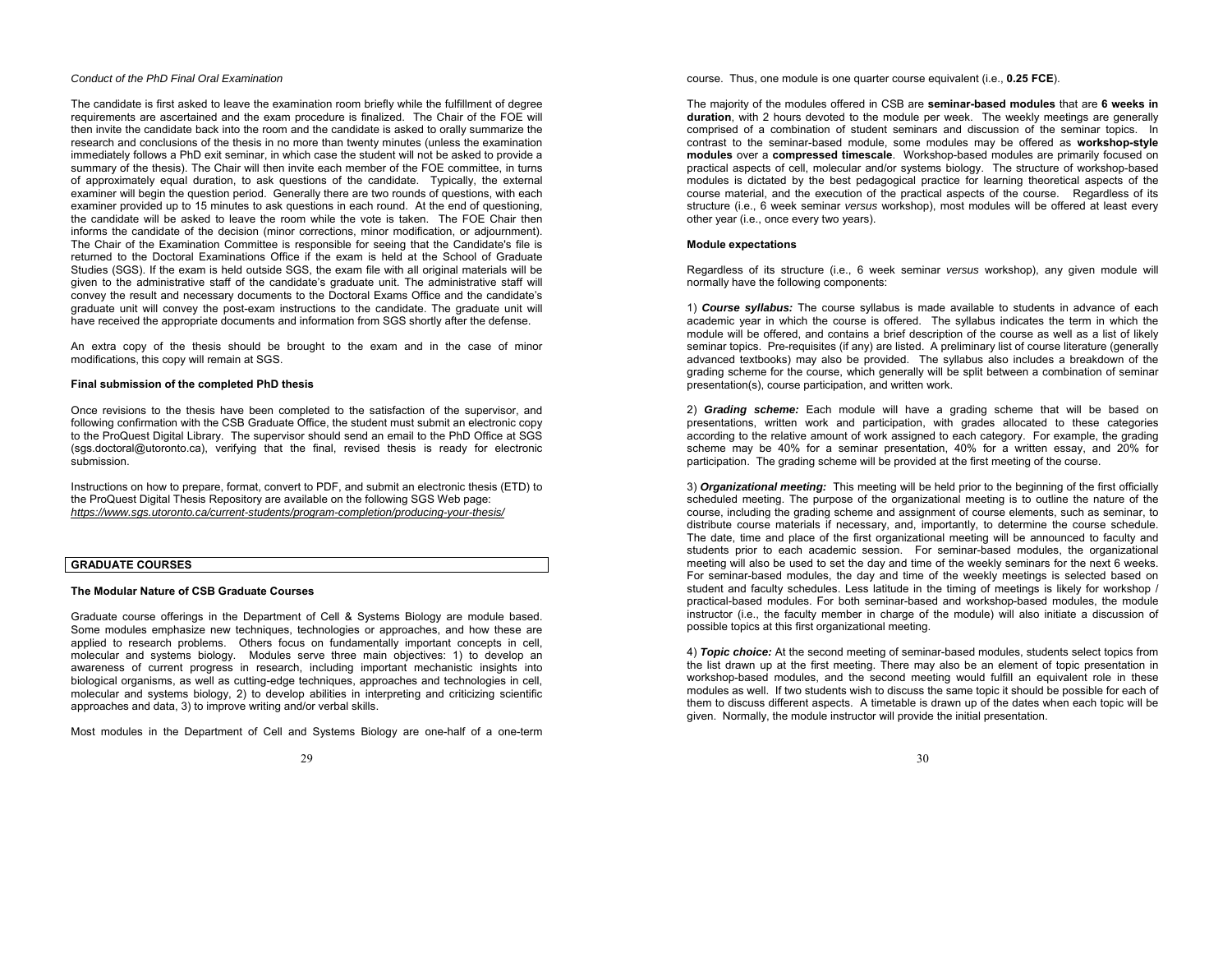5) *Presentations:* Students are expected to present at least one seminar during a seminarbased module. Students will also be required to present the outcome of their work in a workshop-based module. The length of the presentation and the criteria by which is will be evaluated will be clearly indicated at the beginning of the module by the module coordinator.

5) *Course participation:* Students are expected to be present at all sessions of the module, and to provide input into discussions, which will be evaluated by the module coordinator.

6) *Written work:* Students are expected to produce at least one major piece of written work for a module, according to the terms and evaluation criteria set out by the module coordinator.

7) *Student evaluation*: Student work, including seminar(s), participation and written work, will be evaluated by the module coordinator according to criteria laid out by the module coordinator. Feedback of student performance will be provided by the module coordinator throughout the duration of the module, ensuring that the required amount of graded material is returned to the students before the drop date set by the course instructor. Grades will be provided in a timely fashion, with an overall course grade assigned before the end of the academic term in which the module has been offered.

8) *Course Evaluation:* Toward the end of the module, students will be sent an email requesting that they complete an online course evaluation.

## A recommended structure for a Seminar-based Module can be found in Appendix 1.

## **CSB MSc students are required to take 0.5 FCE, while PhD students are required to take 1.0 FCE during their entire degree program.**

One course code (CSB 1020H) is used for all CSB modules. Each module will have a unique title and a specific section code, which students can request using ACORN. Each module will also have 'F' or 'S' following CSB 1020H, based on the session in which the module is completed (i.e. any module that is completed before December 31 will have a course code of CSB 1020H/F, while any module that ends by April 30 will use the code CSB 1020H/S. For summer offerings, the appropriate code will be clearly stated on the course list as it appears on the CSB website).

\*In rare cases where a student chooses two modules that are held in the same session, the student will need to contact the CSB Graduate Office to make arrangements, because ACORN will not allow the same course code (CSB1020H) twice in one session. The CSB Graduate Office can arrange to set up the same course under the code CSB1021H.

In practical terms, to meet their program requirements, most MSc students will only need to register for two CSB 1020H modules, and PhD students will only need to register for four CSB 1020H modules, or any combination of quarter and half credit courses totaling 1.0 FCE.

### **Module Drop Dates**

Because modules do not necessarily start at the beginning of a normal academic term, the SGS drop dates will not apply for some CSB graduate modules. Drop dates for a given module will be established by the instructor at the beginning of the module.

# **Seminar and lab-based modules offered 2021-2022**

# **Module: Introduction to R**

**CSB1020H/F, Teaching Section LEC 0142**  Offered by the *Centre for the Analysis of Genome Evolution & Function (CAGEF),*  Fall 2021 session Instructors: Dr. David S. Guttman, CSB, CAGEF david.guttman@utoronto.ca Dr. Calvin Mok, CAGEF Bioinformatics calvin.mok@mail.utoronto.ca Time**:**  September 16 – October 28 (7 weeks) Thurs, 2:00-5:00pm Enrollment: 20 graduate students Up to 40 auditors Weight: One module (0.25 FCE) Course Objectives This is a beginner's introduction to R and the Jupyter Notebook environment for individuals with no prior experience or background. Individuals who complete the course will be able to:

- Work with the Jupyter Notebook environment and navigate the R programming language.
- Understand data structures and data types.
- Import data into R and manipulate data frames.
- Transform 'messy' datasets into 'tidy' datasets.
- Make exploratory plots as well as publication-quality graphics.
- Use string searching and manipulation to clean data.
- Perform basic statistical tests and run a regression model.
- Use flow control and build branching code.

Each class will consist of a short introductory section followed by 'code-along' hands-on learning that will gradually build up the lecture's topic(s). Students are expected to have access to a computer during class and are encouraged to ask questions while coding-along with the instructor. A homework assessment will be assigned after each class to reinforce the skills learned and a final project will test overall knowledge and application. The course will be provided through Quercus using Bb-collaborate.

# Course Availability

This course will be presented online and will be available to all graduate students, postdocs, staff, and faculty, although only registered students will be evaluated. The course will count as a single module (0.25 credits) for CSB graduate students. All graduate students interested in taking the course for credit should enroll through ACORN.

**Anyone wishing to audit the course should fill out the request form at https://bit.ly/3CqlTQB** 

### Evaluation

| Item                 | Note                                    | % Mark |
|----------------------|-----------------------------------------|--------|
| Homework Assignments | 6 weekly assignments x 12% each         | 72%    |
| Term project         | Due 2 weeks after the end of the course | 28%    |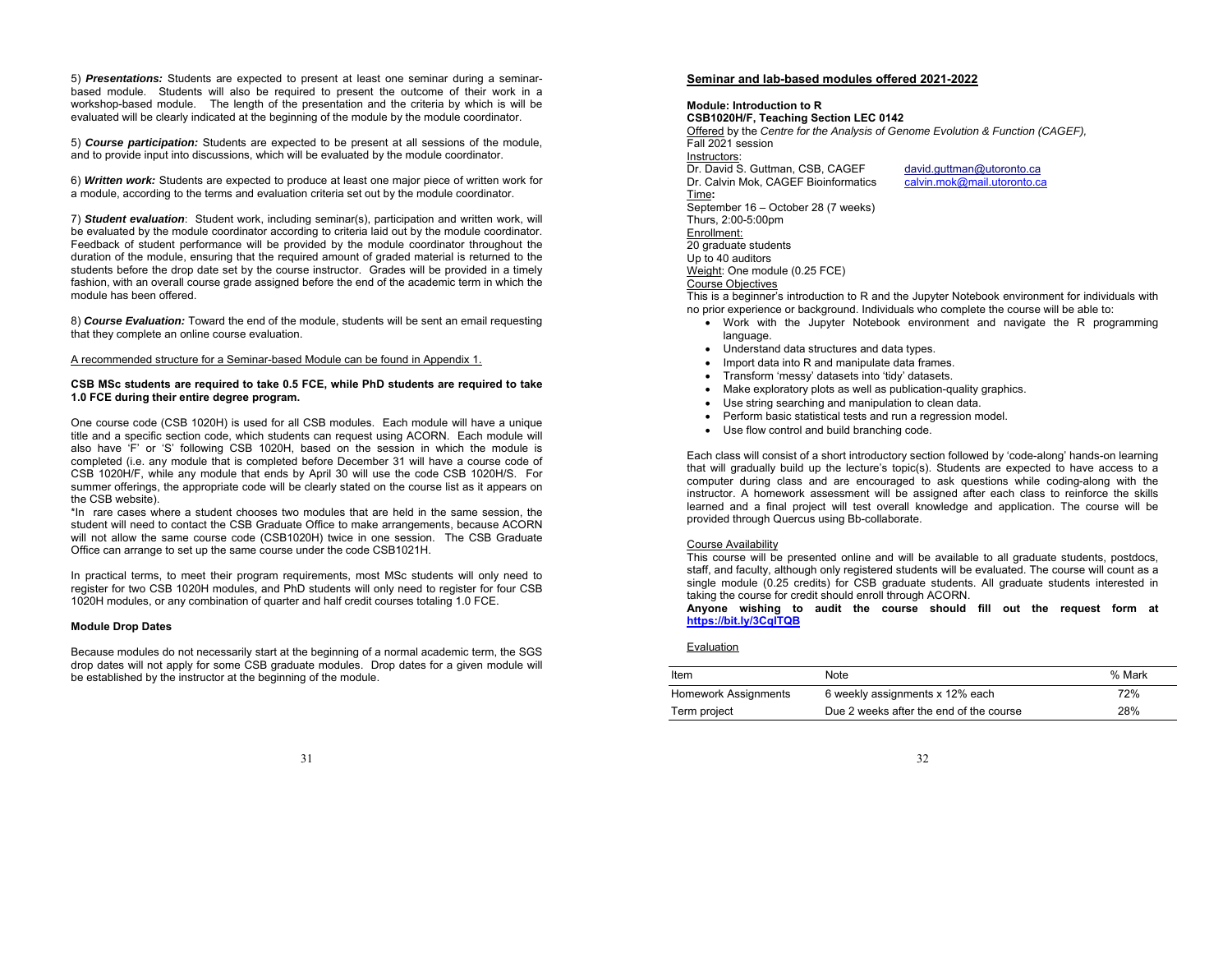### Pre-requisites: Access to a computer. No prior programming experience needed.

Reference Material: *R for Data Science* (http://r4ds.had.co.nz/)

### Syllabus

| Class | Topic                                                                                                                                                                                                                                     |
|-------|-------------------------------------------------------------------------------------------------------------------------------------------------------------------------------------------------------------------------------------------|
| 1     | <b>Introduction to R and Jupyter Notebooks:</b> R and Jupyter Notebook basics, best coding<br>practices, functions and syntax, data types and structures, mathematical operations with<br>R objects, installing R packages, getting help. |
| 2     | How to read, write, and manipulate your data: Importing text and Excel files, the dplyr<br>package and functions to manipulate tabular data.                                                                                              |
| 3     | <b>Introduction to Tidy Data:</b> Wide versus long data formats, reshaping data with the<br>tidyverse package.                                                                                                                            |
| 4     | <b>Data visualization with ggplot2:</b> The grammar of graphics; scatter, line, box, bar, and<br>density plots, among other types of graphics.                                                                                            |
| 5     | Data cleaning with regular expressions (RegEx): Introduction to RegEx; inspecting,<br>cleansing, and data wrangling using RegEx; classes, quantifiers, operators, pattern-<br>matching, and string manipulation.                          |
| 6     | <b>Linear regressions:</b> Simple and multiple linear regressions, ANOVA, ANCOVA, model<br>selection                                                                                                                                      |
| 7     | <b>Flow control:</b> for loops, conditional statements (if, while, repeat, next, and break);<br>troubleshooting loops                                                                                                                     |

Subject to change

#### **Module: The Biology of COVID-19 CSB1021H/F, Teaching Section LEC 0143**

Coordinator: *Professor Timothy Westwood*

<u>Offered</u>: Fall 2021 session for 6 weeks running Tuesday October 19<sup>th</sup> to Tuesday December 7<sup>th</sup>, plus a final exam. No class during undergraduate reading week.

Weight: One module (0.25 FCE)

Time: Tuesdays 6-8 pm (synchronous online lecture; possibly in person last two weeks). Asynchronous lectures will be available for viewing online.

Depending on enrolment, there may be in person lectures the last two weeks of the course for student presentations. Dates and times TBD.

Location: Online. If there are in-person presentations, they will be at the Mississauga campus, building and room TBA.

Enrollment: limited to 10 students

#### Description:

In December 2019, there was a coronavirus outbreak in Wuhan China that lead to the global pandemic disease COVID-19 with hundreds of millions of people infected and millions of deaths. The pandemic has had a tremendous effect on worldwide economies, employment, education, social activity, and human health and wellbeing just to name a few.

This course aims to give students a good understanding of: virology including the SARS-CoV2 virus that causes COVID-19; innate and acquired immunology and how our immune system combats viral infections; and vaccines including the leading vaccines being developed against SARS-CoV2. The course will cover some the basics of epidemiology with an emphasis on the epidemiology COVID-19. Several lectures will also be spent on COVID-19 itself including the

33

science behind the tests for the virus, disease symptoms and etiology, and various treatments.

#### Evaluation:

| Assignment 1 (picking papers) | 10%        |
|-------------------------------|------------|
| Assignment 2 or oral student  |            |
| presentation                  | 20%        |
| Written questions (2 x 5%)    | 10%        |
| Quizzes (2 x 10%)             | 20%        |
| Final Exam (open book)        | 35%        |
| Date TBD                      |            |
| Participation                 | <u>5 %</u> |
|                               | 100 %      |

#### Pre-requisites for module:

Third year level Molecular Biology course or second (or third) year Microbiology, Virology or Immunology course. Reading materials: Assigned Chapters from- Willey, J., Sherwood, L., Woolverton, C. 2020. Prescott/Harley/Klein Microbiology,  $11<sup>th</sup>$  or  $10<sup>th</sup>$  ed.

Assigned articles and reviews.

Website: There will be a Quercus site for this course.

### **Module: Self/Non-self-Recognition in Plants CSB 1020H/F, Teaching Section LEC 0106**

Coordinators: *Professors Daphne Goring and Keiko Yoshioka*  Offered: Fall 2021 session, for six weeks on October 6, 20, 27, and November 3, 17, and 24 (no class on October 13<sup>th</sup> and November 10<sup>th</sup>). Weight: One module (0.25 FCE) Time: Wednesdays 1 pm - 3 pm Location: St. George campus, Earth Sciences Centre, Room TBA Enrolment: Limited to 9 students

Schedule/Seminar topics: 2 hours/week Week 1: Introductory lecture and reading assignments. Weeks 2-6: Student presentations and discussion (Two presentations/week. One in week six) Week 6: Summary Discussion

## Description:

The molecular and cellular basis of self/non-self-recognition has been well-studied in the animal research field, but it is a more recent emerging topic in plant research. The molecular mechanisms of plant self/non-self-recognition is starting to be revealed in two different aspects: self-incompatibility (recognition and rejection of self-pollen) and immunity (plant resistance against micro-organisms). In this seminar course, students will investigate the current knowledge of self/non-self-recognition of plants. The course will provide a forum for an interactive discussion between the instructors and students and will be based on a selection of current high impact primary research papers.

### Evaluation:

Each student will present a PowerPoint style presentation based on an assigned topic using a selection of primary research papers. A written summary on the same topic in the format of a *Science Perspective* will also be due at the end of the module. Students are expected to read all papers and participate in all discussions. However, for each presentation, two students will be assigned the task of asking questions and leading the discussion.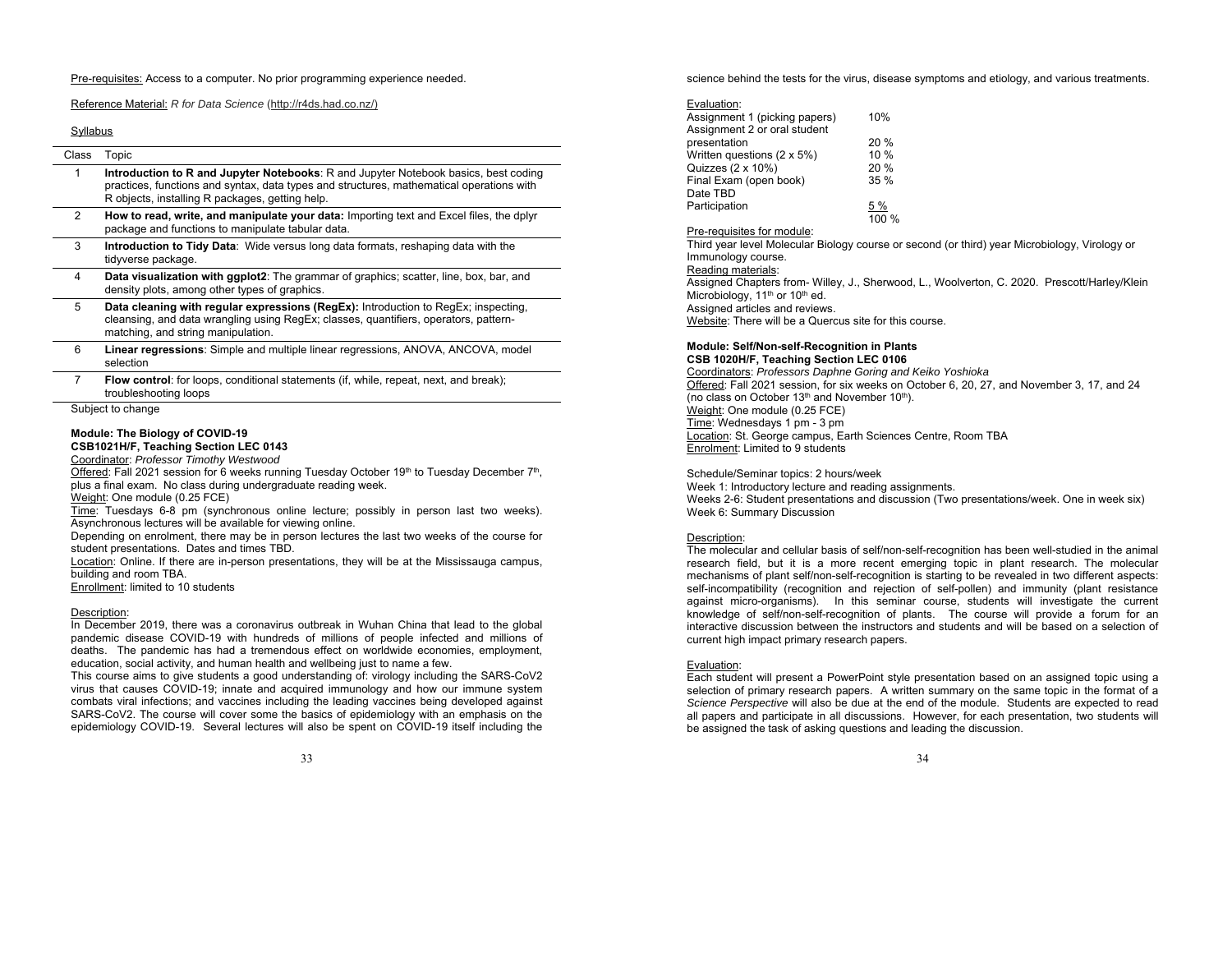50% Presentation (one presentation per student on a primary research paper) 25% Leading discussions/Participating in discussions 25% Written Summary in the format of a *Science Perspective*

Pre-requisites for module: undergraduate courses in molecular and cell biology Reading materials: TBA Website: Quercus

#### **Module: Current Techniques in Gene Regulation CSB1020H/F, Teaching Section LEC 0134**

Instructor: *Professor Ho Sung Rhee* (hosung.rhee@utoronto.ca) Offered: Fall 2021 session (six weeks, from November 3<sup>rd</sup> – December 8<sup>th</sup>, 2021) Schedule: 3:10 PM – 6:00 PM, Wednesdays Weight: One module (0.25 FCE) Location: Online Enrolment: Limited to 8 graduate students

### Description:

This course will examine cutting-edge techniques to study gene regulation. Techniques to be discussed include: cell (re)programming into specific cell types, long-range chromatin interaction analysis, protein-DNA interaction analysis using nuclease (e.g., CUT&RUN), current strategies for genome-editing in vivo and in vitro systems such as CRISPR-Cas9, and identifying gene regulatory networks and elements at the single cell level using next-generation sequencing technologies (e.g., scRNA-seq, snATAC-seq). Lectures and seminars will involve presentations and discussions of current topics in gene regulation. Students will present recently published research articles, lead a discussion, and write a report.

## Evaluation:

| 1st seminar presentation: | 27% |
|---------------------------|-----|
| 2nd seminar presentation: | 27% |
| Participation:            | 22% |
| Written assignment:       | 24% |

Pre-requisites: Background in cell and molecular biology

Reading materials: Required readings will be primary research articles and reviews, and will be provided during class. Website: Quercus - https://q.utoronto.ca

## **Module: Fundamentals of Genomic Data Science**

**CSB1021H/F, Teaching Section LEC 0131**  Offered by the *Centre for the Analysis of Genome Evolution & Function (CAGEF)*. Fall 2021 session Instructors:

Dr. David S. Guttman, CSB, CAGEE Dr. Calvin Mok, CAGEF Bioinformatics Date November 4 – December 16 (7 weeks) Thurs, 2:00-5:00pm Enrollment: 20 graduate students Up to 40 auditors

david.guttman@utoronto.ca<br>calvin.mok@mail.utoronto.ca

### Weight: One module (0.25 FCE) Course Objectives

The rise of next-generation genomics has changed the way we think about, study, and employ genetic data, enabling applications that were, until recently, merely the stuff of science fiction. These advances have dramatically increased both the size and scope of biological datasets, and consequently, increased the need for basic computational literacy for nearly all biologists.

This course is designed to serve as an introduction to genomic data science for students who do not have a background in bioinformatics. Students in the course will learn to perform several basic genomic data analyses using Galaxy, an open, web-based platform that incorporates multiple bioinformatics tools into a friendly Graphical User Interface (GUI). Students will then learn to scale up these genomic analyses using the Unix command line to tackle larger and more complex datasets. During the course, students will learn how to:

- Use Galaxy and command line tools to process and manipulate data
- Use the Integrative Genomics Viewer to visualize genomes
- Work in a Unix terminal
- Install bioinformatics software
- Connect and work on remote servers
- Understand common genomics file formats
- Perform de novo genome assembly, reference-based genome assembly, genome annotation, variant calling, and RNA-seq data analysis.

The course will take advantage of online resources for background material, while spending class time analyzing real data sets. Students are expected to have a basic understanding of genomics and molecular biology, but no prior computational knowledge is required.

Each class will consist of a short introductory section followed by 'code-along' hands-on learning that will gradually build up the lecture's topic(s). Students are expected to have access to a computer during class and are encouraged to ask questions while coding-along with the instructor. A homework assessment will be assigned after each class to reinforce the skills learned. The course will be provided through Quercus using Bb-collaborate.

### Course Availability

This course will be presented online and will be available to all graduate students, postdocs, staff, and faculty, although only registered students will be evaluated. The course will count as a single module (0.25 credits) for CSB graduate students. All graduate students interested in taking the course for credit should enroll through ACORN.

**Anyone wishing to audit the course should fill out the request form at https://bit.ly/2VBD2Gc**

## Evaluation

| Item                 | Note                                    | % Mark |
|----------------------|-----------------------------------------|--------|
| Homework Assignments | 7 weekly assignments x 10% each         | 70%    |
| Term project         | Due 2 weeks after the end of the course | 30%    |

36

Pre-requisites: Access to a computer. No prior programming experience needed.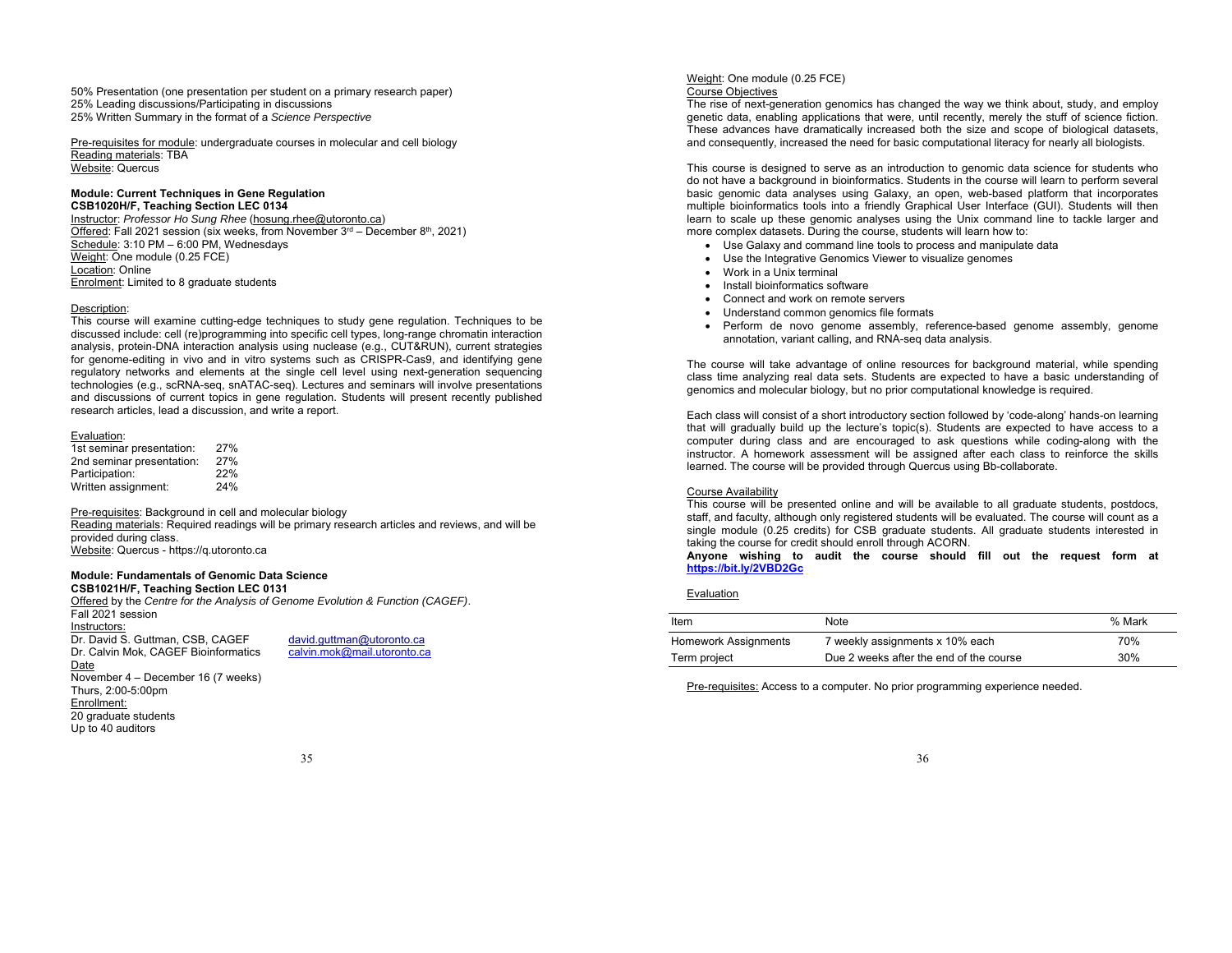### Syllabus

#### **Class Topic**

- 1 Introduction, Exploring Genomic File Formats
- 2 Galaxy Platform: Navigation, Quality Control, De Novo Assembly, Annotation
- 3 Galaxy Platform: Reference Alignment, Variant Detection, RNA-Seq
- 4 Galaxy Platform: RNA-Seq
- Command Line: Navigation, File management & manipulation, Accessing remote servers
- 5 Command Line: Downloading & installing software, \$PATH, Testing software
- 6 Command Line: Quality Control, De Novo Assembly, Annotation, BLAST
- 7 Command Line: Reference Alignment, Samtools, Variant Detection, RNA-Seq

Subject to change

# **Course: Computational Genomics and Bioinformatics**

**Course Code: CSB 1472H/S, Teaching Section LEC 0101**  Coordinator: *Professor David Guttman*  Offered: Winter 2022 session Weight: Half credit (0.5 FCE) Time: Wednesdays 10 am – 1 pm Location: St. George campus, Ramsay Wright Building, Room 432 Enrolment: Limited to 10 graduate students (minimum 7 reserved for CSB grads)

\*CSB1472H/S is a half-credit course that takes place during the full Winter session. It is the equivalent of two modules. Graduate students should NOT request the course using the undergraduate course code CSB472H1S, because it would not count toward graduate credit.

### Description:

Recent technological advances have driven a revolution in genomics research that has had a direct impact on both fundamental research as well as direct application in nearly biological disciplines. These advances have made the generation of genomic data relatively straightforward and inexpensive; nevertheless, the data are meaningless if they cannot be properly analyzed. Computational genomics and bioinformatics are the tools we use to extract biological information from complex genomic data.

CSB1472 will teach you the fundamentals of analyzing genomic data. This course emphasizes understanding how core bioinformatic analyses work, the strengths and weaknesses of related methods, and the important parameters embedded in these analyses. CSB1472 is not an applied methods course, nor a course to for developing new bioinformatic tools, but rather a course designed to provide you with a basic understanding of the principles underlying genome analyses. We will examine the fundamentals of sequence alignment, phylogenetic analyses, genome annotation, gene prediction, and gene expression data analysis. Theoretical, applied, and statistical issues will be addressed.

The material is presented as an inverted course. Lectures are pre-recorded and available prior to class. Class time is devoted to review of the lecture material, discussion of the primary literature related to the course material, and hands-on analysis laboratories.

Recommended text: Zvelebil & Baum 2008 Understanding Bioinformatics. Garland Science, New York.

37

#### **Course: Methods in Genomics and Proteomics**

**Course Code: CSB 1025H/S, Teaching Section LEC 0101**  Coordinator: *Dr. Pauline Wang* Offered: Winter 2022 session Weight: Half credit (0.50 FCE) Time: Tuesdays 12-4 pm Location: St. George campus, Earth Sciences Centre Room 4076 & Ramsay Wright 109. Enrolment: Limited to 2 graduate students

Students who are interested in taking this course should contact Dr. Pauline Wang at pauline.wang@utoronto.ca. The course requires instructor approval, after it is requested on ACORN.

\*CSB 1025H/S is a half-credit course that takes place during the full Winter session. It is the equivalent of two modules. This course is also offered to undergraduate students as CSB 474H1S. Graduate students should NOT request this course as CSB474H1S on ACORN, because it would not count toward graduate credit.

### Description:

Genomics and proteomics have revolutionized biological research. It is now theoretically possible to fully characterize the structure, organization, regulation and interaction of all genes, proteins and small bioactive molecules in an organism. CSB 1025H/S is an intensive and rigorous laboratory course that will teach students how to produce and analyze data that are central to the fields of genomics and proteomics. The course is divided into three modules, the first of which focuses on genomics, the second on transcriptomics, and the third on proteomics. Each module begins with at least two wet labs where students generate data and end with computer labs where students analyze the data. In this way students will learn how to conduct an experiment from beginning to end. Techniques taught include DNA and RNA extraction, shotgun library construction, PCR, DNA sequencing, expression profiling using microarrays, 2Dgel proteome analysis, mass spectrometry and associated bioinformatics analyses such as sequence analysis and assembly, and statistical analysis of microarray and mass spectrometry data. This is an advanced laboratory and computer-based course, and assumes a strong background in molecular genetics and some prior laboratory experience.

Required Text: No required textbook. Information will be provided through lectures presented in the first wet lab and first computer lab of each module.

Evaluation: Three quizzes (15%), three lab reports (60%), lab performance (25%). Graduate students have an additional grant proposal (20%).

Prerequisite: BIO 260H1/HMB 265H1 (Genetics), BIO 255Y1/CSB 330H1/350H1 or by permission of the instructor. Recommended Preparation: BCH 311H1/CSB 349H1/MGY 311Y1

#### **Module: Introduction to Python CSB1021H/S, Teaching Section LEC 0140**

Offered by the *Centre for the Analysis of Genome Evolution & Function (CAGEF),*  Winter 2022 session. Instructors:

Dr. David S. Guttman, CSB, CAGEF david.guttman@utoronto.ca Dr. Calvin Mok, CAGEF Bioinformatics calvin.mok@mail.utoronto.ca

January 13 – Feb 24 (7 weeks)

Date

Thurs, 2:00-5:00pm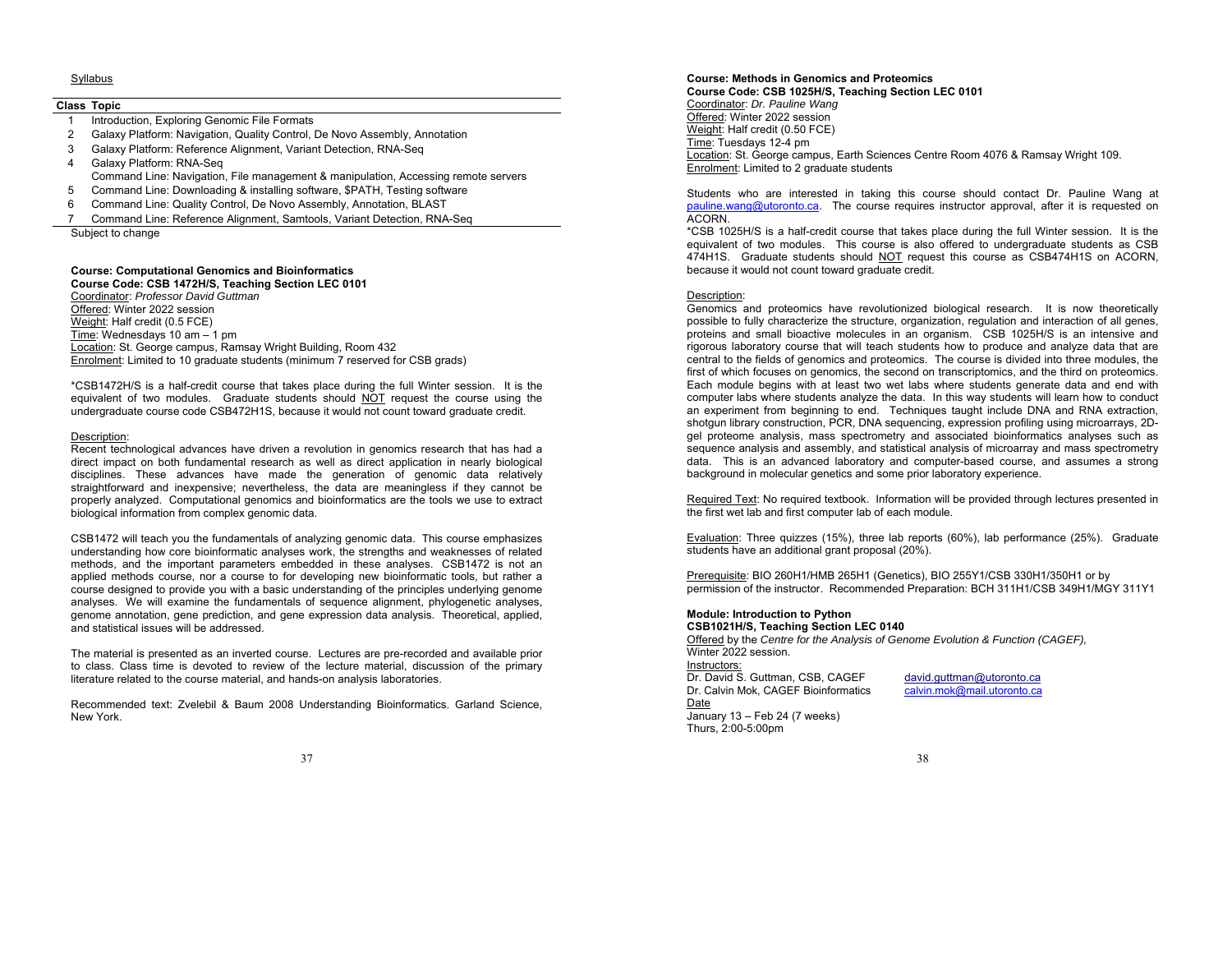#### Enrollment:

20 graduate students and up to 40 auditors Weight: One module (0.25 FCE)

# Course Objectives

This is a beginner's introduction to Python for data science applications. The course is intended for students with no computer science background who want to develop the skills needed to analyze their own data. Students who complete this course will be able to:

- Perform data analysis in Python using the Jupyter Notebook environment.
- Understand Python data structures and data types.
- Manipulate Python objects such as lists, data frames, and dictionaries.
- Import data into Python and transform 'messy' datasets into 'tidy' datasets.
- Use flow control to develop branching code.
- Use regular expression and string manipulation to explore and clean data.
- Make exploratory plots.

Each class will consist of a short introductory section followed by 'code-along' hands-on learning that will gradually build up the lecture's topic(s). Students are expected to have access to a computer during class and are encouraged to ask questions while coding-along with the instructor. A homework assessment will be assigned after each class to reinforce the skills learned and a final project will test overall knowledge and application. The course will be provided through Quercus using Bb-collaborate.

### Course Availability

This course will be presented online and will be available to all graduate students, postdocs, staff, and faculty, although only registered students will be evaluated. The course will count as a single module (0.25 credits) for CSB graduate students. All graduate students interested in taking the course for credit should enroll through ACORN.

**Anyone wishing to audit the course should fill out the request form at https://bit.ly/2VGoZzl**

### Evaluation

| Item                 | Note                                    | % Mark |
|----------------------|-----------------------------------------|--------|
| Homework Assignments | 6 weekly assignments x 12% each         | 72%    |
| Term project         | Due 2 weeks after the end of the course | 28%    |

Pre-requisites: Access to a computer. No prior programming experience needed.

Reference Material: 2016. Severance, Charles. Python for Everybody: Exploring Data Using Python 3. http://do1.dr-chuck.com/pythonlearn/EN\_us/pythonlearn.pdf

# **Syllabus**

## **Class Topic**

1 **Intro to Python and Jupyter Notebooks:** Generalities about Python, using Jupyter Notebooks, how to run Python code, as well as an introduction to Python variables, functions, modules, best coding practices, data types, missing data, code debugging and getting help.

#### 39

- 2 **Python data structures, Numpy and Pandas:** List, Dictionaries, Tuples, Sets, Series, mathematical operations with Python objects, Introduction to NumPy and Pandas.
- 3 **How to Read, Write, and Manipulate Your Data:** The wide and long formats, reading in data, data wrangling with Pandas, and writing data.
- 4 **Data visualization with plotnine:** The grammar of graphics; scatter, line, box, bar, and density plots, among other types of graphics.
- 5 **Flow control:** Flow control, for loops, Conditionals
- 6 **Regular Expressions:** Classes, quantifiers, operators, pattern-matching, String manipulation.
- 7 **User-defined functions:** Defining a function, best practices in user-defined functions, and context managers

Subject to change

## **Module: Current Techniques in Neuroscience**

**CSB1020H/S, Teaching Section LEC 0124**  Coordinator: *Dr. Baohua Liu*  Offered: Winter 2022 session, 6 classes Weight: One module (0.25 FCE) Location: Online Enrolment: Limited to 10 graduate students

Schedule: Tentative – Six Fridays from 9-11 am, all online Friday, January  $21<sup>st</sup> -$  Friday February  $25<sup>th</sup>$ , 2022.

### Description:

This course will examine emerging cutting-edge techniques that are revolutionizing fundamental neuroscience research. Techniques to be investigated include: optogenetics, chemogenetics, current strategies for cell-type-specific transgene expression and virus-based circuit tracing, large scale electrophysiology, next generation fluorescent indicators, new imaging techniques such as two photo imaging and super-resolution microscopy. Students will take an active role in researching these techniques and presenting their theoretical foundations as well as practical applications, including advantages and disadvantages, to the class.

| Evaluation: |
|-------------|
|             |

| Presentation  | 60% |
|---------------|-----|
| Participation | 40% |

Pre-requisites for module: Background in Neuroscience

Reading materials: Required readings will be primary research articles and reviews, and will be provided during the first week of class Website: Quercus

### **Module: Structural Biology in Drug Development & Biotechnology CSB1021H/S, Teaching Section LEC 0144**

Instructor: *Professor Mark Currie* (mark.currie@utoronto.ca) Offered: Winter 2022 (nine weeks, January  $11^{th}$  – March  $15^{th}$ , 2022) Schedule: 6:00 PM – 9:00 PM, Tuesdays

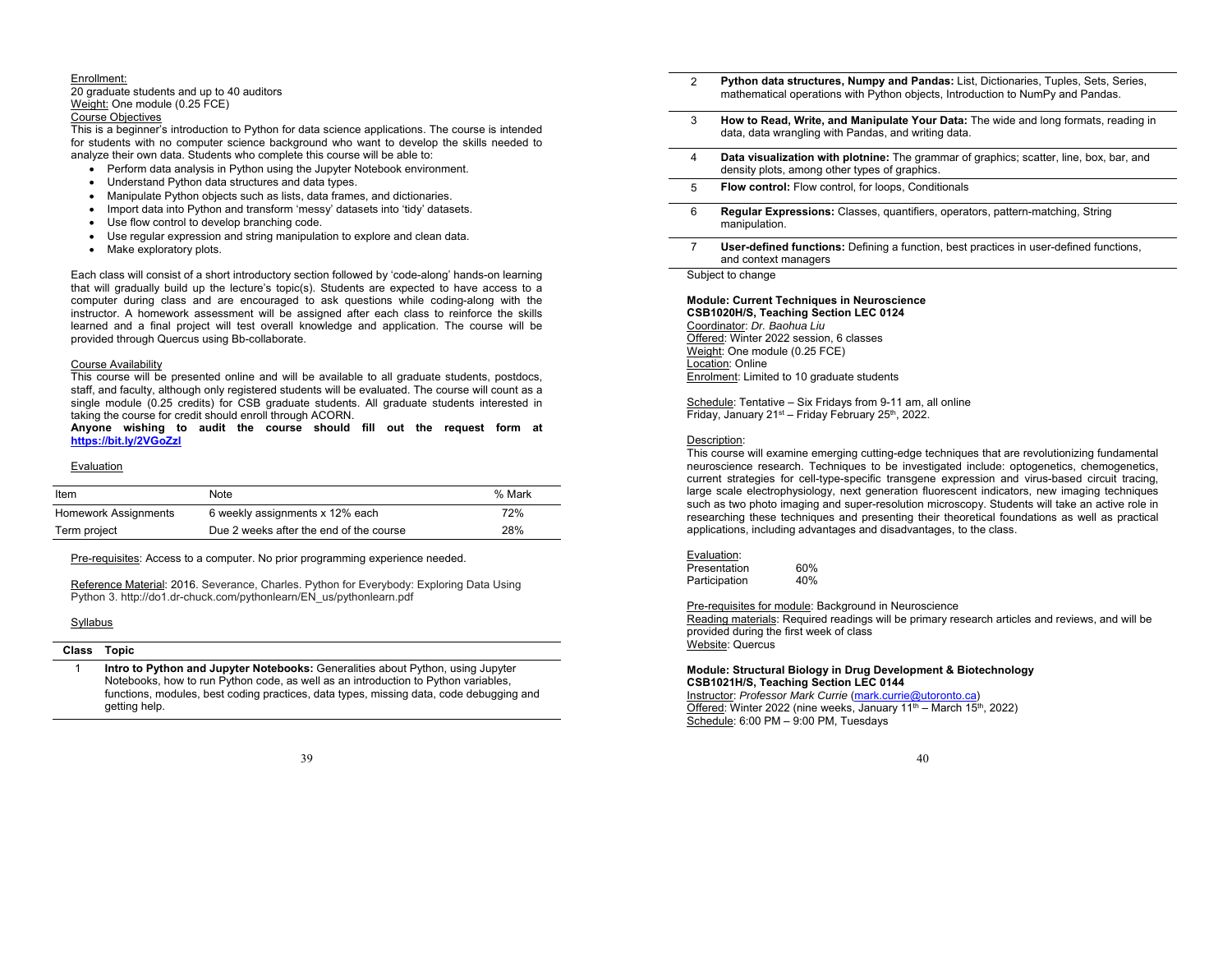Weight: One module (0.25 FCE) Location: OnlineEnrolment: Limited to 12 graduate students

#### Description:

Biological, disease, and drug mechanisms are all determined by the three-dimensional arrangement of atoms within biological macromolecules. Therefore, knowledge of molecular structure is fundamental to protein engineering and the development of new therapeutics and vaccines. This course will cover the application of structural biology methods to drug development and biotechnology. Students will be introduced to the modern tools of protein structure determination including Cryo electron microscopy, X-ray crystallography, and NMR through lectures and tutorials. Lectures will focus on theory, techniques, and the advantages and limitations of each method. The applications of these methods to the pharmaceutical and biotechnology industries including protein engineering, target selection and drugability, lead identification and optimization, rational drug design, and drug mechanism of action will be explored through student presentations and discussions.

#### Evaluation:

 Presentations: 30% Participation: 25% Report: 20% Tutorials: 15% Quizzes: 10%

### **Module: Neuroscience of Behavioural State Control**

**CSB 1021H/S, Teaching Section LEC 0123** Coordinator*: Professor John Peever* Offered: Winter 2022 session, starting in January or February Weight: One module (0.25 FCE) Time: Winter session, dates and times TBA Location: St. George campus, Ramsay Wright Building, Room TBA (or online) Enrolment: Limited to 6 students

### Description:

This course will examine the latest advances in how the nervous system controls behavioural states such as sleep, arousal, daily rhythms, breathing and movement. It will consider leading hypotheses on the function of the cell systems, organ systems and at the whole organism level that lead to appropriate and pathological control of such behaviours.

### Evaluation:

Students will present 2 seminars, one from each section of the course. They will write a brief synopsis of the presentation. Students will also participate in discussion. Seminars and discussion will focus on issues raised in a selection of primary research papers. Written assignment: students will write a "News and Views" style review article on a current "hot topic" within the field. The subject chosen will accommodate the specific research interests of each student but must be different from those discussed in seminars.

Seminar = 20% (x2 = 40% total) Synopsis = 10% (x2 = 20%) Discussion =  $10\%$  (x2 =  $20\%$  total) News and Views = 20%

41

Prerequisites: None Reading Materials: to be determined by the specific interests of the participating students.

## **Module: Topics in Cell and Developmental Biology: Biology of Adherens Junctions CSB 1020H/S, Teaching Section LEC 0145**

Coordinator: *Professor Ritu Sarpal*  Offered: Winter 2022 session. The module will begin with an organizational meeting at the end of February, followed by six weeks of seminars from March to April. Weight: One module (0.25 FCE) Time: TBA Location: St. George campus - Ramsay Wright Building, Room TBA. Could be online depending on circumstances. Enrolment: Limited to 8 students

### Description:

Understanding how epithelial cells stick together to form tissues and organs, how they withstand mechanical forces, and how the loss of this adhesion leads to diseases such as cancer and its metastasis, are important fundamental questions in biology with significant implications for human health. Adherens junctions (AJs) are known to be dynamic plasma-membrane structures that mediate cell-cell adhesion and promote tissue integrity. In this course, we will discuss research articles to understand how AJs facilitate multicellular development and how they impact disease.

#### Evaluation:

 Two Seminars: 60% (2 X 30%) Participation in discussions: 20% Written report: 20%

#### **Module: Data Visualization and Advanced Graphics in R CSB1020H/S, Teaching Section LEC 0141**

Offered by the *Centre for the Analysis of Genome Evolution & Function (CAGEF),*  Winter 2022 session.

Instructors: Dr. David S. Guttman, CSB, CAGEF david.guttman@utoronto.ca Dr. Calvin Mok, CAGEF Bioinformatics calvin.mok@mail.utoronto.ca Date March 3 – April 7 (6 weeks) Thurs, 2:00-5:00pm Enrollment: 20 graduate students Up to 40 auditors Weight: One module (0.25 FCE)

### Course Objectives

This is an intermediate to advanced level introduction to R and the packages associated with visualizing large or complex data sets. Participants are strongly encouraged to have prior experience in R (i.e., Introduction to R). Individuals who complete the course will be able to manipulate and prepare large datasets to produce publication-quality graphics. The goal of this course is to introduce the proper use and interpretation of simple, popular and complex data visualizations. Topics will include

A deep dive into building relatable figures with the ggplot package.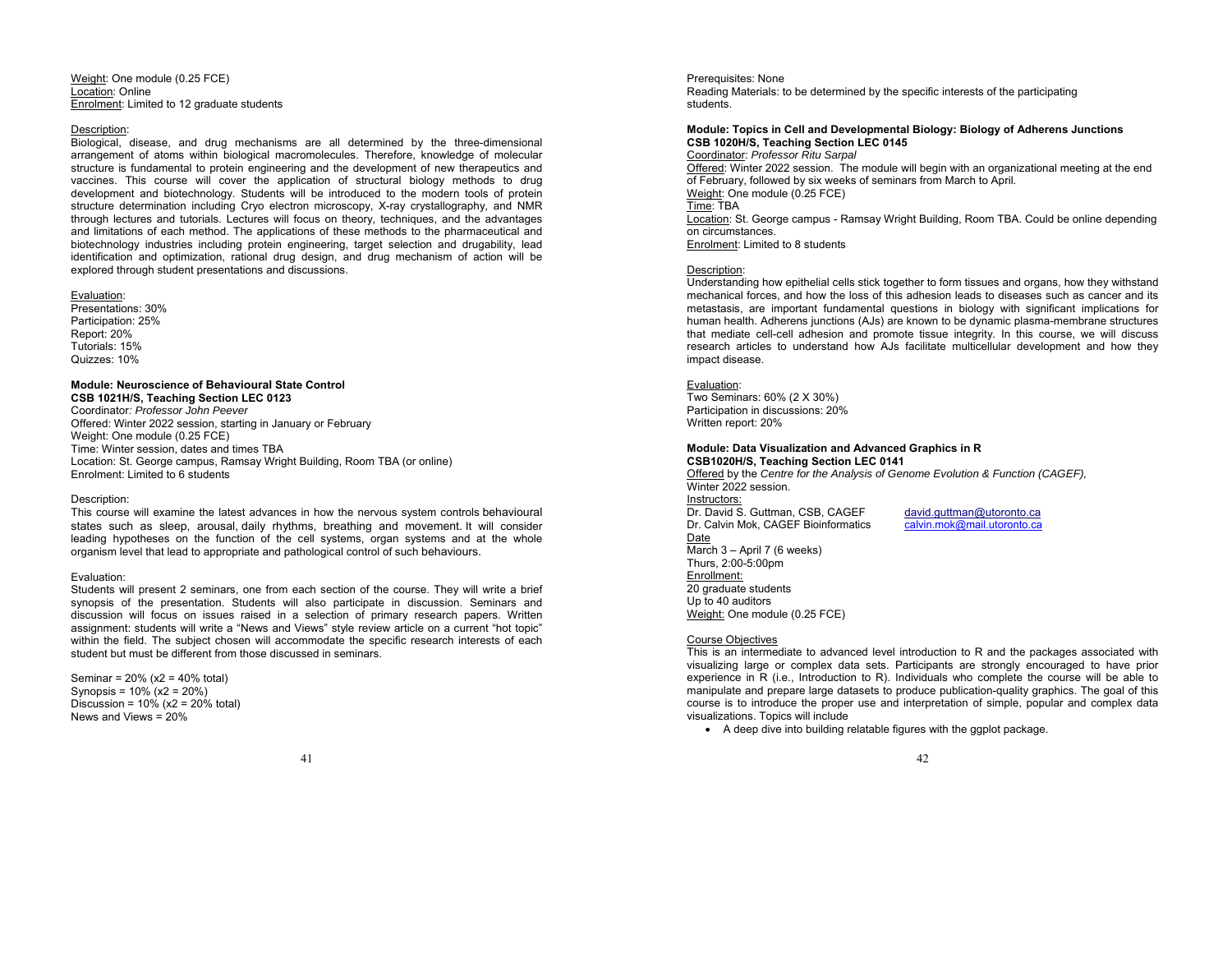- Analysis and visualization of large datasets from differential expression experiments.
- Popular visualization methods and packages for genes and genome analysis.

Each class will consist of a short introductory section followed by 'code-along' hands-on learning that will gradually build up the lecture's topic(s). Students are expected to have access to a computer during class and are encouraged to ask questions while coding-along with the instructor. A homework assessment will be assigned after each class to reinforce the skills learned. The course will be provided through Quercus using Bb-collaborate.

## **Course Availability**

This course will be presented online and will be available to all graduate students, postdocs, staff, and faculty, although only registered students will be evaluated. The course will count as a single module (0.25 credits) for CSB graduate students. All graduate students interested in taking the course for credit should enroll through ACORN.

**Anyone wishing to audit the course should fill out the request form at https://bit.ly/2VBFble**

#### Evaluation

| Item                 | Note                                          | % Mark |
|----------------------|-----------------------------------------------|--------|
| Homework Assignments | 6 weekly assignments ranging from 15-20% each | 100%   |

Pre-requisites**:** CSB1020 *Introduction to R* (or equivalent). Access to a computer.

Reference Material: *R for Data Science* (http://r4ds.had.co.nz/)

# Syllabus

#### Class Topic

- 1 **Re-Introduction to R, RStudio, and Jupyter Notebooks**: R and RStudio basics, setting up R for Jupyter Notebooks, installing R packages, best practices for producing graphs, best coding practices, functions and syntax, data types and structures, importing and exporting data, tidy data formatting, saving data and plots.
- 2 **The grammar of graphics with ggplot:** box-, violin-, beeswarm-, and jitter plots, combining layers in ggplot, kernel density plots, and parallel coordinate plots.
- 3 **Finishing touches for ggplot**: themes, aesthetics, color palettes, mathematic annotation with expression() and bquote(), scaling data, error bars, handling outliers, and multi-panel plots.
- 4 **Visualizing differential expression data**: heatmaps, volcano plots, side-by-side boxplots, dotplots, and Upset plots.
- 5 **Common visualization methods for data classification/partitioning:** clustering, principal component analysis, multidimensional scaling, and linear projection with t-SNE plots and UMAP.
- 6 **Simplifying Genes and genomes:** sequence logos, phylogenetic trees, network graphs, Manhattan plots, Gviz, GenomeGraphs, and other helpful packages.

43

Subject to chang

## **Auditing Policy**

Students may audit modules in the Cell & Systems Biology graduate program only with permission from the module instructor. Students auditing a course are expected to attend regularly, actively participate in class discussion, and give a seminar. Students who audit a module are not required to complete written work for the course, such as essays. Audited courses do not appear on the official student transcript.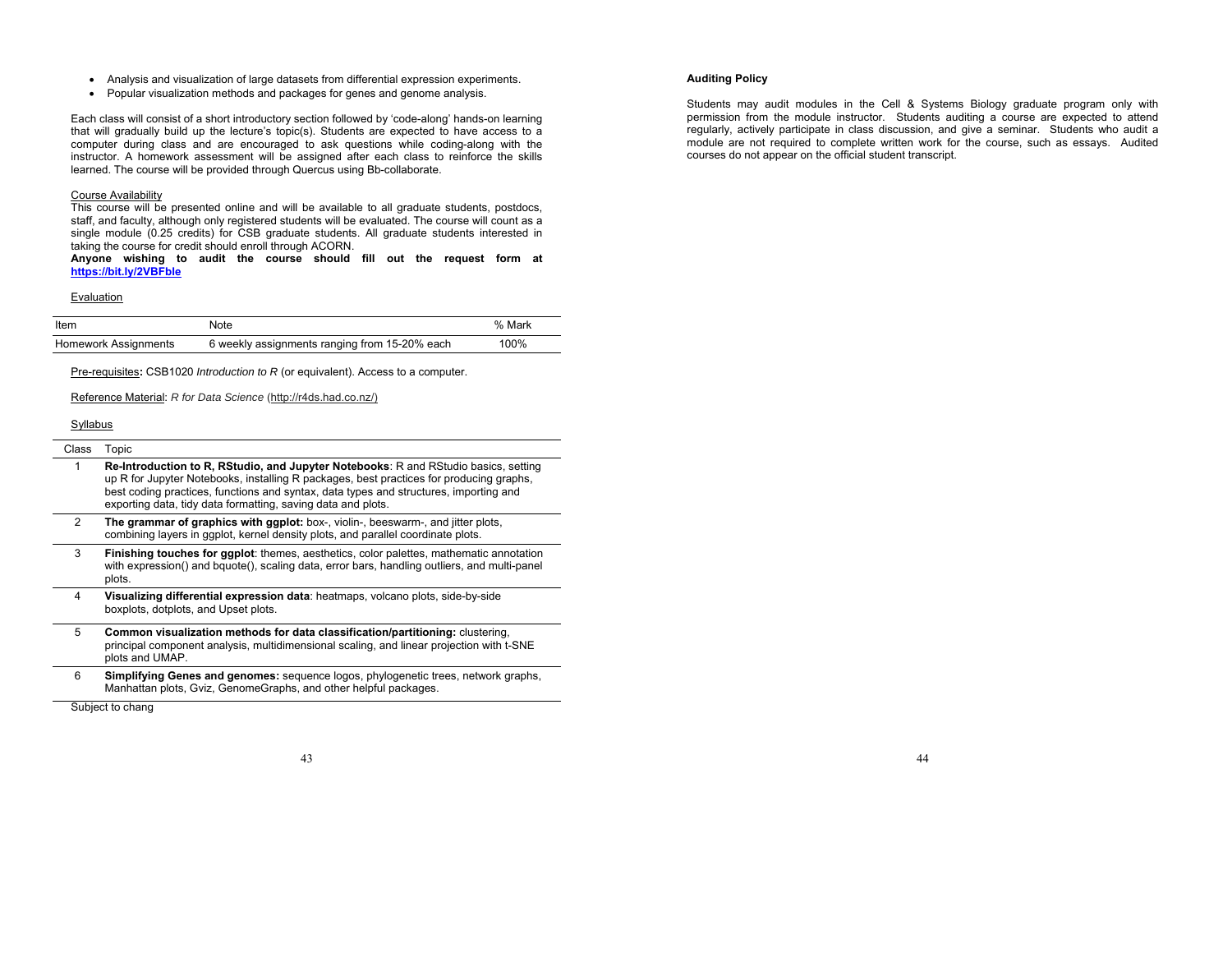## **COLLABORATIVE PROGRAMS**

### **Developmental Biology**

The graduate departments of Biochemistry, Cell & Systems Biology, Molecular Genetics, Laboratory Medicine & Pathobiology, Physiology, and Immunology participate in the Collaborative Graduate Program in Developmental Biology. This is a program for MSc and PhD students. Students must be registered in a MSc or PhD program in one of the host departments and must be undertaking research in developmental biology under the supervision of a member of the program. Faculty members in the Department of Cell & Systems Biology who participate in the Collaborative Graduate Program in Developmental Biology include Profs. Berleth, Bruce, Erclik, Fernandez-Gonzalez, Godt, Harris, McCourt, Ringuette, Tepass, Tropepe, and Winklbauer.

Students enrolled in the Collaborative Graduate Program in Developmental Biology must complete the Cell & Systems Biology MSc or PhD course and program requirements. They must complete the interdepartmental course JDB 1025H and the seminar course JDB 1026Y. For PhD students, one of these courses may be substituted for half (0.5 FCE) of the CSB course requirements upon approval by the student's Supervisory Committee and the departmental GSC.

Program requirements for the Collaborative Graduate Program in Developmental Biology can be found on the web: *http://devbio.utoronto.ca/* 

### **Genome Biology & Bioinformatics**

The graduate units of Biochemistry; Cell & Systems Biology, Chemical Engineering and Applied Chemistry, Computer Science, Ecology & Evolutionary Biology, Laboratory Medicine & Pathobiology, Molecular Genetics, Medical Biophysics, and the Institute of Medical Sciences participate in the collaborative program in Genome Biology and Bioinformatics. This is a PhD program only. Students must be registered in the doctoral program in one of the host departments and must be undertaking research in proteomics and bioinformatics under the supervision of a member of the program. Faculty members in the Departmental of Cell & Systems Biology who participate in the Collaborative Graduate Program in Genome Biology & Bioinformatics include: Profs. Chang, Christendat, Desveaux, Edwards, Guttman, Mitchell, Moses, and Provart.

All students are required to complete the interdepartmental courses or alternates: One of JBB 2026H / CSB 1472H (formerly JBZ 1472H) / JTB 2010H / EEB 1460H (formerly JZB 1521H), and one of BME 1458H / CSC 2417H / CSC 2418H / CSC 2515H / JTB 2021H

Program requirements for the Collaborative Graduate Program in Genome Biology and Bioinformatics can be found on the web: *http://www.gbb.utoronto.ca/index.php/Main\_Page* 

### **Neuroscience**

The graduate units of Cell & Systems Biology, Dentistry, Biochemistry, Computer Science, Institute of Biomaterials & Biomedical Engineering, Institute of Medical Science, Laboratory Medicine & Pathobiology, Medical Biophysics, Pharmacology, Physiology, Psychology, Rehabilitation Science, Applied Psychology & Human Development, and Pharmaceutical Sciences participate in the Collaborative Graduate Program in Neuroscience. This is a program for both MSc and PhD students.

The Program aims to enrich the training of graduate students in neuroscience. Research areas are very diverse and cover most aspects of current neuroscience research in particular, systems and cellular neurophysiology, genetic and molecular neuroscience, developmental biology, neurodegenerative diseases, neural modelling, clinical neurophysiology, and physiological psychology. Current studies include: synaptic structure and function, plasticity and learning at the synaptic and systems levels, genetic factors in neurogenesis, motor control and motor learning, central mechanisms subserving pain, signal transduction, sensorimotor processes underlying speech, regulation of neuronal calcium and its involvement in cell death, and morphological and physiological studies on the blood- brain-barrier.

Program requirements for the Collaborative Graduate Program in Neuroscience can be found on the web: *http://www.neuroscience.utoronto.ca*

Faculty members in the Department of Cell & Systems Biology who participate in the Collaborative Graduate Program in Neuroscience include: Profs. Arruda-Carvalho, Buck, Chang, Erb, Gerlai, Holmes, Ito, Kim, Lange, D. Lovejoy, Martin, McGowan, Monks, Nash, Orchard, Peever, Rhee, Senatore, Sokolowski, Stewart, Takehara-Nishiuchi, Thiele, Tropepe, Woodin, and Zovkic.

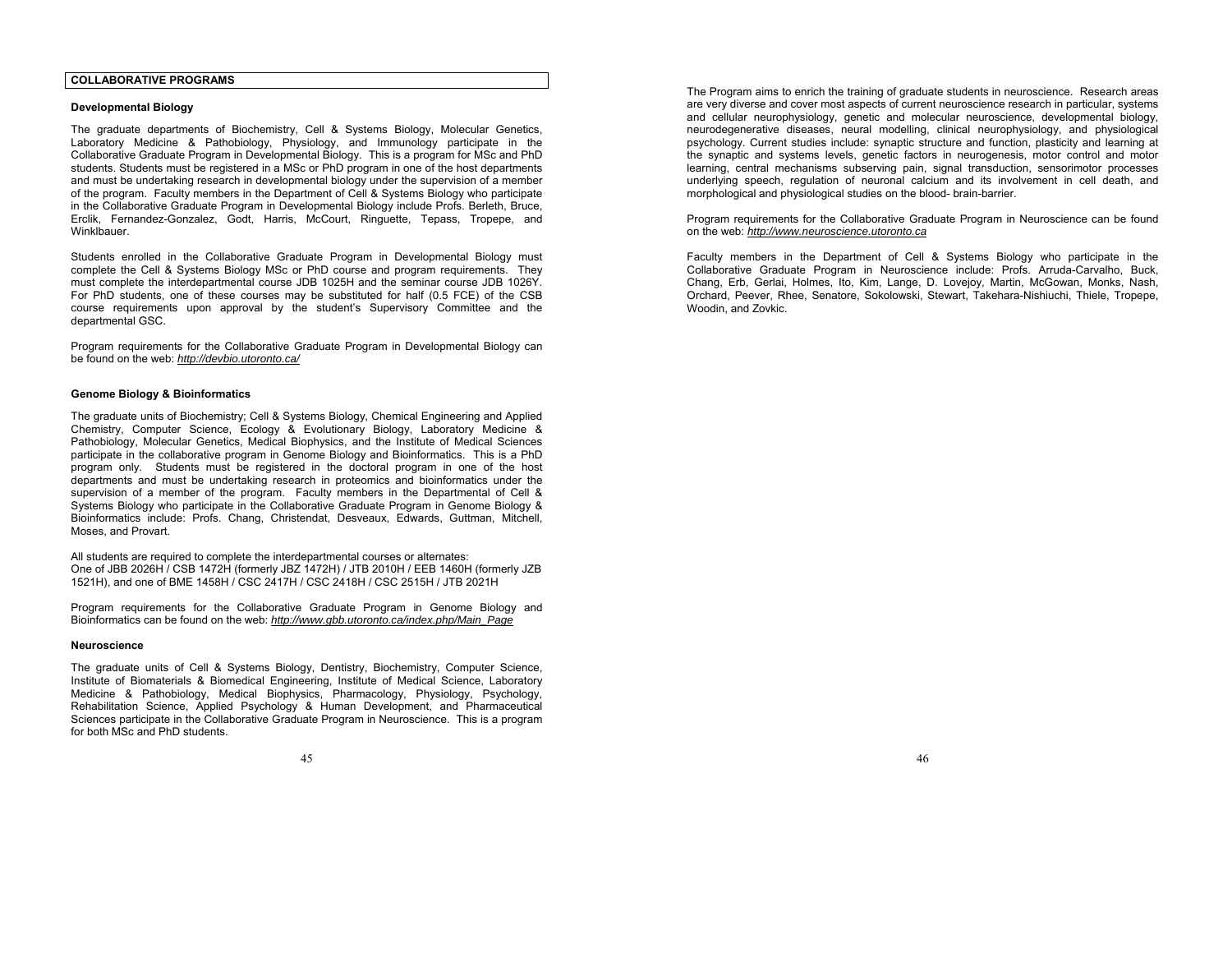## **FINANCIAL SUPPORT**

#### **The Base Stipend and Sources of Income**

The Department of Cell & Systems Biology provides its graduate students a base stipend. The base stipend is approximately \$20,000 (MSc) or \$20,500 (PhD) plus tuition in 2021-2022. For Canadian students this comes to a total of \$27,980 / \$28,480 and for new international students the base stipend is \$29,236 (stipend plus health insurance) for PhD's. The base stipend is provided for students in the funded cohort who are progressing satisfactorily. The funded cohort in the Program in Cell & Systems Biology is defined as MSc students in years one and two, PhD students in years 1-4 if they have completed a MSc degree previously, and PhD students in year 1-5 if they entered directly from a BSc degree. Transfer students from the MSc program are provided a total of five years of funding. Funds used to make up this stipend will usually be a combination of a teaching assistantship, a U of T Fellowship, funds from the supervisor's research grant and/or an external award.

### *University of Toronto Fellowship (UTF)*

University of Toronto Fellowship (UTF) funding is available for students in the first year of an MSc or the first four years of a PhD. In addition, MSc students in their second year will receive approximately one-third of a UTF award. *Continuing students must have maintained a B+ average, or satisfactory progress toward their degree in the previous year*. *Continuing students must have also completed all program requirements for the year, including supervisory committee meetings by June 30th and departmental seminar attendance. New students must have achieved a B+ average in their final year.* The value of the UTF varies from year to year (a full UTF in 2021-2022 is worth approximately \$11,000). International students are awarded a full UTF plus the cost of UHIP health insurance.

No application is required for these awards, although new students must have applied to the graduate program by the posted application deadline.

### **Teaching Assistantships**

Where possible, a Teaching Assistant position is available to all students admitted to the program, and all students in the funded cohort will have a full TA position as part of their overall funding package, unless compensatory funds are provided by the supervisor's research grant, or other scholarship funding. A full TA position consists of approximately 140 hours (5 hrs/week) for the academic session (September to April) and conditions of employment of teaching assistants, including wage rates, are in the Collective Agreement effective January 1st, 2021. As of January  $1^{st}$ , 2021, the hourly rate of pay for undergraduates is \$46.70 per hour. Graduate students who have not completed two years of full-time graduate study and who do not have a Master's degree (SGS I) receive \$46.70 per hour. Graduate students in a doctoral program, those who have completed at least two years of full-time graduate study, and those who have a Master's degree are classified as SGSII, and they also receive \$46.70 per hour. The Assistant Invigilation rate is \$30.77 per hour. A copy of the department's Statement of Policy on Appointment of Teaching Assistants is filed in the Graduate Office.

Applications are posted online to all graduate students (including incoming students) in June. All departmental teaching assistants are members of CUPE 3902.

### **Research Grant Support**

In addition to a Teaching Assistantship and the above scholarships, fellowships and awards, students may receive varying amounts from a supervisor's operating grant in the form of a research assistantship. Arrangements for students to be paid from a research grant must be made between the researcher and the departmental accountants. On the St. George campus, see Baljit Brar; on the Mississauga campus, see Mihai Baetu; and on the Scarborough campus, see Tony Rupnaraine.

### **Fellowships and Scholarships**

### *External Awards*

*Natural Science and Engineering Research Council of Canada (NSERC) Scholarships and Fellowships* 

- *NSERC CGS M:* Valued at \$17,500 per year for students with no more than 12 months of graduate studies. The award can only be held by an individual student for one year.
- *NSERC PGS D2 and D3:* For PhD students who at the time of application have completed between 4 and 36 months of graduate studies. Valued at \$21,000 each for two (*PGS D2*) or three (*PGS D3*) years.
- *All graduate students with a NSERC PGSD will be awarded a \$3,000 UTF top-up in*  each of the years that they hold the NSERC award while in the funded cohort, and *students with a CGSM will receive a UTF top-up of \$2,500.*
- *NSERC CGS:* Students applying for PGS Doctoral awards will also be considered for a Canada Graduate Scholarship (CGS). Eligibility and selection criteria are the same as PGSD awards. The value of the CGS Doctoral award is \$35,000 per year, and CGSD recipients will receive a \$2,500 UTF top-up while in the funded cohort.
- *NSERC PDF:* Applicants for a NSERC postdoctoral fellowship should have already obtained their doctorate or will obtain it within the next year. The award is valued at \$40,000 per year for two years. Applicants can only apply for a NSERC PDF once.

#### *Ontario Graduate Scholarship (OGS) Awards*

- Valued at \$15,000. Students must have achieved an A-minus average in their last two years of study.
- *All graduate students (in the funded cohort) with an OGS will be awarded a \$1,500 UTF top-up.*

*Queen Elizabeth II Graduate Scholarship in Science and Technology (QEII-GSST) Awards*

- Valued at \$15,000 per year
- . *The Joan M. Coleman QEII-GSST* is to be awarded to a student(s) in the Faculty of Arts and Science on the basis of academic excellence. Students must have maintained an overall A- average over the last two years of study at the post-secondary level. Recipients should also exhibit research ability/potential, good communication skills and interpersonal/leadership abilities. Preference will be given to a student(s) enrolled in the Program in Cell & Systems Biology studying in the field of Molecular Biology of Photosynthesis.
- . *The Dr. Sherwin S. Desser QEII-GSST* is to be awarded to a student(s) in the Faculty of Arts and Science on the basis of academic excellence. Students must have maintained an overall A- average over the last two years of study at the post-secondary level. Recipients should also exhibit research ability/potential, good communication skills and

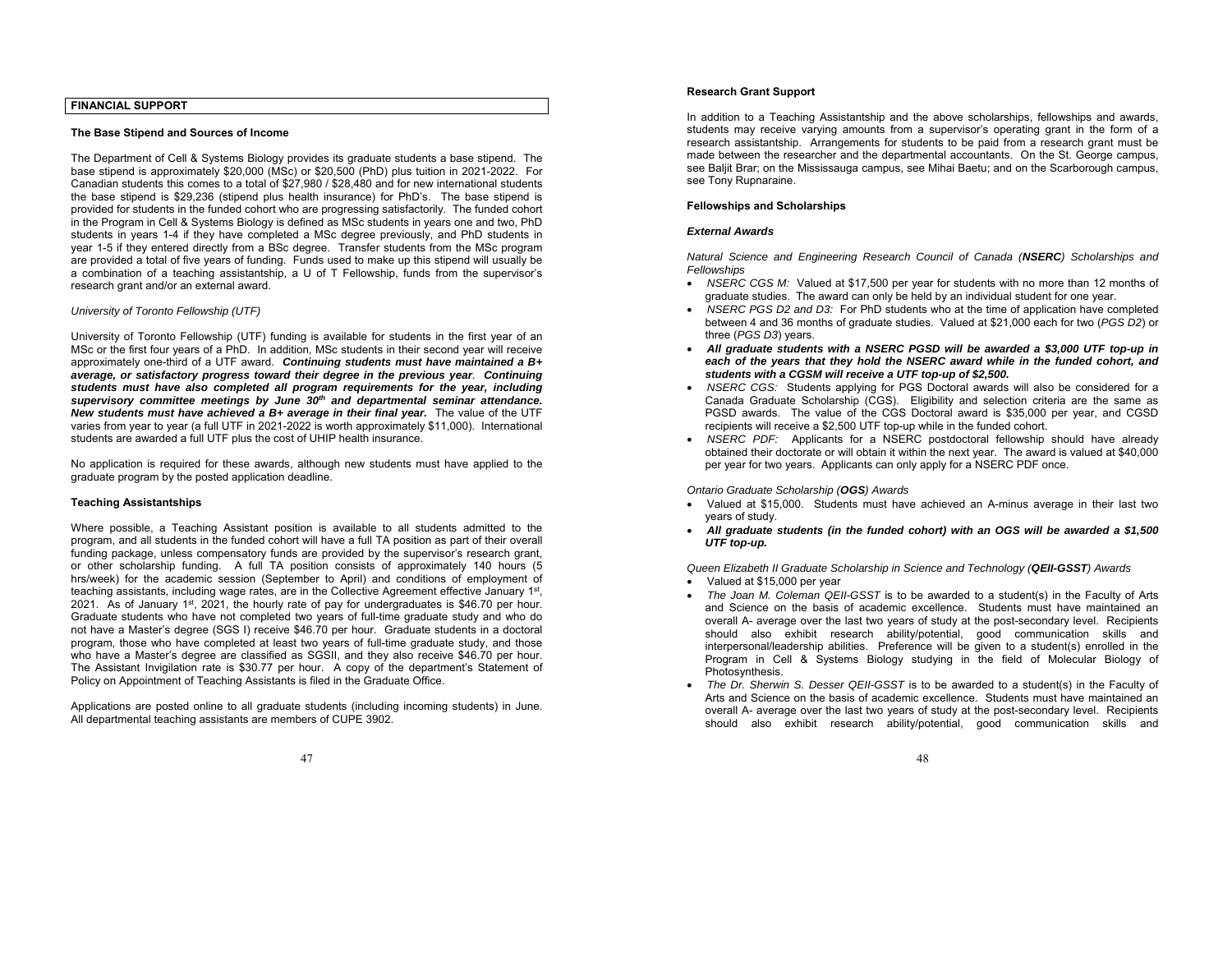interpersonal/leadership abilities. Preference will be given to a student(s) enrolled in the Departments of Cell & Systems Biology.

- ٠ *All graduate students (in the funded cohort) with a QEII-GSST will be awarded a \$1,500 UTF top-up.*
- NSERC doctoral award departmental deadlines are normally in late September each year. The NSERC/CIHR CGS Master's online application will close on December 1<sup>st</sup>. For OGS' and QEII-GSST's, the application deadline will be in mid-April. Please consult the CSB Graduate Office.

**Note:** Arts & Science policy re. external awards states that OGS, QEII-GSST and NSERC full award values are applied to the minimum stipend package for the September  $1<sup>st</sup>$  to August  $31<sup>st</sup>$ year, regardless of whether or not the student started payment of that award early, i.e., in May.

#### *Vanier Canada Graduate Scholarships*

The Vanier CGS program aims to attract and retain world-class doctoral students by supporting students who demonstrate both leadership skills and a high standard of scholarly achievement in graduate studies in social sciences and humanities, natural sciences and engineering, and health.

Canadian and international students are eligible to be nominated for a Vanier CGS. In an effort to support students in broadening their research horizons and seeking new challenges, the Vanier CGS program strongly encourages candidates to pursue their studies beyond the university that granted their undergraduate and graduate degrees. Students wishing to apply for a Vanier CGS must do so through the Canadian university to which they are applying for doctoral studies. The Vanier CGS Scholarships are valued at \$50,000 per annum for a maximum of three years.

### *University of Toronto Awards – International students*

### *Connaught International Scholarships*

This scholarship is used to attract outstanding new international Ph.D. students to the graduate program. The award is valued at the base stipend for PhD's plus \$10,000 per year. It is subject to renewal and is tenable for up to four years. Nominations need to be submitted by the department in early February.

### *Departmental Awards (amounts listed are approximate values in 2021-2022)*

- *David F. Mettrick Fellowship* To be awarded to a qualified graduate student in the Department of Cell & Systems Biology engaging in any aspect of zoological research. Value: \$600
- *Kenneth C. Fisher Fellowship*  This award recognizes a graduate student in Cell & Systems Biology who maintains a high standard of academic and research achievement, balanced with outstanding extracurricular contributions to their department, faculty, or the university as a whole. Value: \$700
- *Elizabeth Ann Wintercorbyn Award*

One award is made annually to a graduate student in the Department of Cell & Systems Biology engaged in research work which is likely to prove beneficial to agriculture and the second award is for a graduate student engaged in research work which is likely to prove useful to medicine. Value: \$1,200 (total awarded)

- *Duncan L. Gellatly Memorial Fellowship*  To be awarded every other year to a graduate student demonstrating excellence in virology and/or molecular biology research. Value: up to \$2,500
- *Hilbert and Reta Straus Award*  The award is made annually to a full-time graduate student who has demonstrated high research achievement in the fields of plant molecular or cellular biology. Students can only receive this award once. Value: \$600
- *Sheila Freeman Graduate Award in Zoology*  One graduate fellowship to be awarded to an incoming or in-progress CSB graduate student who is focusing his/her studies in animal biology. The award is made on the basis of financial need, academic merit will also be considered. Value: up to \$2,500
- *Ramsay Wright Scholarship in Cell and Systems Biology*  To be awarded to a graduate student in the Department of Cell and Systems Biology who is engaged in research in zoology. Value: \$1,700
- *Dr. Klaus Rothfels Memorial Scholarship*  The scholarship is awarded on the basis of academic standing and financial need to a graduate student in the Department of Cell & Systems Biology. Value: \$400
- *Senior Alumni Association Prize in Cell & Systems Biology*  To be awarded to graduate students in the Department of Cell & Systems Biology (Master's or PhD level) on the basis of financial need. Academic merit will also be considered. Value: \$1,400 (approx. half OSOTF)
- *Yoshio Masui Prize in Developmental, Molecular or Cellular Biology*  To be awarded to a master's or doctoral student in the Department of Cell & Systems Biology on the basis of academic merit. International students are encouraged to apply. Value: \$3,000
- *Valerie Anderson Award*

To be awarded on the basis of academic merit (research and course work) to an outstanding graduate student in any subdiscipline of Plant Biology. Nominations may be made by any member of the Department of Cell & Systems Biology and the recipient will be selected by the Graduate Studies Committee of the Department. Value: up to \$2,500 (total awarded)

*Vietnamese-Canadian Community Graduate Award in Zoology* 

To be awarded to a master's or doctoral student studying animal biology based on academic merit. Students must have maintained an overall A-minus average over the last two years of study. Recipients should also exhibit research ability/potential, good

49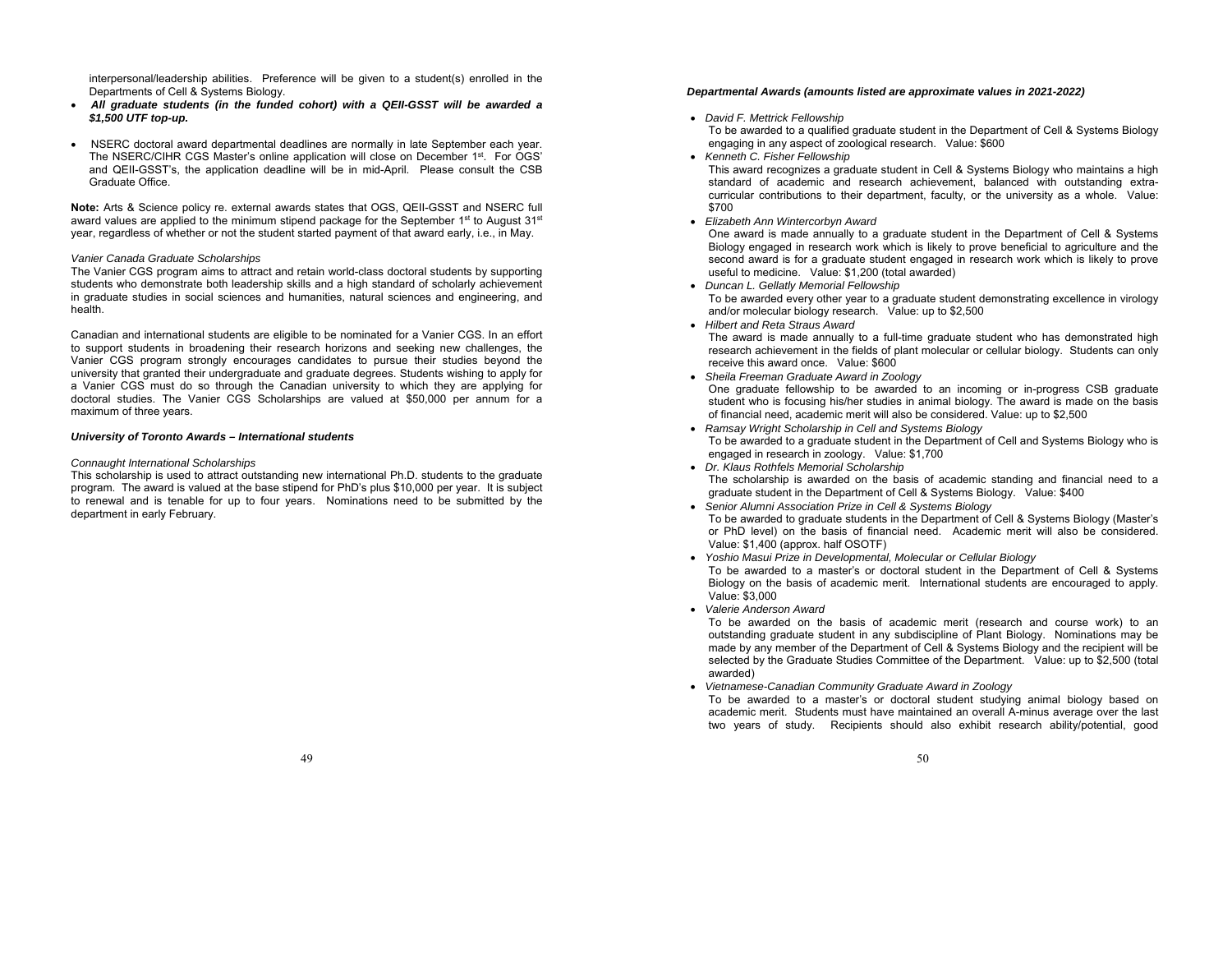communication skills and interpersonal/leadership abilities. Value: \$650 (approx. half OSOTF)

- *Dr. Clara Winifred Fritz Memorial Fellowship in Plant Pathology*  The award is made annually on the basis of academic merit to a graduate student studying plant pathology in the Department of Cell & Systems Biology. Value: up to \$2,000
- **The Alfred and Florence Aiken and Dorothy Woods Memorial Graduate Scholarship in Cell** *and Systems Biology*

To be awarded on the basis of academic merit to a graduate student in the Department of Cell and Systems Biology. Value: up to \$2,000

 $\bullet$ *Zoology International Scholarships* 

.

Awarded to foreign students that are at UofT on Student Authorizations (visa students) registered as full-time graduate students in the Department of Cell & Systems Biology who have at least a B+ average over their previous two years. Two scholarships to be awarded on the basis of academic performance and financial need. Value: \$2,700 (total awarded) *Zoology Sesquicentennial Graduate Award* 

To be awarded to a graduate student enrolled in full-time studies in CSB, on the basis of academic merit. Financial need may also be considered. Value: \$1,000

 $\bullet$  *Rustom H. Dastur Graduate Scholarship in Cell and Systems Biology* Based on academic merit to graduate students studying plant sciences that successfully meet the requirements to transfer to the Ph.D. program in the Department of Cell and Systems Biology. Value: up to \$1,500.

# **GRADUATE STUDIES COMMITTEE**

#### **Composition and Responsibilities**

The Graduate Studies Committee consists of the Associate Chair for Graduate Studies (Chair of the GSC), the Chair of the Department & Graduate Chair (*ex officio*), the Graduate Administrator, four faculty members from the St. George campus, one faculty member from U of T at Mississauga, one faculty member from U of T at Scarborough, one representative from the Collaborative Graduate Program in Genome Biology and Bioinformatics (*ex officio*), one representative from the Collaborative Graduate Program in Developmental Biology (*ex officio*), one representative from the Collaborative Graduate Program in Neuroscience (*ex officio*), the director of the Centre for the Analysis of Genome Evolution and Function (*ex officio*), and two graduate students chosen by the Cell & Systems Biology Graduate Union in consultation with the Associate Chair for Graduate Studies. Faculty member appointments will be broadly representative of discipline areas within the department. GSC members serve a two year term and the appointments are staggered. For decision-making purposes, quorum is five (of which one must be from UTM or UTSC). The graduate student representative will not be present for any evaluations of current graduate students or for new admissions.

### The GSC is responsible for:

- the formulation of policies and recommending changes in rules and regulations concerning graduate studies in the department
- admission of new students and ranking international applications
- evaluation of students for university, provincial, and federal government scholarships and fellowships
- selection of candidates for departmental awards
- approval of supervisory committees, evaluation and examination committees
- the overall supervision of graduate courses and grading practices
- reviewing student progress reports
- setting the base stipend for graduate students in the Department of Cell & Systems Biology
- the new graduate student orientation in the first week of September
- chairing Ph.D. transfer / proposal exams

#### **Appeals**

The department abides by the regulations governing appeals as set out in the General Regulations of the School of Graduate Studies. Any departmental appeals that may arise are handled at the department level by the Graduate Department Academic Appeals Committee. Consultation with the Vice-Dean, Students of the School of Graduate Studies is encouraged, prior to the beginning of any appeal process. The Vice-Dean, Students will serve as an informal mediator, attempting to resolve the dispute or clarify issues.

Students must first attempt to resolve the matter with the instructor or other person whose ruling is in question. Should the matter not be resolved and if the student wishes to pursue it, the student must discuss the matter with the Graduate Coordinator or Associate Chair of the Department. Should such discussions fail to resolve the matter, the student can make a formal appeal in writing to the Graduate Department Academic Appeals Committee.